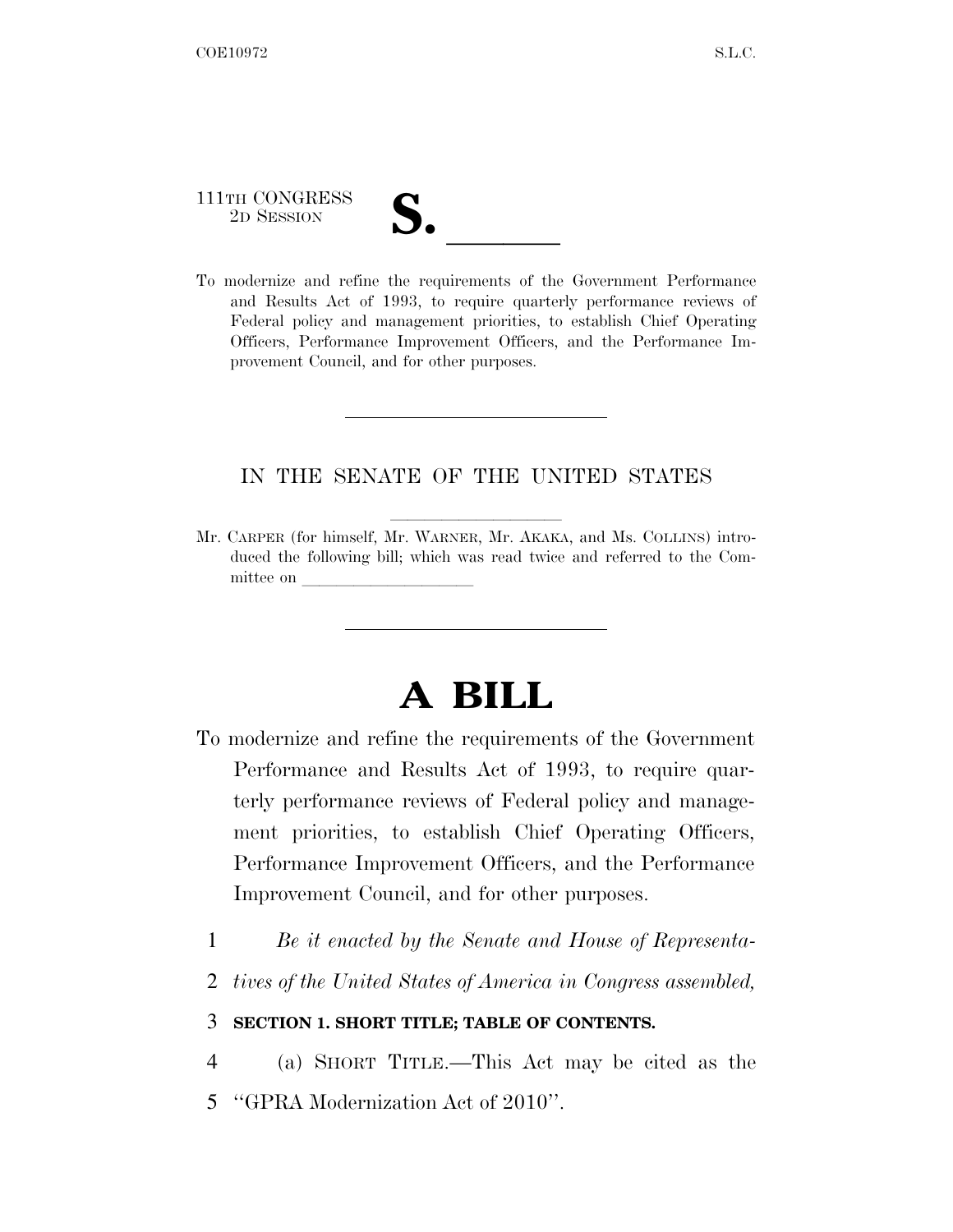### 1 (b) TABLE OF CONTENTS.—The table of contents for

- 2 this Act is as follows:
	- Sec. 1. Short title; table of contents.
	- Sec. 2. Strategic planning amendments.
	- Sec. 3. Performance planning amendments.
	- Sec. 4. Performance reporting amendments.
	- Sec. 5. Federal Government and agency priority goals.
	- Sec. 6. Quarterly priority progress reviews and use of performance information.
	- Sec. 7. Transparency of Federal Government programs, priority goals, and results.
	- Sec. 8. Agency Chief Operating Officers.
	- Sec. 9. Agency Performance Improvement Officers and the Performance Improvement Council.
	- Sec. 10. Format of performance plans and reports.
	- Sec. 11. Reducing duplicative and outdated agency reporting.
	- Sec. 12. Performance management skills and competencies.
	- Sec. 13. Technical and conforming amendments.
	- Sec. 14. Implementation of this Act.
	- Sec. 15. Congressional oversight and legislation.

#### 3 **SEC. 2. STRATEGIC PLANNING AMENDMENTS.**

4 Chapter 3 of title 5, United States Code, is amended

5 by striking section 306 and inserting the following:

### 6 **''§ 306. Agency strategic plans**

7 ''(a) Not later than the first Monday in February of

8 any year following the year in which the term of the Presi-

9 dent commences under section 101 of title 3, the head of

10 each agency shall make available on the public website of

11 the agency a strategic plan and notify the President and

- 12 Congress of its availability. Such plan shall contain—
- 13  $\frac{13}{2}$  (1) a comprehensive mission statement cov-14 ering the major functions and operations of the 15 agency;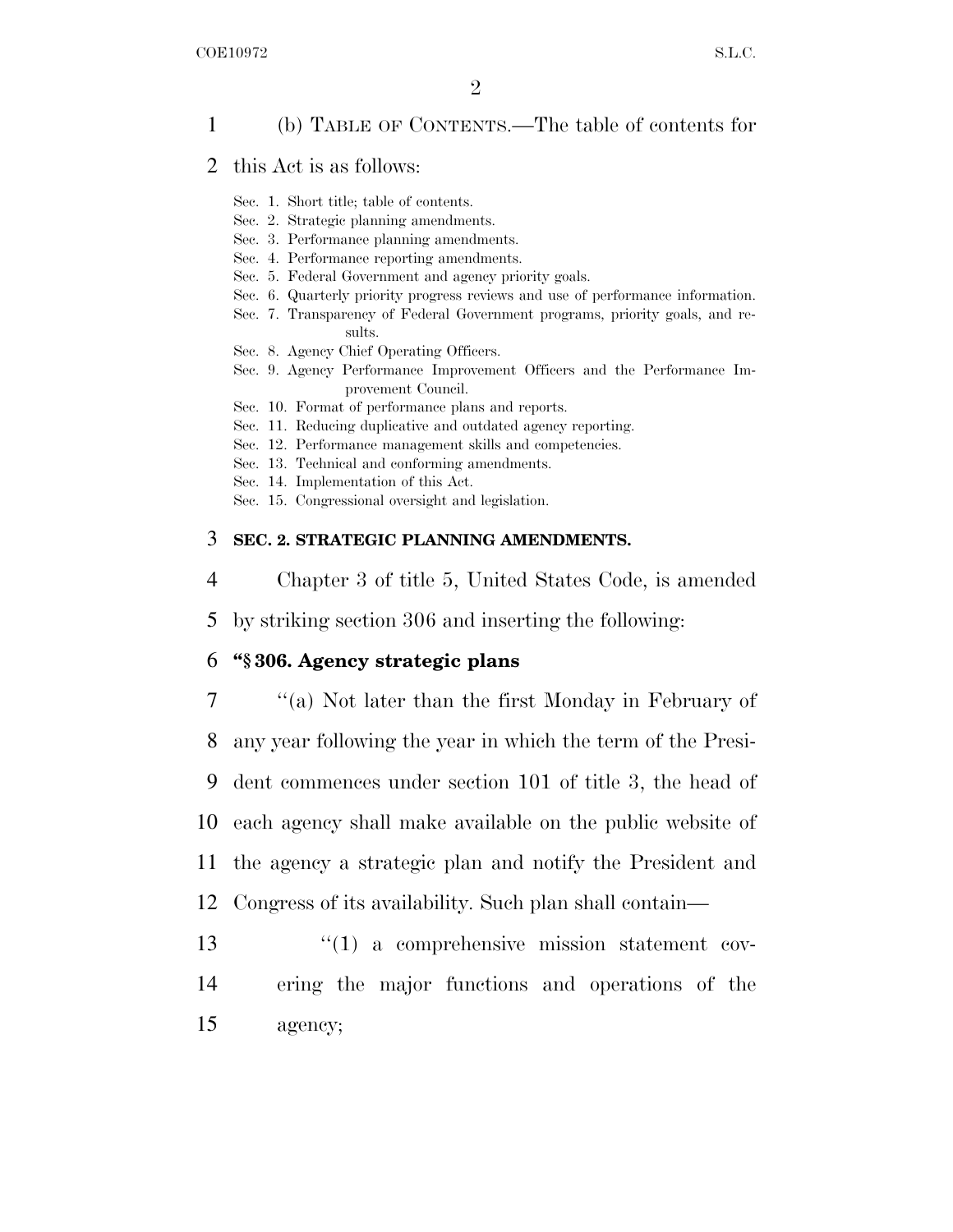| $\mathbf{1}$   | $"(2)$ general goals and objectives, including out-            |
|----------------|----------------------------------------------------------------|
| $\overline{2}$ | come-oriented goals, for the major functions and op-           |
| 3              | erations of the agency;                                        |
| $\overline{4}$ | $\cdot\cdot\cdot(3)$ a description of how any goals and objec- |
| 5              | tives contribute to the Federal Government priority            |
| 6              | goals required by section $1120(a)$ of title 31;               |
| $\overline{7}$ | "(4) a description of how the goals and objec-                 |
| 8              | tives are to be achieved, including—                           |
| 9              | "(A) a description of the operational proc-                    |
| 10             | esses, skills and technology, and the human,                   |
| 11             | capital, information, and other resources re-                  |
| 12             | quired to achieve those goals and objectives;                  |
| 13             | and                                                            |
| 14             | $\lq\lq (B)$ a description of how the agency is                |
| 15             | working with other agencies to achieve its goals               |
| 16             | and objectives as well as relevant Federal Gov-                |
| 17             | ernment priority goals;                                        |
| 18             | $\lq(5)$ a description of how the goals and objec-             |
| 19             | tives incorporate views and suggestions obtained               |
| 20             | through congressional consultations required under             |
| 21             | subsection $(d)$ ;                                             |
| 22             | $\cdot\cdot$ (6) a description of how the performance goals    |
| 23             | provided in the plan required by section $1115(a)$ of          |
| 24             | title 31, including the agency priority goals required         |
| 25             | by section $1120(b)$ of title 31, if applicable, con-          |
|                |                                                                |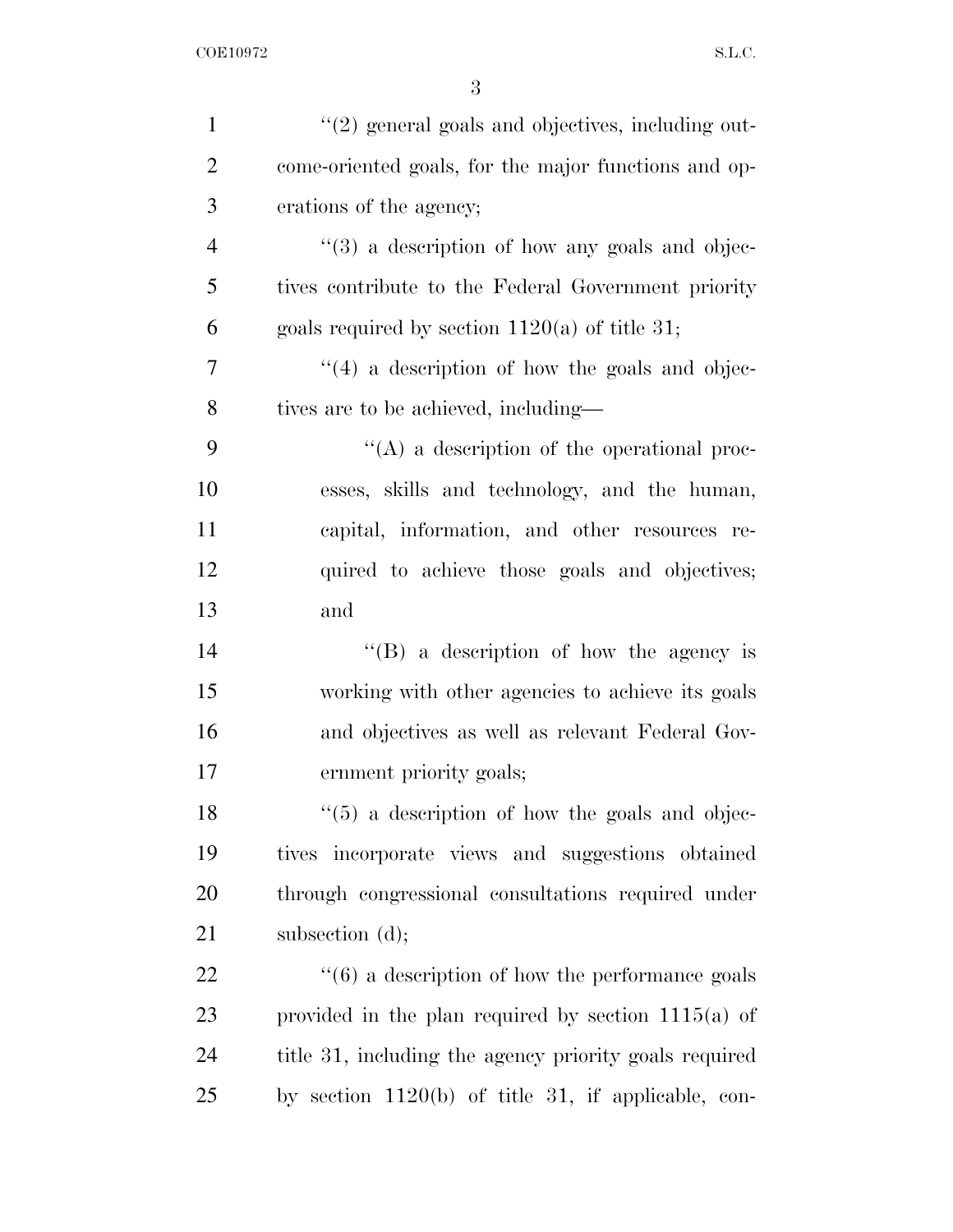tribute to the general goals and objectives in the strategic plan;

3 ''(7) an identification of those key factors exter- nal to the agency and beyond its control that could significantly affect the achievement of the general goals and objectives; and

 ''(8) a description of the program evaluations used in establishing or revising general goals and ob- jectives, with a schedule for future program evalua-tions to be conducted.

 ''(b) The strategic plan shall cover a period of not less than 4 years following the fiscal year in which the plan is submitted. As needed, the head of the agency may make adjustments to the strategic plan to reflect signifi- cant changes in the environment in which the agency is operating, with appropriate notification of Congress.

 ''(c) The performance plan required by section 1115(b) of title 31 shall be consistent with the agency's strategic plan. A performance plan may not be submitted for a fiscal year not covered by a current strategic plan under this section.

 ''(d) When developing or making adjustments to a strategic plan, the agency shall consult periodically with the Congress, including majority and minority views from the appropriate authorizing, appropriations, and oversight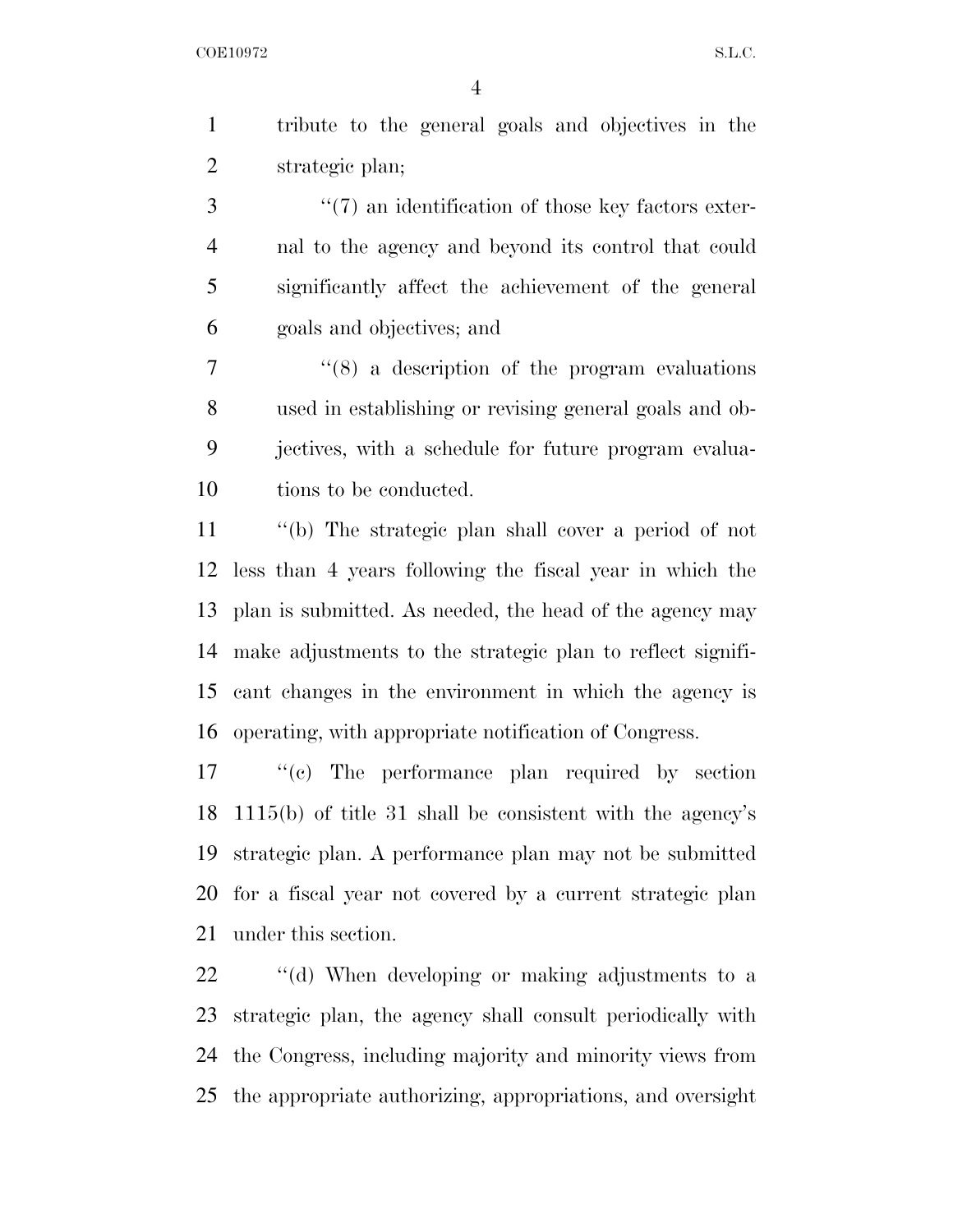committees, and shall solicit and consider the views and suggestions of those entities potentially affected by or in- terested in such a plan. The agency shall consult with the appropriate committees of Congress at least once every 2 years.

 ''(e) The functions and activities of this section shall be considered to be inherently governmental functions. The drafting of strategic plans under this section shall be performed only by Federal employees.

 ''(f) For purposes of this section the term 'agency' means an Executive agency defined under section 105, but does not include the Central Intelligence Agency, the Gov- ernment Accountability Office, the United States Postal Service, and the Postal Regulatory Commission.''.

### **SEC. 3. PERFORMANCE PLANNING AMENDMENTS.**

 Chapter 11 of title 31, United States Code, is amend- ed by striking section 1115 and inserting the following: **''§ 1115. Federal Government and agency perform-ance plans** 

20 "(a) FEDERAL GOVERNMENT PERFORMANCE PLANS.—In carrying out the provisions of section 22 1105(a)(28), the Director of the Office of Management and Budget shall coordinate with agencies to develop the Federal Government performance plan. In addition to the submission of such plan with each budget of the United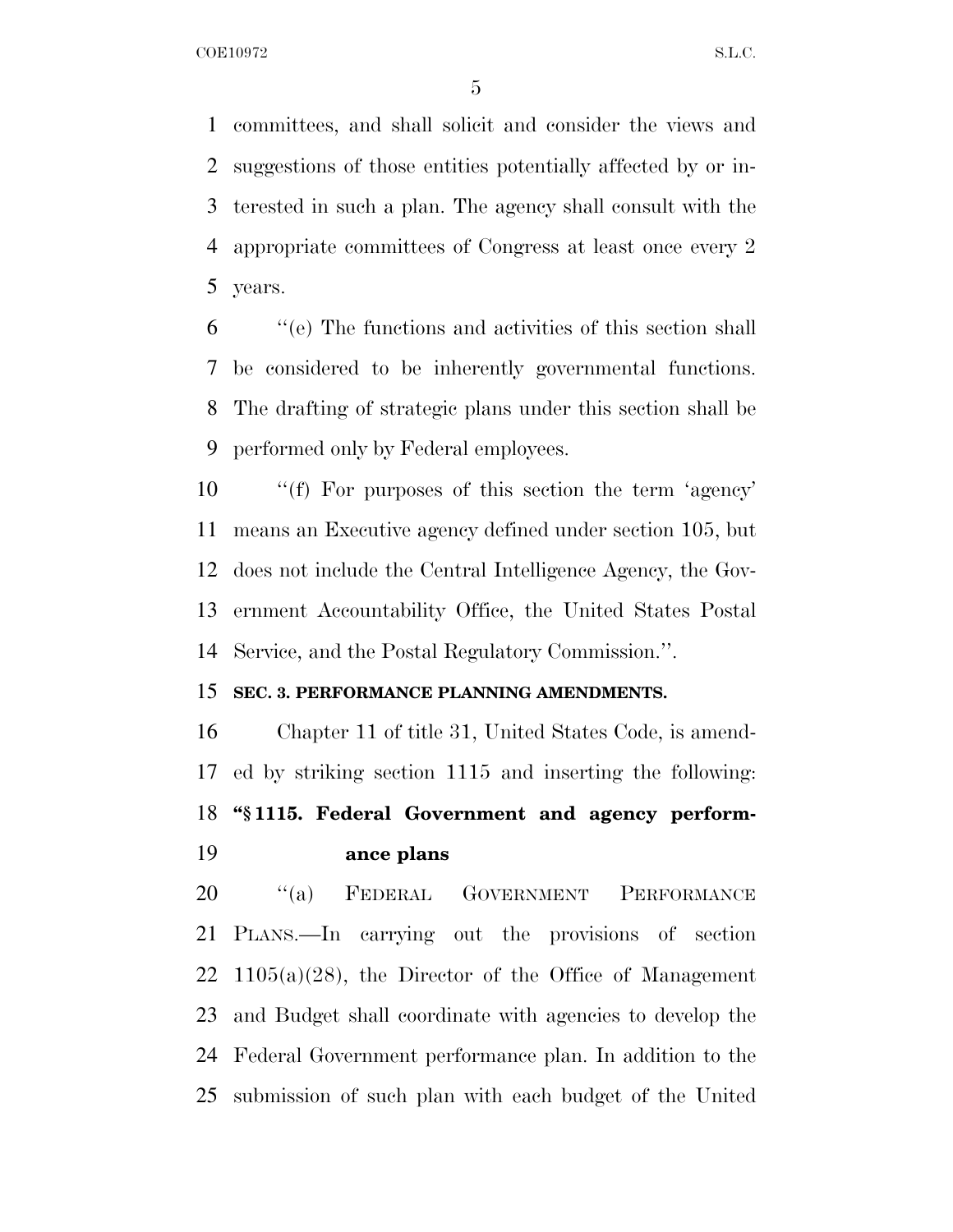States Government, the Director of the Office of Manage- ment and Budget shall ensure that all information re- quired by this subsection is concurrently made available on the website provided under section 1122 and updated periodically, but no less than annually. The Federal Gov-ernment performance plan shall—

 ''(1) establish Federal Government performance goals to define the level of performance to be achieved during the year in which the plan is sub- mitted and the next fiscal year for each of the Fed- eral Government priority goals required under sec-12 tion 1120(a) of this title;

 ''(2) identify the agencies, organizations, pro- gram activities, regulations, tax expenditures, poli- cies, and other activities contributing to each Fed- eral Government performance goal during the cur-rent fiscal year;

18 ''(3) for each Federal Government performance goal, identify a lead Government official who shall be responsible for coordinating the efforts to achieve 21 the goal;

22 ''(4) establish common Federal Government performance indicators with quarterly targets to be used in measuring or assessing—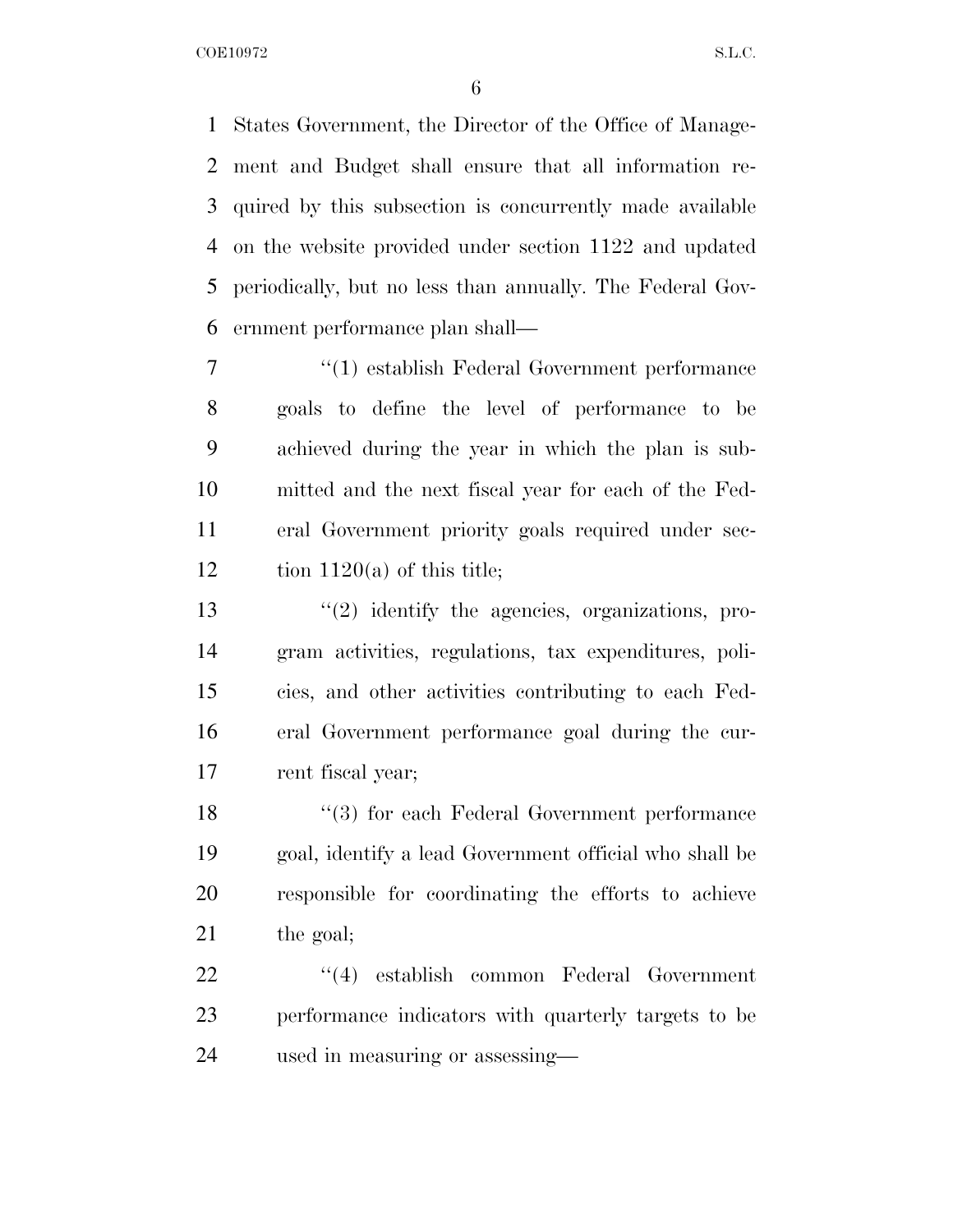| $\mathbf{1}$   | "(A) overall progress toward each Federal                   |
|----------------|-------------------------------------------------------------|
| $\overline{2}$ | Government performance goal; and                            |
| 3              | "(B) the individual contribution of each                    |
| $\overline{4}$ | agency, organization, program activity, regula-             |
| 5              | tion, tax expenditure, policy, and other activity           |
| 6              | identified under paragraph (2);                             |
| 7              | "(5) establish clearly defined quarterly mile-              |
| 8              | stones; and                                                 |
| 9              | $"(6)$ identify major management challenges that            |
| 10             | are Governmentwide or crosscutting in nature and            |
| 11             | describe plans to address such challenges, including        |
| 12             | relevant performance goals, performance indicators,         |
| 13             | and milestones.                                             |
| 14             | "(b) AGENCY PERFORMANCE PLANS.—Not later                    |
| 15             | than the first Monday in February of each year, the head    |
| 16             | of each agency shall make available on a public website     |
|                | 17 of the agency, and notify the President and the Congress |
| 18             | of its availability, a performance plan covering each pro-  |
| 19             | gram activity set forth in the budget of such agency. Such  |
| 20             | plan shall—                                                 |
| 21             | $\lq(1)$ establish performance goals to define the          |
| 22             | level of performance to be achieved during the year         |
| 23             | in which the plan is submitted and the next fiscal          |
|                |                                                             |

year;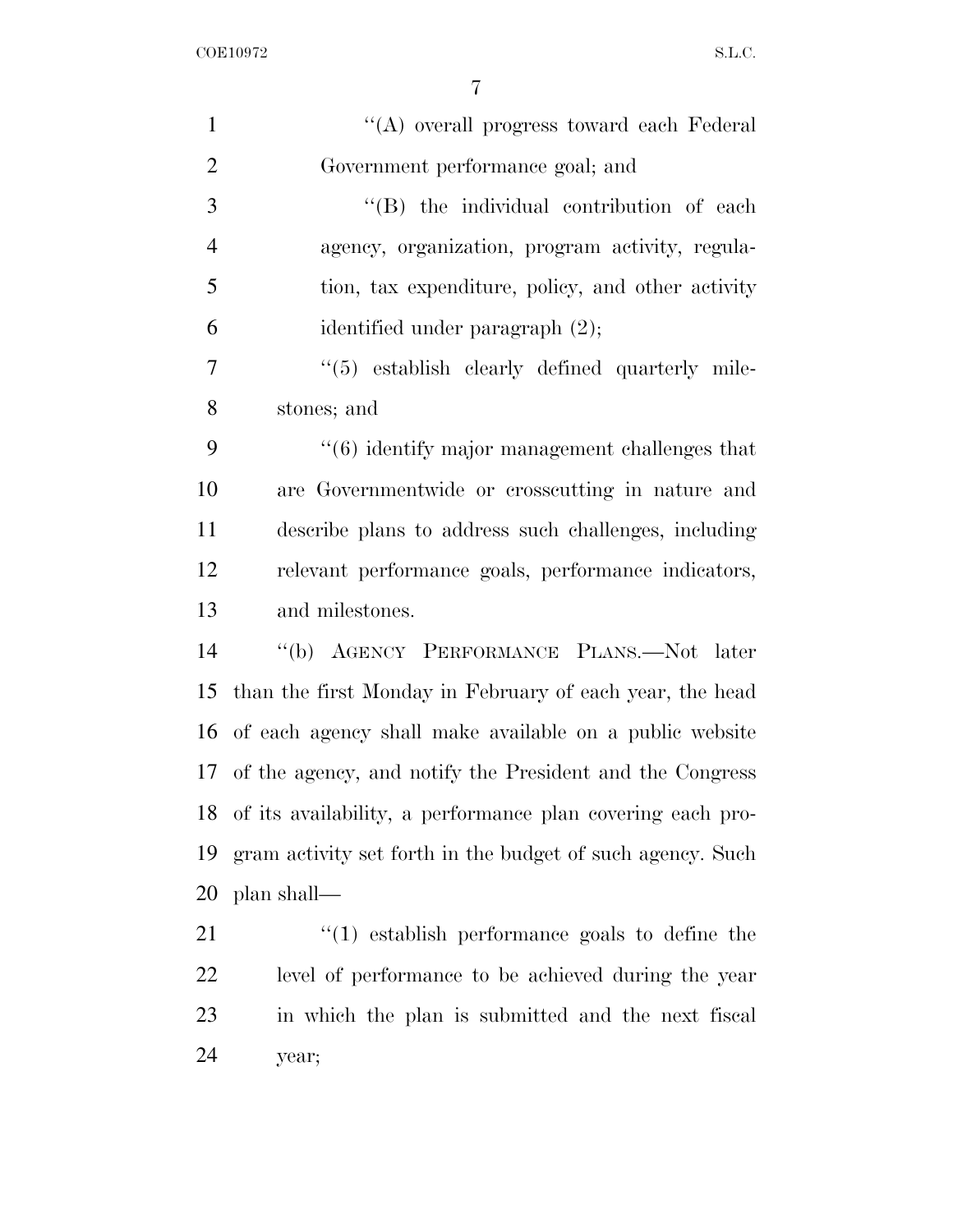| $\mathbf{1}$   | "(2) express such goals in an objective, quan-            |
|----------------|-----------------------------------------------------------|
| $\overline{2}$ | tifiable, and measurable form unless authorized to        |
| 3              | be in an alternative form under subsection $(c)$ ;        |
| $\overline{4}$ | "(3) describe how the performance goals con-              |
| 5              | tribute to-                                               |
| 6              | "(A) the general goals and objectives es-                 |
| 7              | tablished in the agency's strategic plan required         |
| 8              | by section $306(a)(2)$ of title 5; and                    |
| 9              | $\lq\lq (B)$ any of the Federal Government per-           |
| 10             | formance goals established in the Federal Gov-            |
| 11             | ernment performance plan required by sub-                 |
| 12             | section $(a)(1);$                                         |
| 13             | $\lq(4)$ identify among the performance goals             |
| 14             | those which are designated as agency priority goals       |
| 15             | as required by section $1120(b)$ of this title, if appli- |
| 16             | cable;                                                    |
| 17             | $\lq(5)$ provide a description of how the perform-        |
| 18             | ance goals are to be achieved, including—                 |
| 19             | $\lq\lq$ the operation processes, training,               |
| 20             | skills and technology, and the human, capital,            |
| 21             | information, and other resources and strategies           |
| 22             | required to meet those performance goals;                 |
| 23             | $\lq\lq$ elearly defined milestones;                      |
| 24             | "(C) an identification of the organizations,              |
| 25             | program activities, regulations, policies, and            |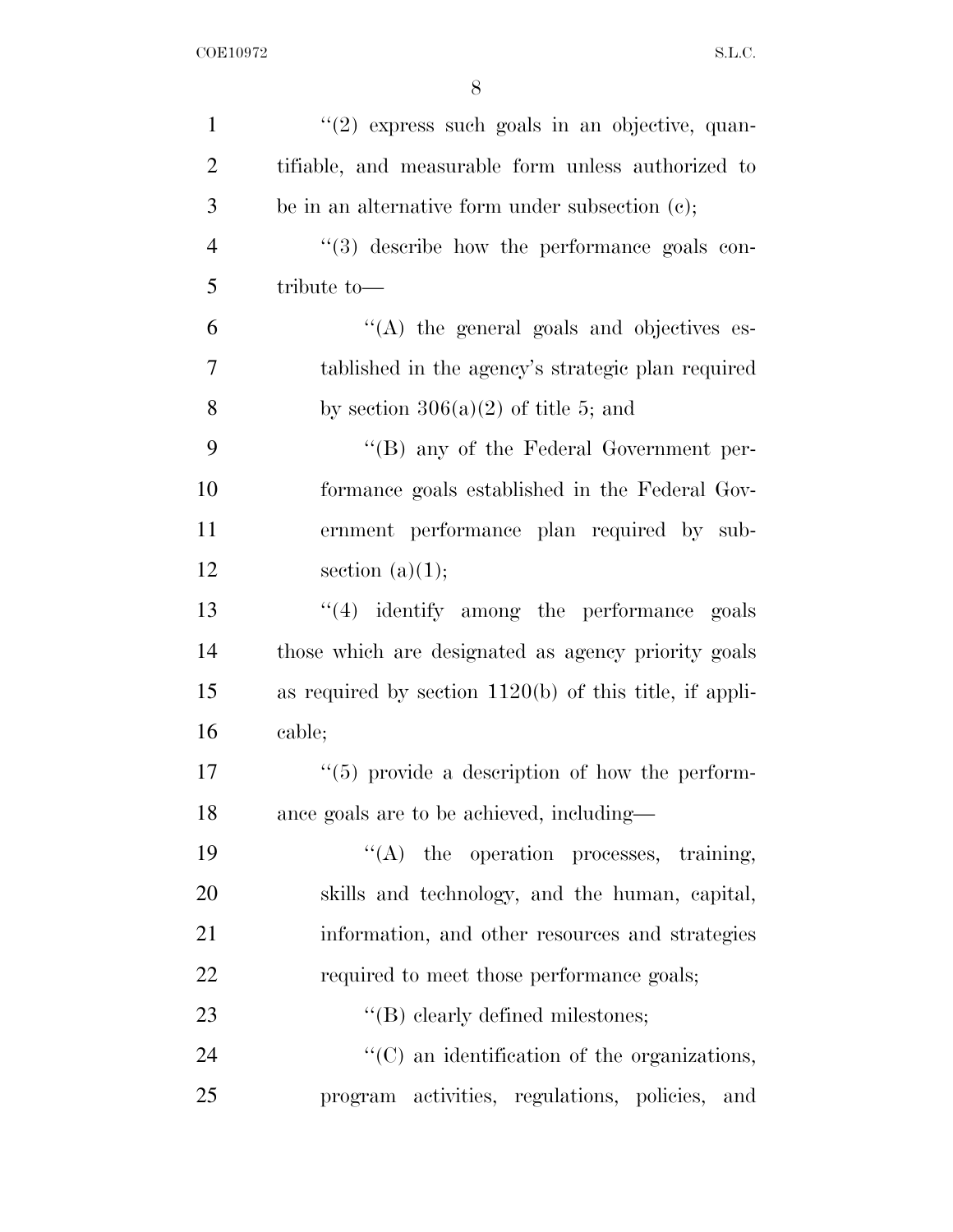other activities that contribute to each perform- ance goal, both within and external to the agen- cy; ''(D) a description of how the agency is

 working with other agencies to achieve its per- formance goals as well as relevant Federal Gov-ernment performance goals; and

8 ''(E) an identification of the agency offi- cials responsible for the achievement of each performance goal, who shall be known as goal 11 leaders;

12 ''(6) establish a balanced set of performance in- dicators to be used in measuring or assessing progress toward each performance goal, including, as appropriate, customer service, efficiency, output, and outcome indicators;

 $\frac{17}{2}$  (7) provide a basis for comparing actual pro- gram results with the established performance goals;  $\frac{1}{8}$  a description of how the agency will ensure the accuracy and reliability of the data used to measure progress towards its performance goals, in-cluding an identification of—

23 ''(A) the means to be used to verify and validate measured values;

25  $\text{``(B)}$  the sources for the data;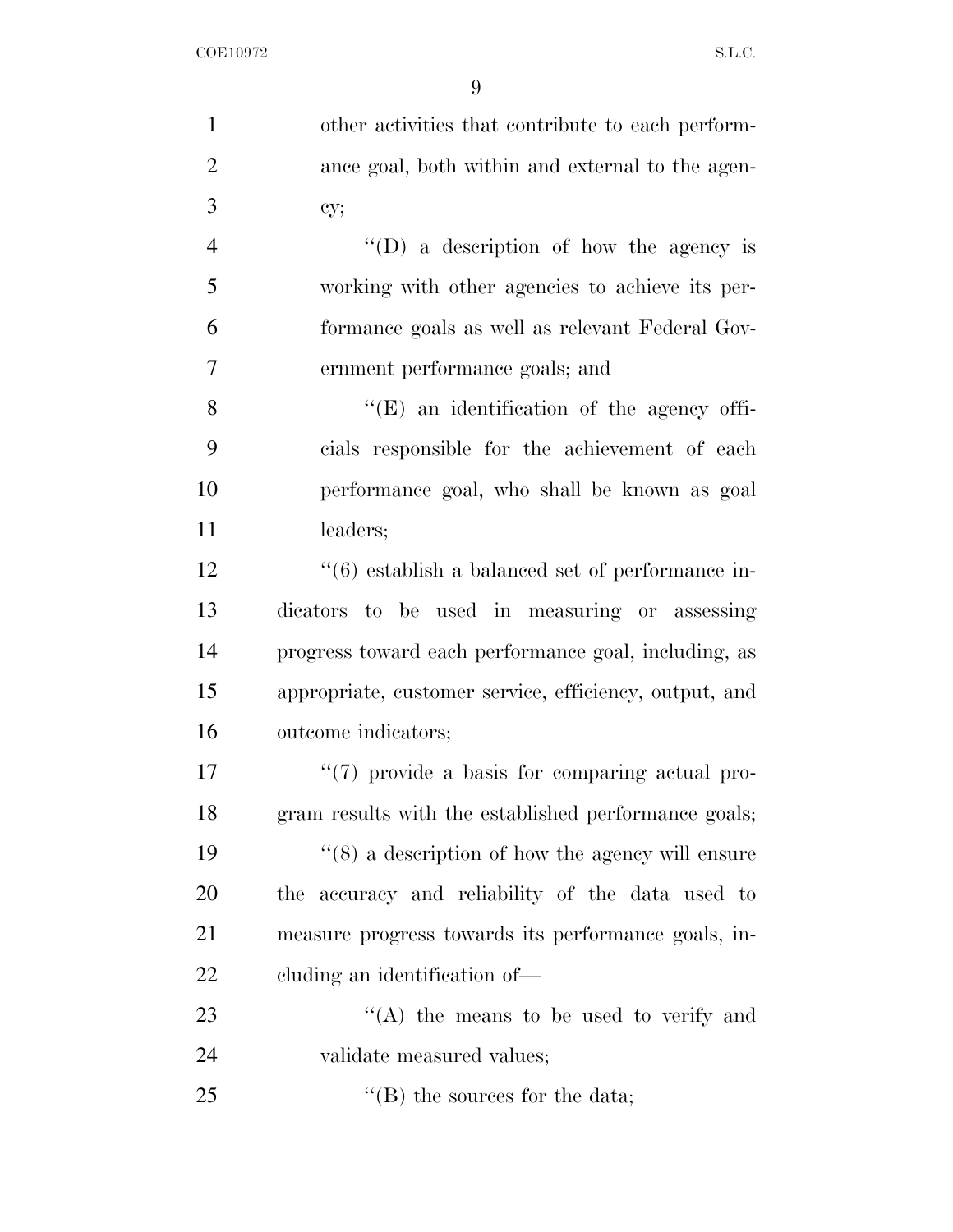| $\mathbf{1}$   | $\lq\lq$ (C) the level of accuracy required for the       |
|----------------|-----------------------------------------------------------|
| $\overline{2}$ | intended use of the data;                                 |
| 3              | $\lq\lq$ (D) any limitations to the data at the re-       |
| $\overline{4}$ | quired level of accuracy; and                             |
| 5              | " $(E)$ how the agency will compensate for                |
| 6              | such limitations if needed to reach the required          |
| $\overline{7}$ | level of accuracy;                                        |
| 8              | $\cdot$ (9) describe major management challenges the      |
| 9              | agency faces and identify-                                |
| 10             | $\lq\lq$ planned actions to address such chal-            |
| 11             | lenges;                                                   |
| 12             | "(B) performance goals, performance indi-                 |
| 13             | cators, and milestones to measure progress to-            |
| 14             | ward resolving such challenges; and                       |
| 15             | "(C) the agency official responsible for re-              |
| 16             | solving such challenges; and                              |
| 17             | $"(10)$ identify low-priority program activities          |
| 18             | based on an analysis of their contribution to the         |
| 19             | mission and goals of the agency and include an evi-       |
| 20             | dence-based justification for designating a program       |
| 21             | activity as low priority.                                 |
| 22             | "(c) ALTERNATIVE FORM.—If an agency, in con-              |
| 23             | sultation with the Director of the Office of Management   |
| 24             | and Budget, determines that it is not feasible to express |
| 25             | the performance goals for a particular program activity   |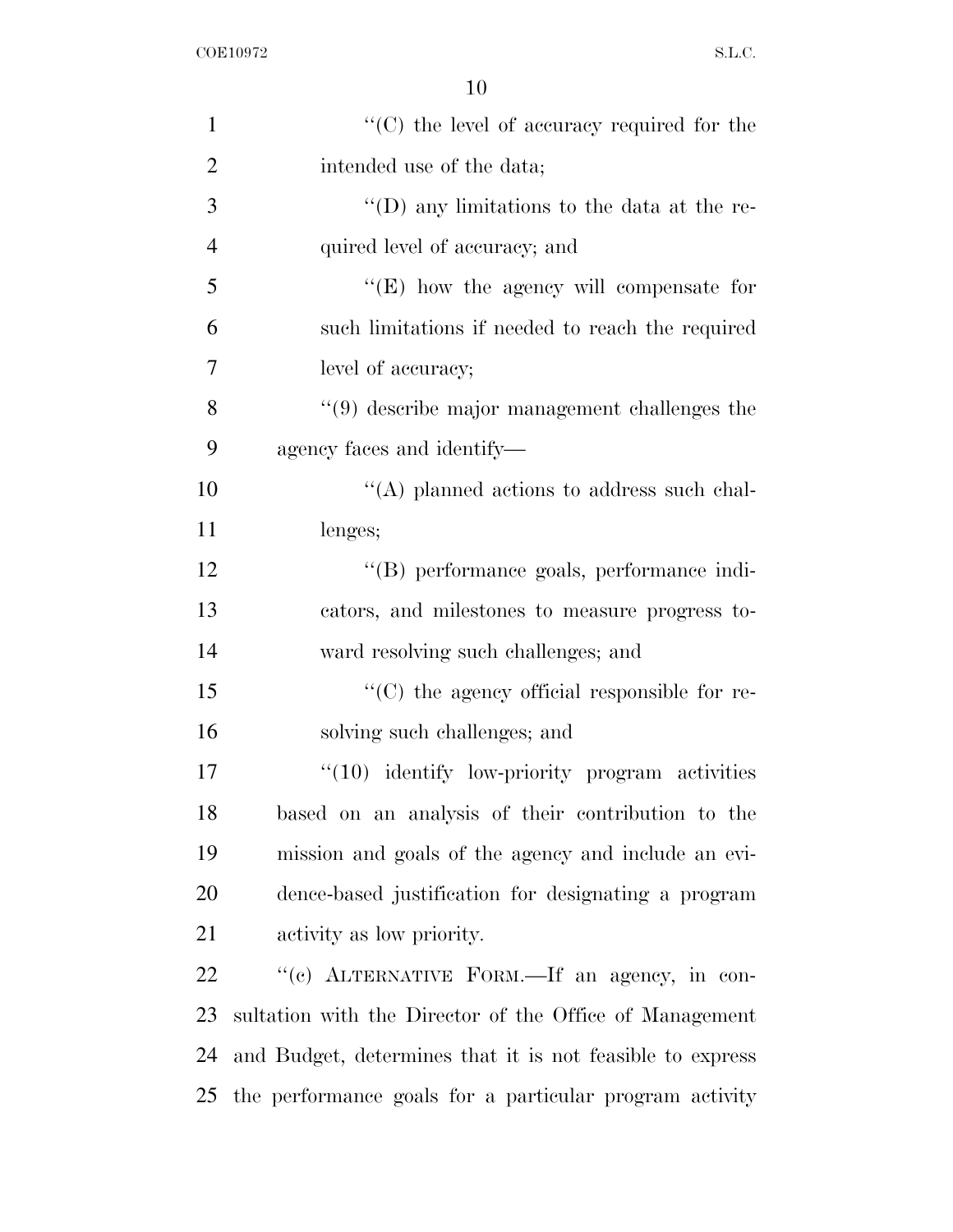| 1              | in an objective, quantifiable, and measurable form, the Di- |
|----------------|-------------------------------------------------------------|
| $\overline{2}$ | rector of the Office of Management and Budget may au-       |
| 3              | thorize an alternative form. Such alternative form shall—   |
| $\overline{4}$ | $"(1)$ include separate descriptive statements              |
| 5              | $of$ —                                                      |
| 6              | $\lq\lq(A)(i)$ a minimally effective program; and           |
| $\overline{7}$ | "(ii) a successful program; or                              |
| 8              | $\lq\lq (B)$ such alternative as authorized by the          |
| 9              | Director of the Office of Management and                    |
| 10             | Budget, with sufficient precision and in such               |
| 11             | terms that would allow for an accurate, inde-               |
| 12             | pendent determination of whether the program                |
| 13             | activity's performance meets the criteria of the            |
| 14             | description; or                                             |
| 15             | $\lq(2)$ state why it is infeasible or impractical to       |
| 16             | express a performance goal in any form for the pro-         |
| 17             | gram activity.                                              |
| 18             | "(d) TREATMENT OF PROGRAM ACTIVITIES.-For                   |
| 19             | the purpose of complying with this section, an agency may   |
| 20             | aggregate, disaggregate, or consolidate program activities, |
| 21             | except that any aggregation or consolidation may not omit   |
| 22             | or minimize the significance of any program activity con-   |
| 23             | stituting a major function or operation for the agency.     |
|                |                                                             |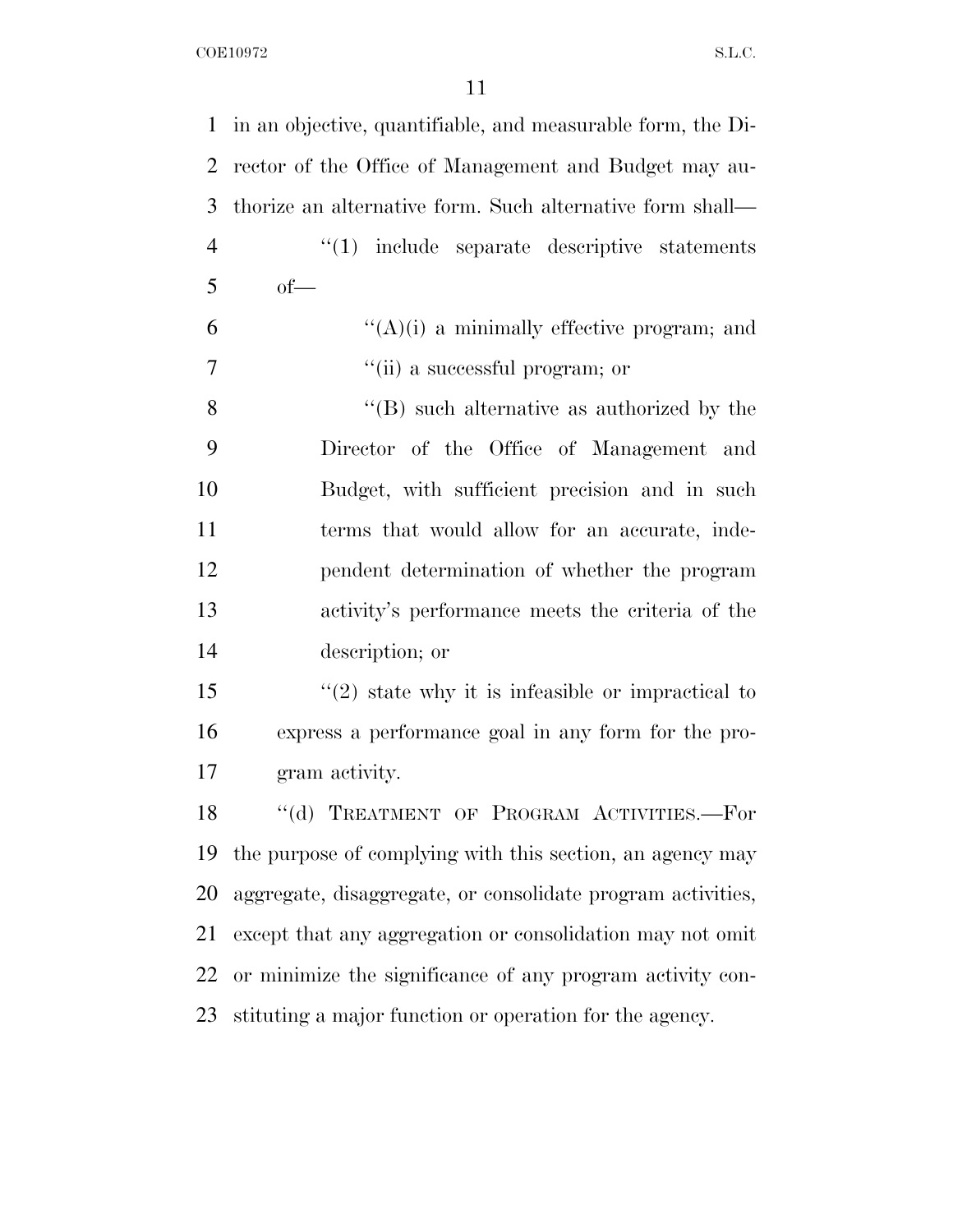''(e) APPENDIX.—An agency may submit with an an- nual performance plan an appendix covering any portion of the plan that—

 $\frac{4}{1}$  is specifically authorized under criteria es- tablished by an Executive order to be kept secret in the interest of national defense or foreign policy; and  $\frac{7}{2}$  ''(2) is properly classified pursuant to such Ex-ecutive order.

9 "(f) INHERENTLY GOVERNMENTAL FUNCTIONS.— The functions and activities of this section shall be consid- ered to be inherently governmental functions. The drafting of performance plans under this section shall be performed only by Federal employees.

 ''(g) CHIEF HUMAN CAPITAL OFFICERS.—With re- spect to each agency with a Chief Human Capital Officer, the Chief Human Capital Officer shall prepare that por- tion of the annual performance plan described under sub-18 section  $(b)(5)(A)$ .

 ''(h) DEFINITIONS.—For purposes of this section and sections 1116 through 1125, and sections 9703 and 9704, the term—

22  $\frac{1}{2}$   $\frac{1}{2}$   $\frac{1}{2}$  agency' has the same meaning as such term is defined under section 306(f) of title 5;

24  $\frac{u(2)}{2}$  'crosscutting' means across organizational (such as agency) boundaries;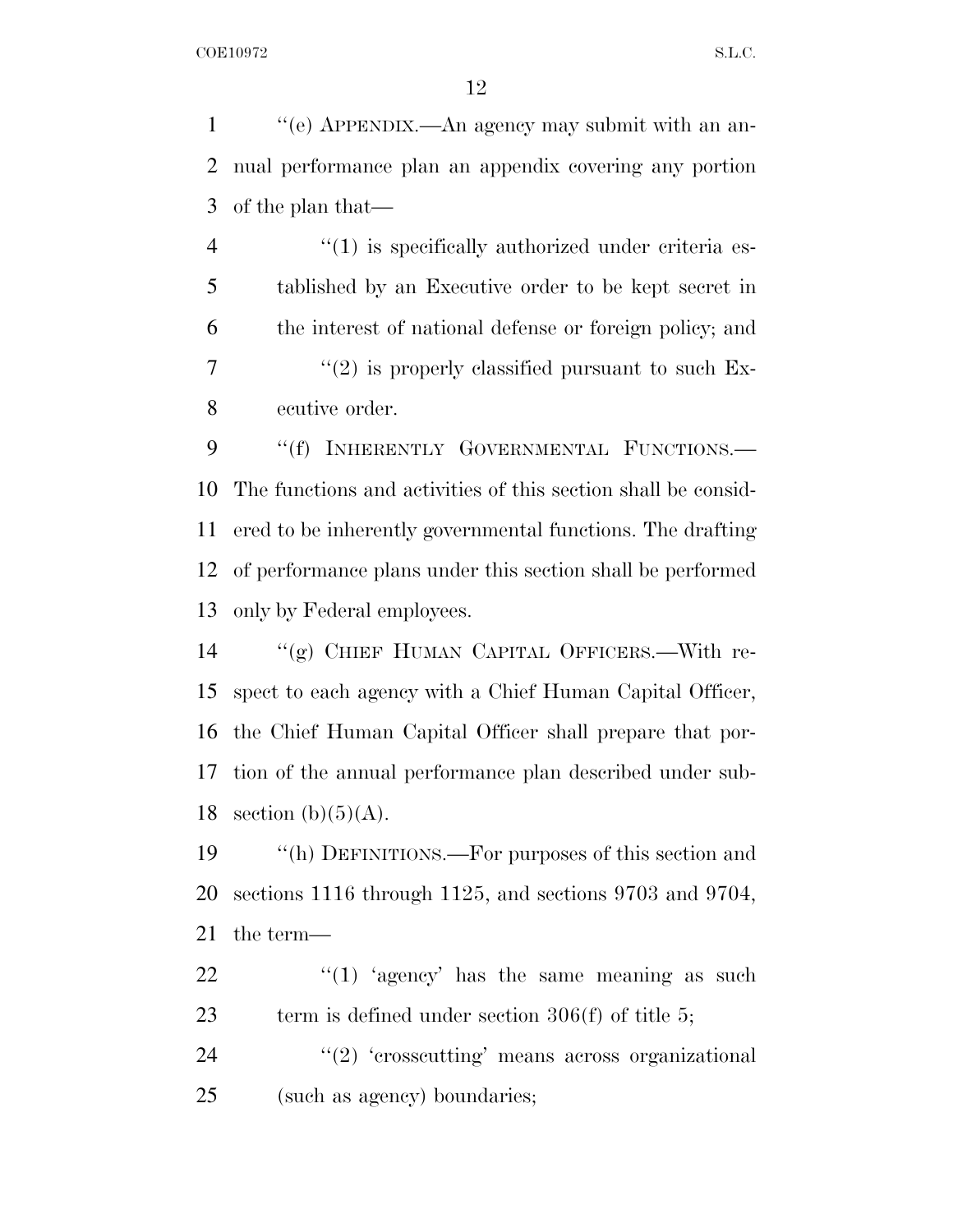1 ''(3) 'customer service measure' means an as- sessment of service delivery to a customer, client, citizen, or other recipient, which can include an as- sessment of quality, timeliness, and satisfaction among other factors;

 ''(4) 'efficiency measure' means a ratio of a program activity's inputs (such as costs or hours worked by employees) to its outputs (amount of products or services delivered) or outcomes (the de-sired results of a program);

 $\frac{1}{5}$  'major management challenge' means pro- grams or management functions, within or across agencies, that have greater vulnerability to waste, fraud, abuse, and mismanagement (such as issues identified by the Government Accountability Office as high risk or issues identified by an Inspector General) where a failure to perform well could seri- ously affect the ability of an agency or the Govern-ment to achieve its mission or goals;

20  $\frac{4}{6}$  milestone' means a scheduled event signi- fying the completion of a major deliverable or a set of related deliverables or a phase of work;

23  $\frac{1}{2}$   $\frac{1}{2}$  outcome measure' means an assessment of the results of a program activity compared to its in-tended purpose;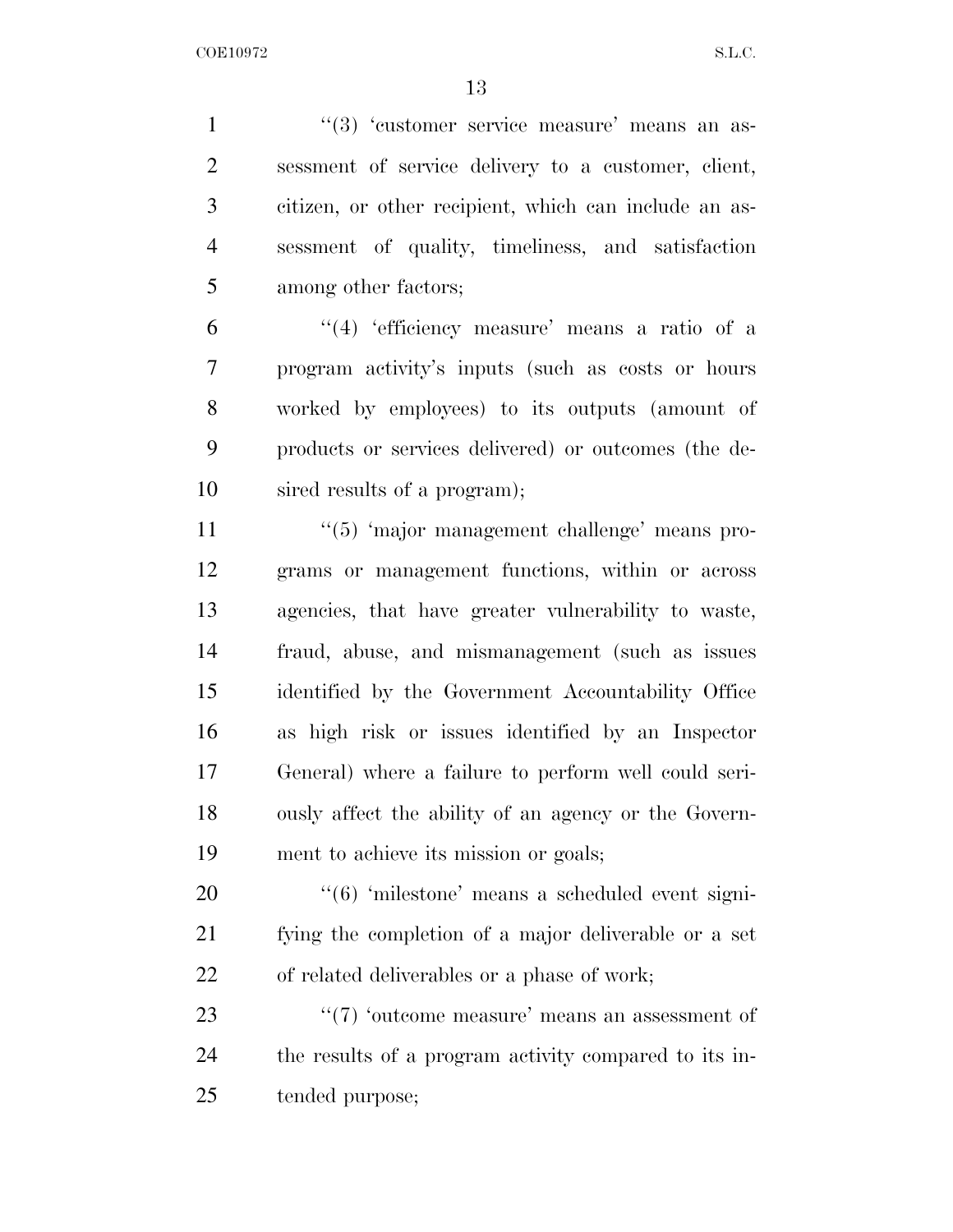| $\mathbf{1}$   | "(8) 'output measure' means the tabulation,              |
|----------------|----------------------------------------------------------|
| $\overline{2}$ | calculation, or recording of activity or effort that can |
| 3              | be expressed in a quantitative or qualitative manner;    |
| $\overline{4}$ | " $(9)$ 'performance goal' means a target level of       |
| 5              | performance expressed as a tangible, measurable ob-      |
| 6              | jective, against which actual achievement can be         |
| $\overline{7}$ | compared, including a goal expressed as a quan-          |
| 8              | titative standard, value, or rate;                       |
| 9              | $\lq(10)$ 'performance indicator' means a par-           |
| 10             | ticular value or characteristic used to measure out-     |
| 11             | put or outcome;                                          |
| 12             | " $(11)$ 'program activity' means a specific activ-      |
| 13             | ity or project as listed in the program and financing    |
| 14             | schedules of the annual budget of the United States      |
| 15             | Government; and                                          |
| 16             | " $(12)$ 'program evaluation' means an assess-           |
| 17             | ment, through objective measurement and systematic       |
| 18             | analysis, of the manner and extent to which Federal      |
| 19             | programs achieve intended objectives.".                  |
| 20             | SEC. 4. PERFORMANCE REPORTING AMENDMENTS.                |
| 21             | Chapter 11 of title 31, United States Code, is amend-    |
| 22             | ed by striking section 1116 and inserting the following: |
|                |                                                          |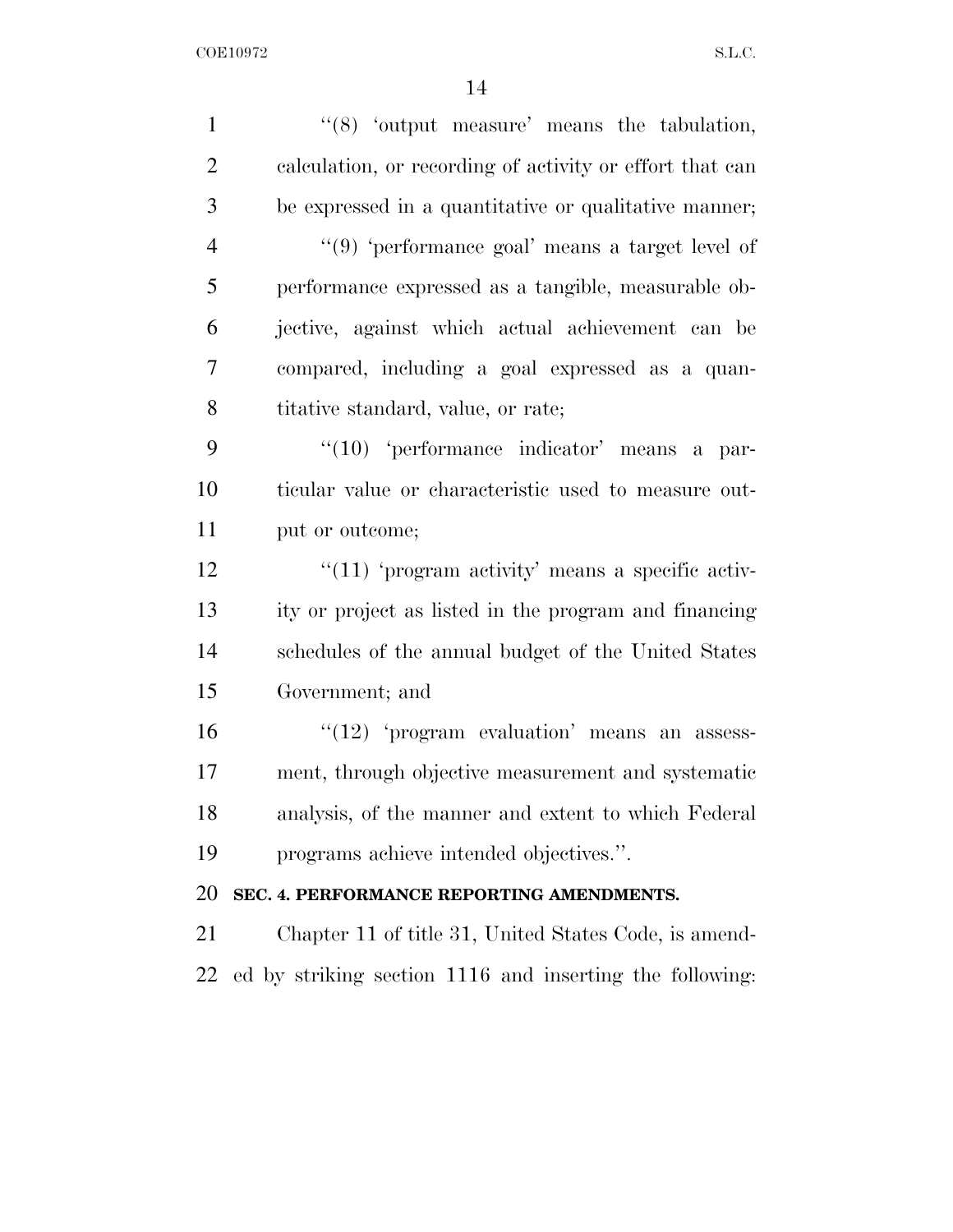### **''§ 1116. Agency performance reporting**

2  $\gamma$  (a) The head of each agency shall make available on a public website of the agency an update on agency performance.

 "(b)(1) Each update shall compare actual perform- ance achieved with the performance goals established in the agency performance plan under section 1115(b) and shall occur no less than 150 days after the end of each fiscal year, with more frequent updates of actual perform- ance on indicators that provide data of significant value to the Government, Congress, or program partners at a reasonable level of administrative burden.

 ''(2) If performance goals are specified in an alter- native form under section 1115(c), the results shall be de- scribed in relation to such specifications, including wheth- er the performance failed to meet the criteria of a mini-mally effective or successful program.

18  $\cdot$  "(c) Each update shall—

19  $\frac{1}{2}$  (1) review the success of achieving the per- formance goals and include actual results for the 5 preceding fiscal years;

 $\langle \cdot (2) \right)$  evaluate the performance plan for the cur- rent fiscal year relative to the performance achieved toward the performance goals during the period cov-ered by the update;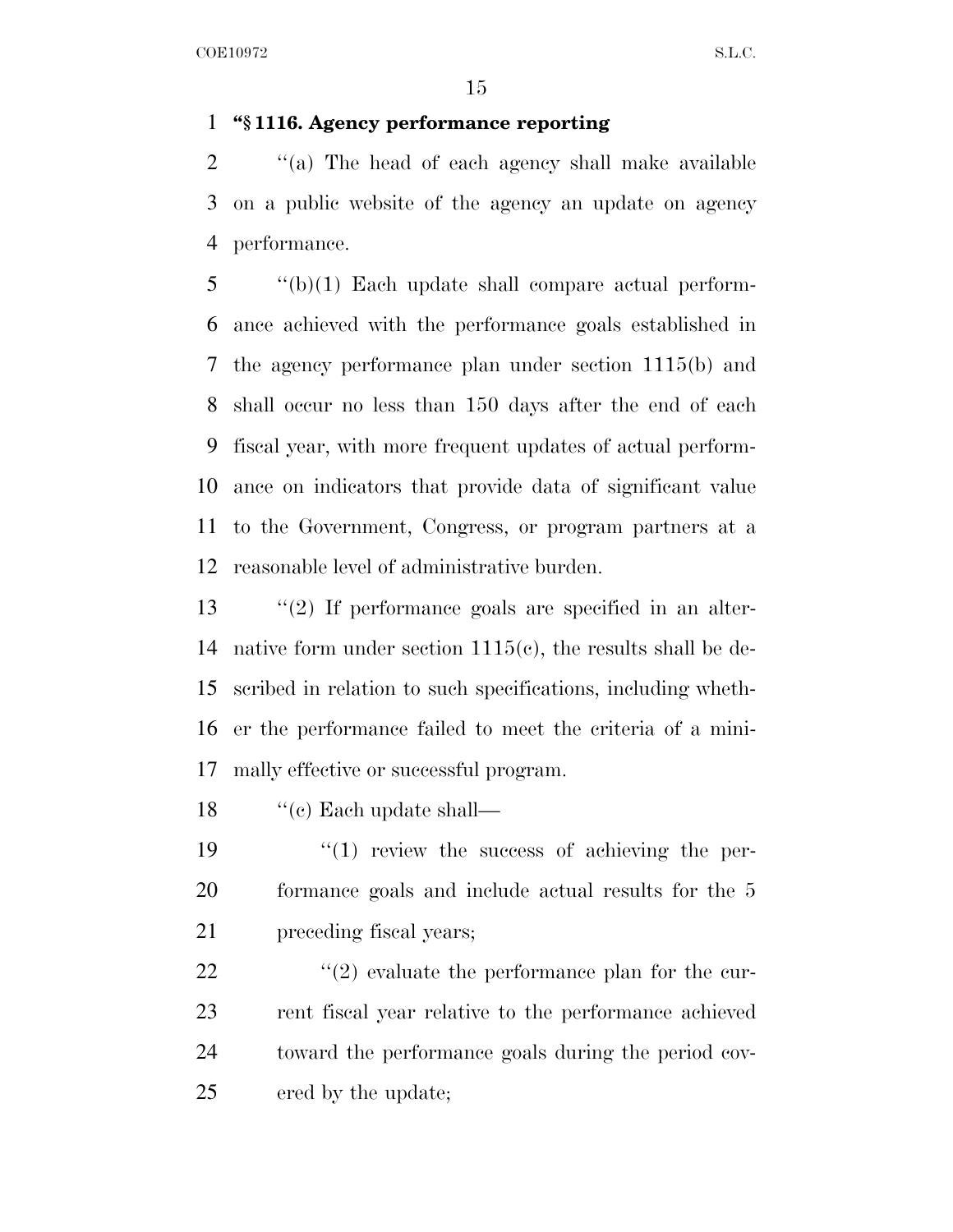| $\mathbf{1}$   | $(3)$ explain and describe where a performance                 |
|----------------|----------------------------------------------------------------|
| $\overline{2}$ | goal has not been met (including when a program                |
| 3              | activity's performance is determined not to have met           |
| 4              | the criteria of a successful program activity under            |
| 5              | section $1115(e)(1)(A)(ii)$ or a corresponding level of        |
| 6              | achievement if another alternative form is used)—              |
| 7              | "(A) why the goal was not met;                                 |
| 8              | "(B) those plans and schedules for achiev-                     |
| 9              | ing the established performance goal; and                      |
| 10             | $\lq\lq$ (C) if the performance goal is impractical            |
| 11             | or infeasible, why that is the case and what ac-               |
| 12             | tion is recommended;                                           |
| 13             | $\lq(4)$ describe the use and assess the effective-            |
| 14             | ness in achieving performance goals of any waiver              |
| 15             | under section 9703 of this title;                              |
| 16             | $\cdot\cdot$ (5) include a review of the performance goals     |
| 17             | and evaluation of the performance plan relative to             |
| 18             | the agency's strategic human capital management;               |
| 19             | $\cdot\cdot\cdot(6)$ describe how the agency ensures the accu- |
| 20             | racy and reliability of the data used to measure               |
| 21             | progress towards its performance goals, including an           |
| 22             | identification of-                                             |
| 23             | $\lq\lq$ the means used to verify and validate                 |
| 24             | measured values;                                               |
| 25             | $\lq\lq$ (B) the sources for the data;                         |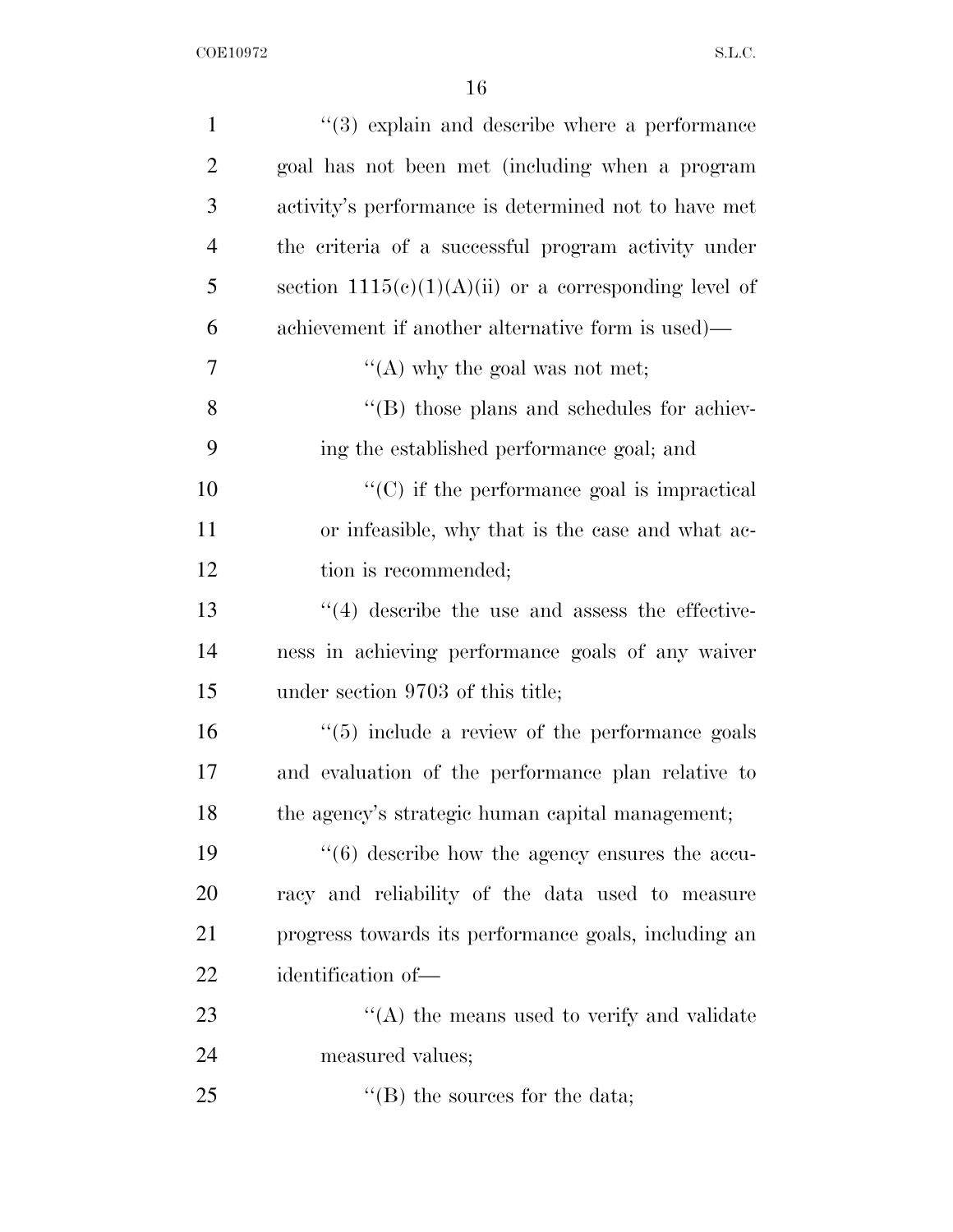$\begin{minipage}{.4\linewidth} \textbf{COE10972} & \textbf{S.L.C.} \end{minipage}$ 

| $\mathbf{1}$   | $\lq\lq$ (C) the level of accuracy required for the           |
|----------------|---------------------------------------------------------------|
| $\overline{2}$ | intended use of the data;                                     |
| 3              | $\lq\lq$ (D) any limitations to the data at the re-           |
| $\overline{4}$ | quired level of accuracy; and                                 |
| 5              | $\lq\lq(E)$ how the agency has compensated for                |
| 6              | such limitations if needed to reach the required              |
| 7              | level of accuracy; and                                        |
| 8              | $\lq(7)$ include the summary findings of those pro-           |
| 9              | gram evaluations completed during the period cov-             |
| 10             | ered by the update.                                           |
| 11             | "(d) If an agency performance update includes any             |
| 12             | program activity or information that is specifically author-  |
| 13             | ized under criteria established by an Executive Order to      |
| 14             | be kept secret in the interest of national defense or foreign |
| 15             | policy and is properly classified pursuant to such Execu-     |
| 16             | tive Order, the head of the agency shall make such infor-     |
| 17             | mation available in the classified appendix provided under    |
| 18             | section $1115(e)$ .                                           |
| 19             | "(e) The functions and activities of this section shall       |
| 20             | be considered to be inherently governmental functions.        |
| 21             | The drafting of agency performance updates under this         |

section shall be performed only by Federal employees.''.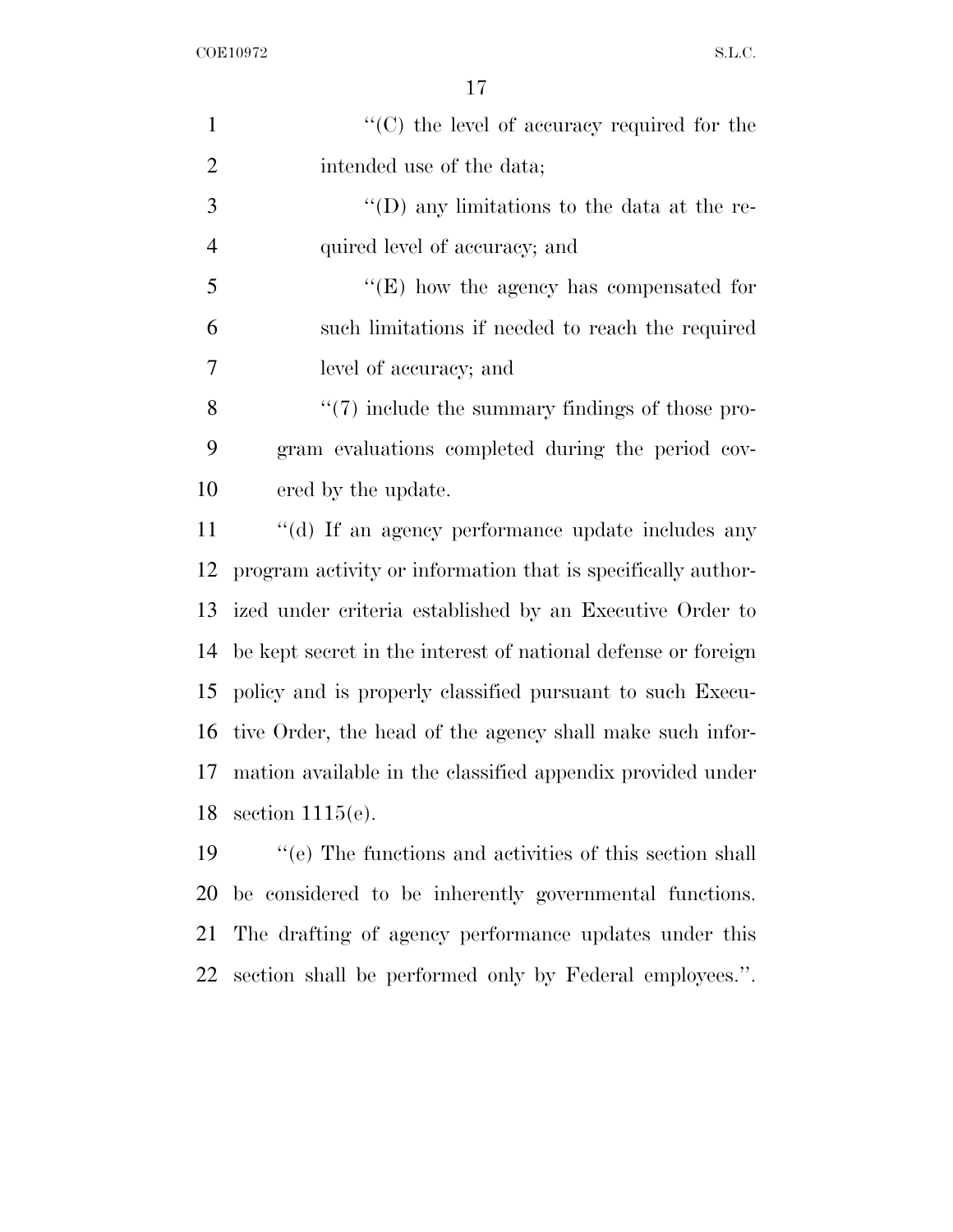| $\mathbf{1}$   | SEC. 5. FEDERAL GOVERNMENT AND AGENCY PRIORITY        |
|----------------|-------------------------------------------------------|
| $\overline{2}$ | <b>GOALS.</b>                                         |
| 3              | Chapter 11 of title 31, United States Code, is amend- |
| 4              | ed by adding after section 1119 the following:        |
| 5              | "§1120. Federal Government and agency priority        |
| 6              | goals                                                 |
| 7              | "(a) FEDERAL GOVERNMENT PRIORITY GOALS.—              |
| 8              | $\lq(1)$ The Director of the Office of Management     |
| 9              | and Budget shall coordinate with agencies to develop  |
| 10             | priority goals to improve the performance and man-    |
| 11             | agement of the Federal Government. Such Federal       |
| 12             | Government priority goals shall include—              |
| 13             | "(A) outcome-oriented goals covering a                |
| 14             | limited number of crosscutting policy areas; and      |
| 15             | $\lq\lq (B)$ goals for management improvements        |
| 16             | needed across the Federal Government, includ-         |
| 17             | $ing$ —                                               |
| 18             | "(i) financial management;                            |
| 19             | "(ii) human capital management;                       |
| 20             | "(iii) information technology manage-                 |
| 21             | ment;                                                 |
| 22             | "(iv) procurement and acquisition                     |
| 23             | management; and                                       |
| 24             | $f'(v)$ real property management;                     |
| 25             | "(2) The Federal Government priority goals            |
| 26             | shall be long-term in nature. At a minimum, the       |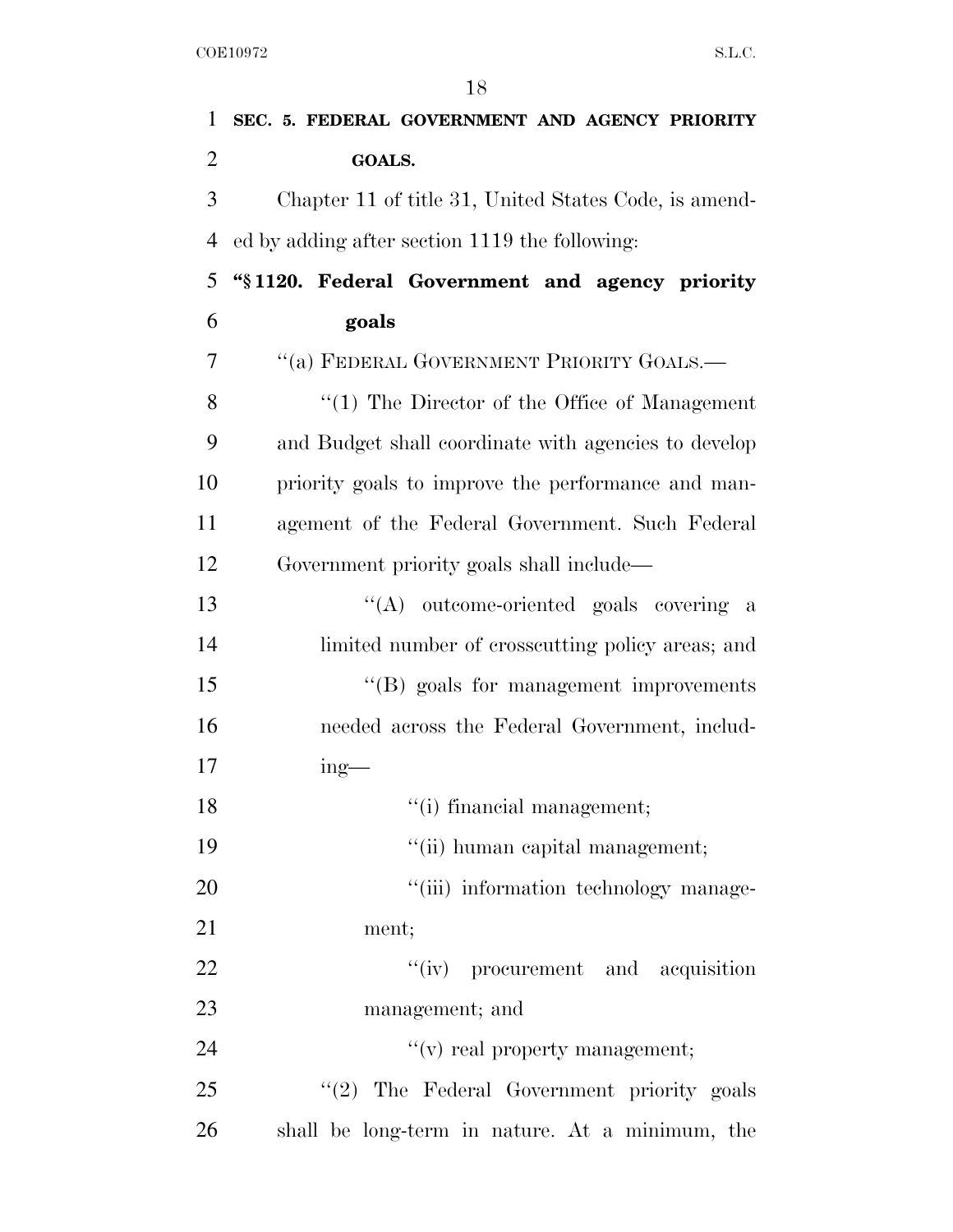$\begin{minipage}{.4\linewidth} \textbf{COE10972} & \textbf{S.L.C.} \end{minipage}$ 

| $\mathbf{1}$   | Federal Government priority goals shall be updated     |
|----------------|--------------------------------------------------------|
| $\overline{2}$ | or revised every 4 years and made publicly available   |
| 3              | concurrently with the submission of the budget of      |
| $\overline{4}$ | the United States Government made in the first full    |
| 5              | fiscal year following any year in which the term of    |
| 6              | the President commences under section 101 of title     |
| 7              | 3. As needed, the Director of the Office of Manage-    |
| 8              | ment and Budget may make adjustments to the            |
| 9              | Federal Government priority goals to reflect signifi-  |
| 10             | cant changes in the environment in which the Fed-      |
| 11             | eral Government is operating, with appropriate noti-   |
| 12             | fication of Congress.                                  |
| 13             | $\cdot$ (3) When developing or making adjustments      |
| 14             | to Federal Government priority goals, the Director     |
| 15             | of the Office of Management and Budget shall con-      |
| 16             | sult periodically with the Congress, including obtain- |
| 17             | ing majority and minority views from—                  |
| 18             | $\lq\lq$ the Committees on Appropriations of           |
| 19             | the Senate and the House of Representatives;           |
| 20             | "(B) the Committees on the Budget of the               |
| 21             | Senate and the House of Representatives;               |
| 22             | "(C) the Committee on Homeland Security"               |
| 23             | and Governmental Affairs of the Senate;                |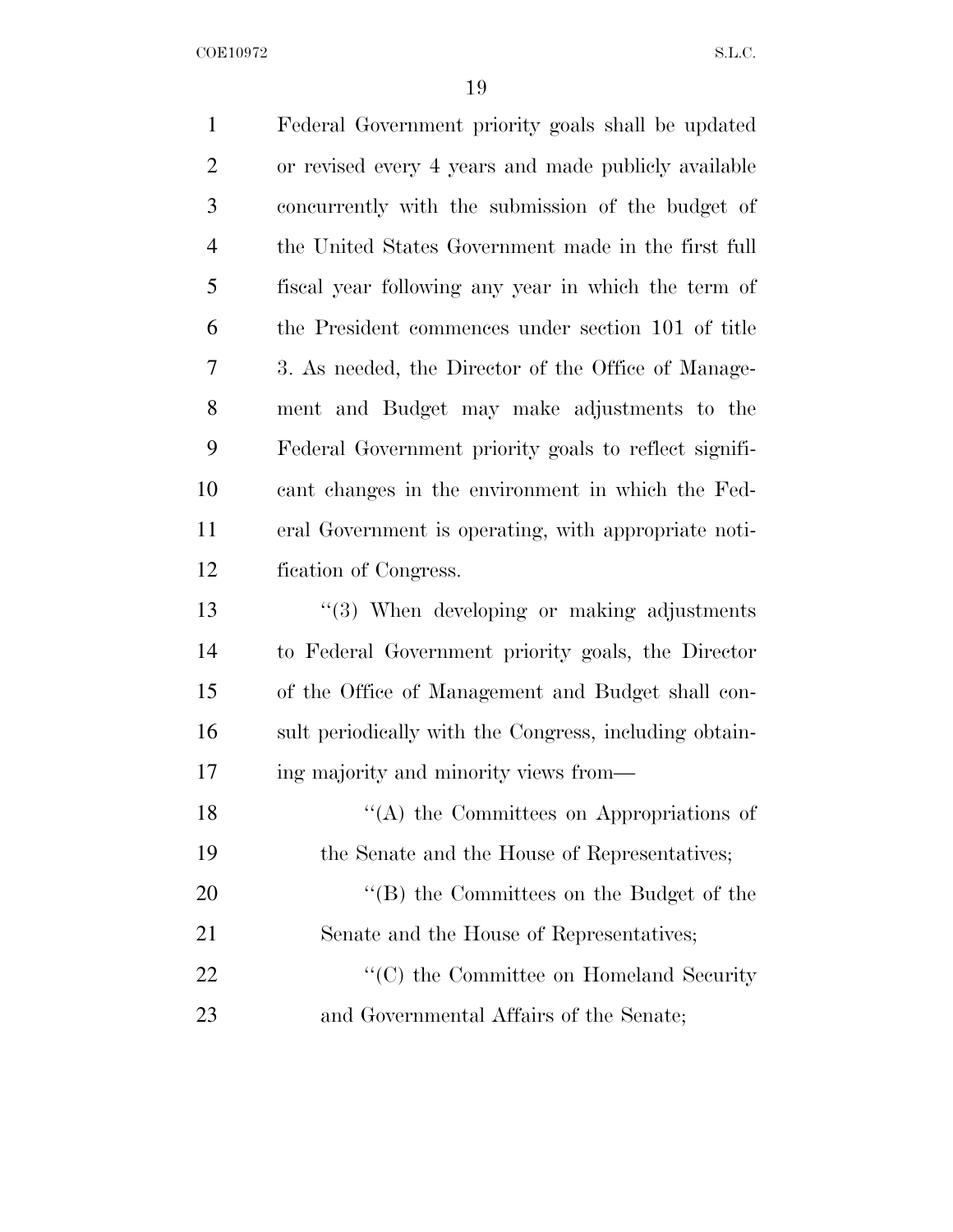| $\mathbf{1}$   | "(D) the Committee on Oversight and                       |
|----------------|-----------------------------------------------------------|
| $\overline{2}$ | Government Reform of the House of Represent-              |
| 3              | atives;                                                   |
| $\overline{4}$ | $\lq\lq$ the Committee on Finance of the                  |
| 5              | Senate;                                                   |
| 6              | "(F) the Committee on Ways and Means                      |
| $\overline{7}$ | of the House of Representatives; and                      |
| 8              | $\lq\lq(G)$ any other committees as determined            |
| 9              | appropriate;                                              |
| 10             | $\lq(4)$ The Director of the Office of Management         |
| 11             | and Budget shall consult with the appropriate com-        |
| 12             | mittees of Congress at least once every 2 years.          |
| 13             | $\lq(5)$ The Director of the Office of Management         |
| 14             | and Budget shall make information about the Fed-          |
| 15             | eral Government priority goals available on the           |
| 16             | website described under section 1122 of this title.       |
| 17             | $``(6)$ The Federal Government performance plan           |
| 18             | required under section $1115(a)$ of this title shall be   |
| 19             | consistent with the Federal Government priority           |
| 20             | goals.                                                    |
| 21             | "(b) AGENCY PRIORITY GOALS.—                              |
| 22             | " $(1)$ Every 2 years, the head of each agency            |
| 23             | listed in section $901(b)$ of this title, or as otherwise |
| 24             | determined by the Director of the Office of Manage-       |
| 25             | ment and Budget, shall identify agency priority           |
|                |                                                           |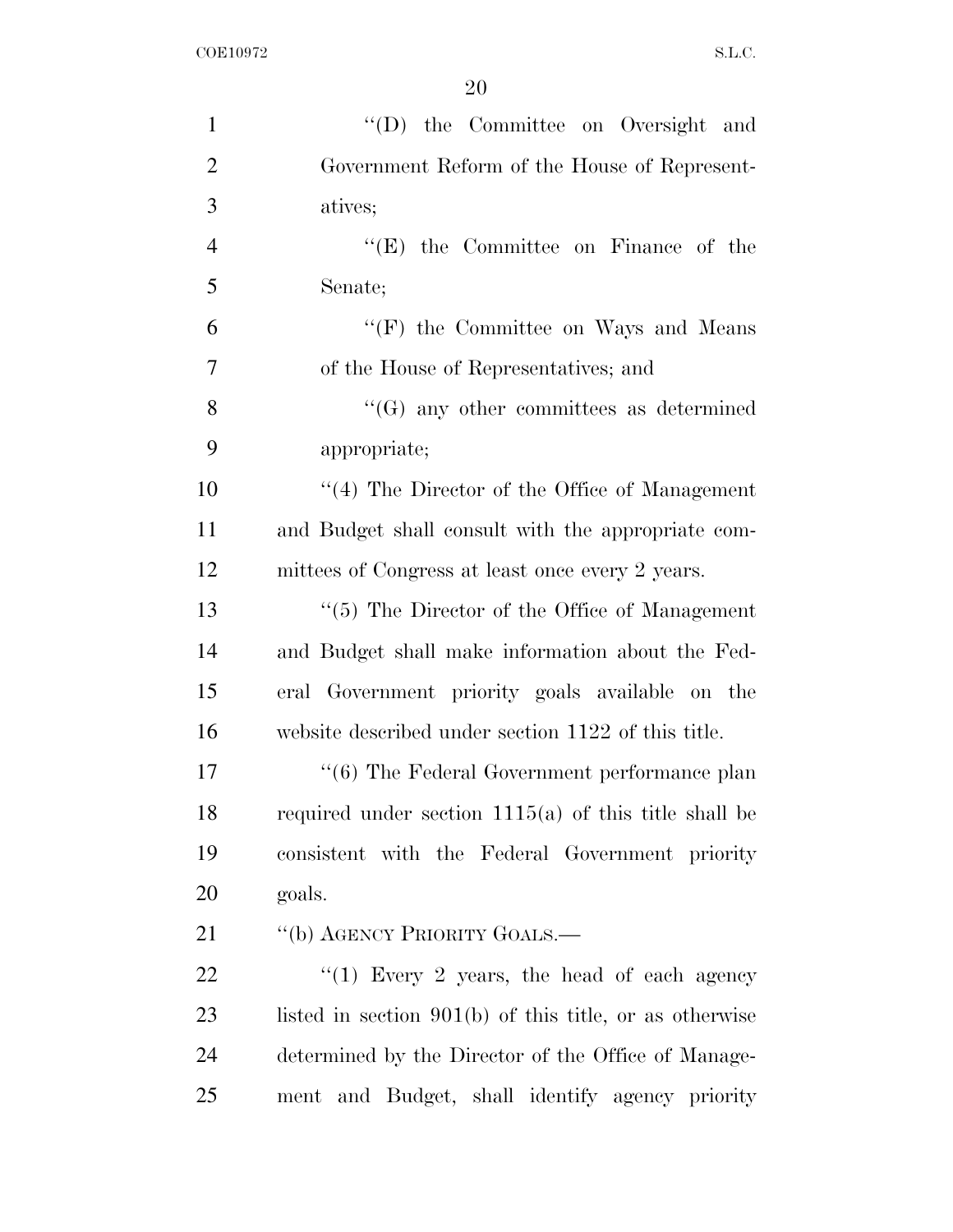| $\mathbf{1}$   | goals from among the performance goals of the       |
|----------------|-----------------------------------------------------|
| $\overline{2}$ | agency. The Director of the Office of Management    |
| 3              | and Budget shall determine the total number of      |
| $\overline{4}$ | agency priority goals across the Government, and    |
| 5              | the number to be developed by each agency. The      |
| 6              | agency priority goals shall—                        |
| 7              | "(A) reflect the highest priorities of the          |
| 8              | agency, as determined by the head of the agen-      |
| 9              | cy and informed by the Federal Government           |
| 10             | priority goals provided under subsection (a) and    |
| 11             | the consultations with Congress and other in-       |
| 12             | terested parties required by section $306(d)$ of    |
| 13             | title 5;                                            |
| 14             | $\cdot$ (B) have ambitious targets that can be      |
| 15             | achieved within a 2-year period;                    |
| 16             | $\lq\lq$ (C) have a clearly identified agency offi- |
| 17             | cial, known as a goal leader, who is responsible    |
| 18             | for the achievement of each agency priority         |
| 19             | goal;                                               |
| 20             | "(D) have interim quarterly targets for             |
| 21             | performance indicators if more frequent up-         |
| 22             | dates of actual performance provides data of        |
| 23             | significant value to the Government, Congress,      |
| 24             | or program partners at a reasonable level of ad-    |
| 25             | ministrative burden; and                            |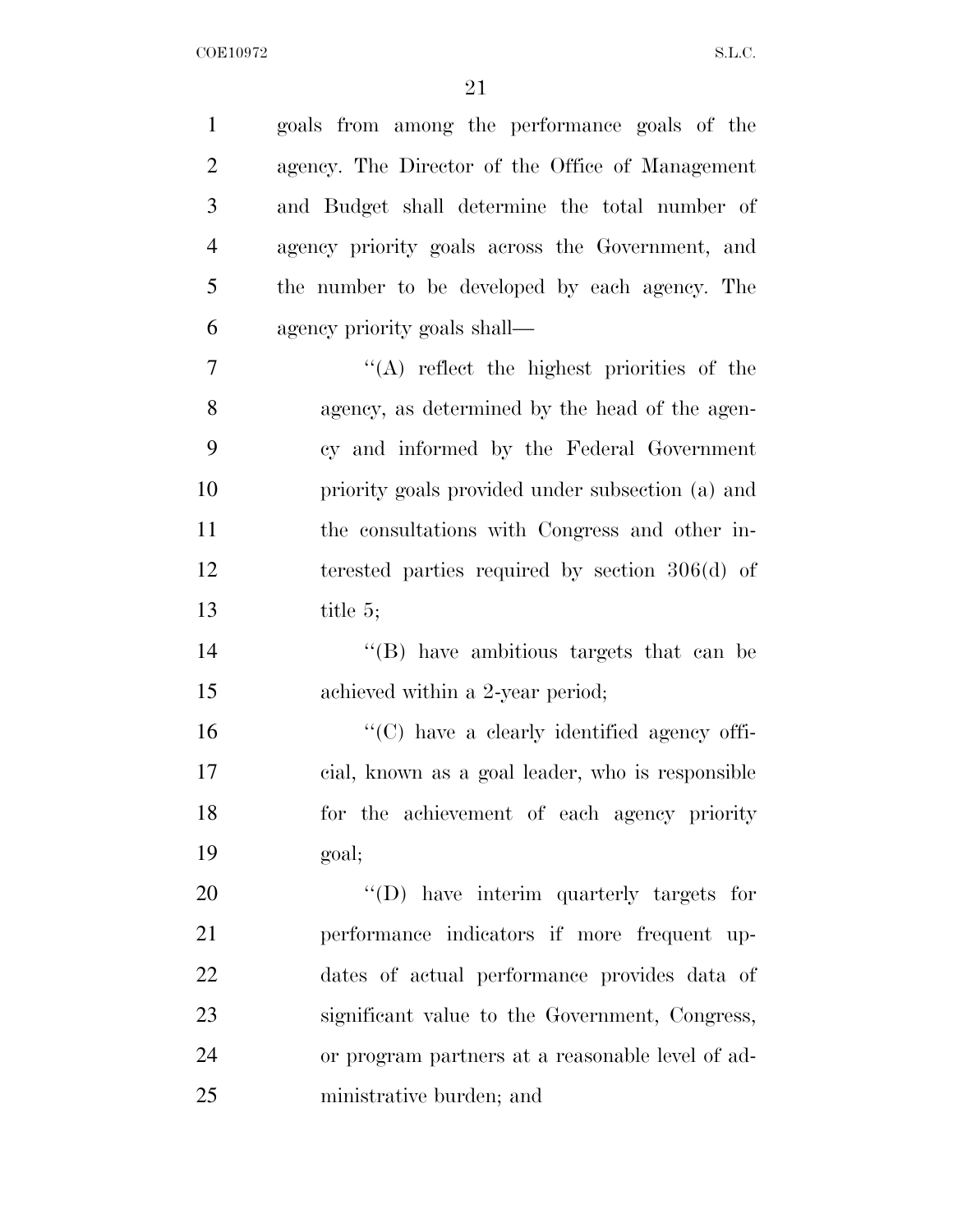1 ''(E) have clearly defined quarterly mile-stones.

 ''(2) If an agency priority goal includes any program activity or information that is specifically authorized under criteria established by an Execu- tive order to be kept secret in the interest of na- tional defense or foreign policy and is properly clas- sified pursuant to such Executive order, the head of the agency shall make such information available in the classified appendix provided under section 11 1115(e).

12 ''(c) The functions and activities of this section shall be considered to be inherently governmental functions. The development of Federal Government and agency pri- ority goals shall be performed only by Federal employ-ees.''.

### **SEC. 6. QUARTERLY PRIORITY PROGRESS REVIEWS AND USE OF PERFORMANCE INFORMATION.**

 Chapter 11 of title 31, United States Code, is amend- ed by adding after section 1120 (as added by section 5 of this Act) the following:

## **''§ 1121. Quarterly priority progress reviews and use of performance information**

24 "(a) USE OF PERFORMANCE INFORMATION TO ACHIEVE FEDERAL GOVERNMENT PRIORITY GOALS.—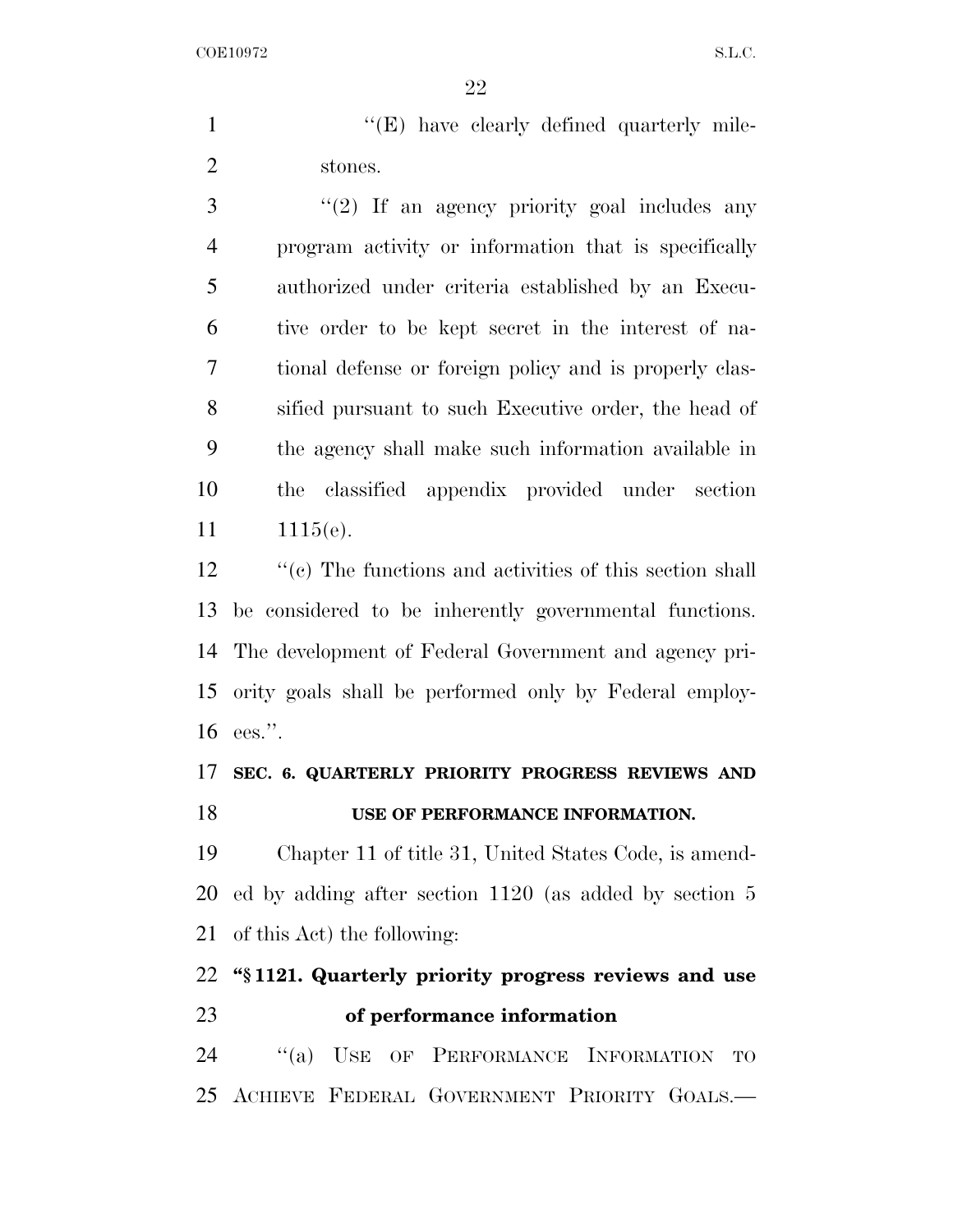Not less than quarterly, the Director of the Office of Man- agement and Budget, with the support of the Performance Improvement Council, shall—

4 "(1) for each Federal Government priority goal required by section 1120(a) of this title, review with the appropriate lead Government official the progress achieved during the most recent quarter, overall trend data, and the likelihood of meeting the planned level of performance;

 $\frac{10}{2}$  ''(2) include in such reviews officials from the agencies, organizations, and program activities that contribute to the accomplishment of each Federal Government priority goal;

 ''(3) assess whether agencies, organizations, program activities, regulations, tax expenditures, policies, and other activities are contributing as planned to each Federal Government priority goal;

18 ''(4) categorize the Federal Government priority goals by risk of not achieving the planned level of performance; and

21 ''(5) for the Federal Government priority goals at greatest risk of not meeting the planned level of performance, identify prospects and strategies for performance improvement, including any needed changes to agencies, organizations, program activi-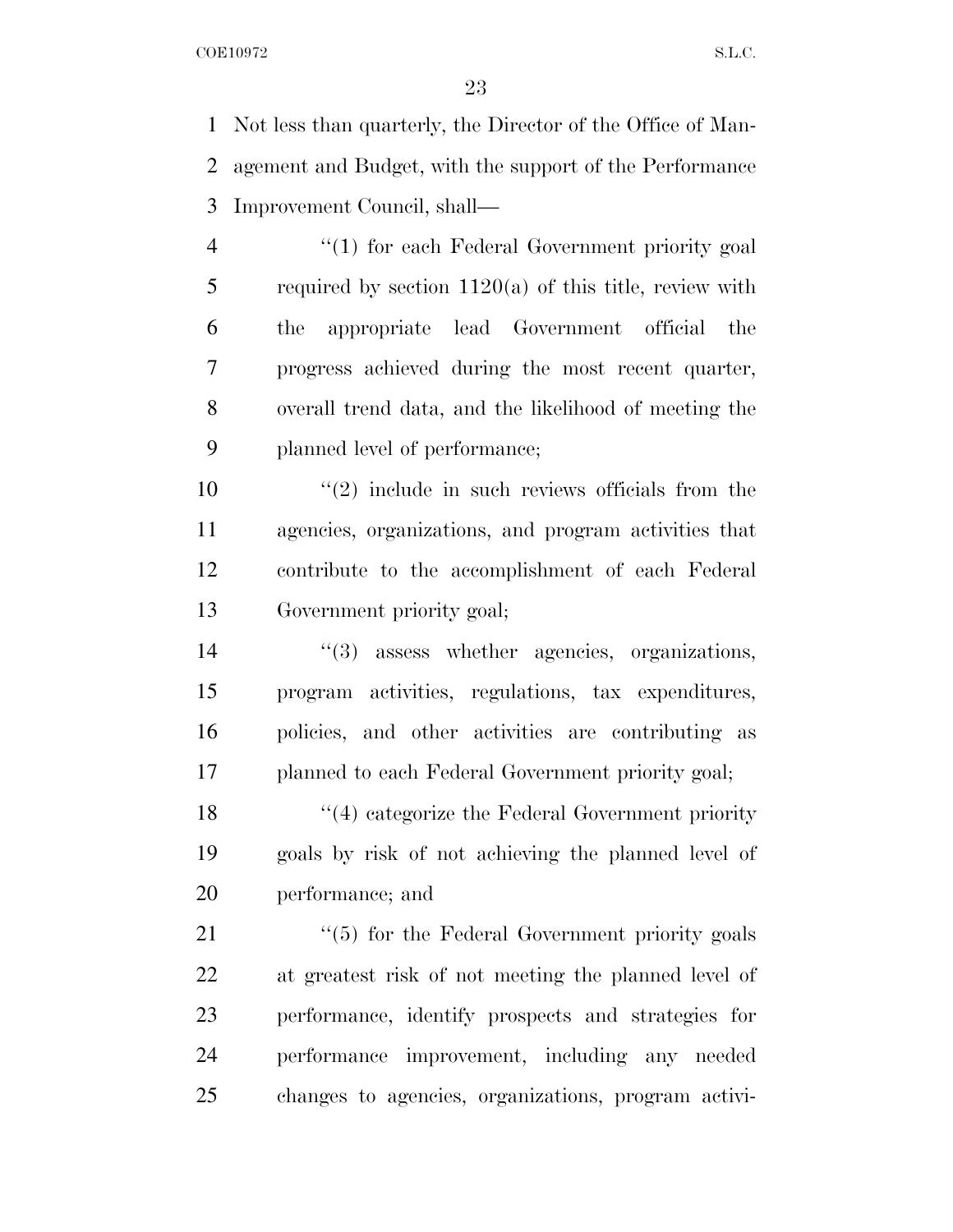ties, regulations, tax expenditures, policies or other activities.

 ''(b) AGENCY USE OF PERFORMANCE INFORMATION TO ACHIEVE AGENCY PRIORITY GOALS.—Not less than quarterly, at each agency required to develop agency pri- ority goals required by section 1120(b) of this title, the head of the agency and Chief Operating Officer, with the support of the agency Performance Improvement Officer, shall—

 $\frac{1}{2}$  (1) for each agency priority goal, review with the appropriate goal leader the progress achieved during the most recent quarter, overall trend data, and the likelihood of meeting the planned level of performance;

 ''(2) coordinate with relevant personnel within and outside the agency who contribute to the accom-plishment of each agency priority goal;

18 ''(3) assess whether relevant organizations, pro- gram activities, regulations, policies, and other ac- tivities are contributing as planned to the agency priority goals;

22 ''(4) categorize agency priority goals by risk of not achieving the planned level of performance; and  $(5)$  for agency priority goals at greatest risk of not meeting the planned level of performance, iden-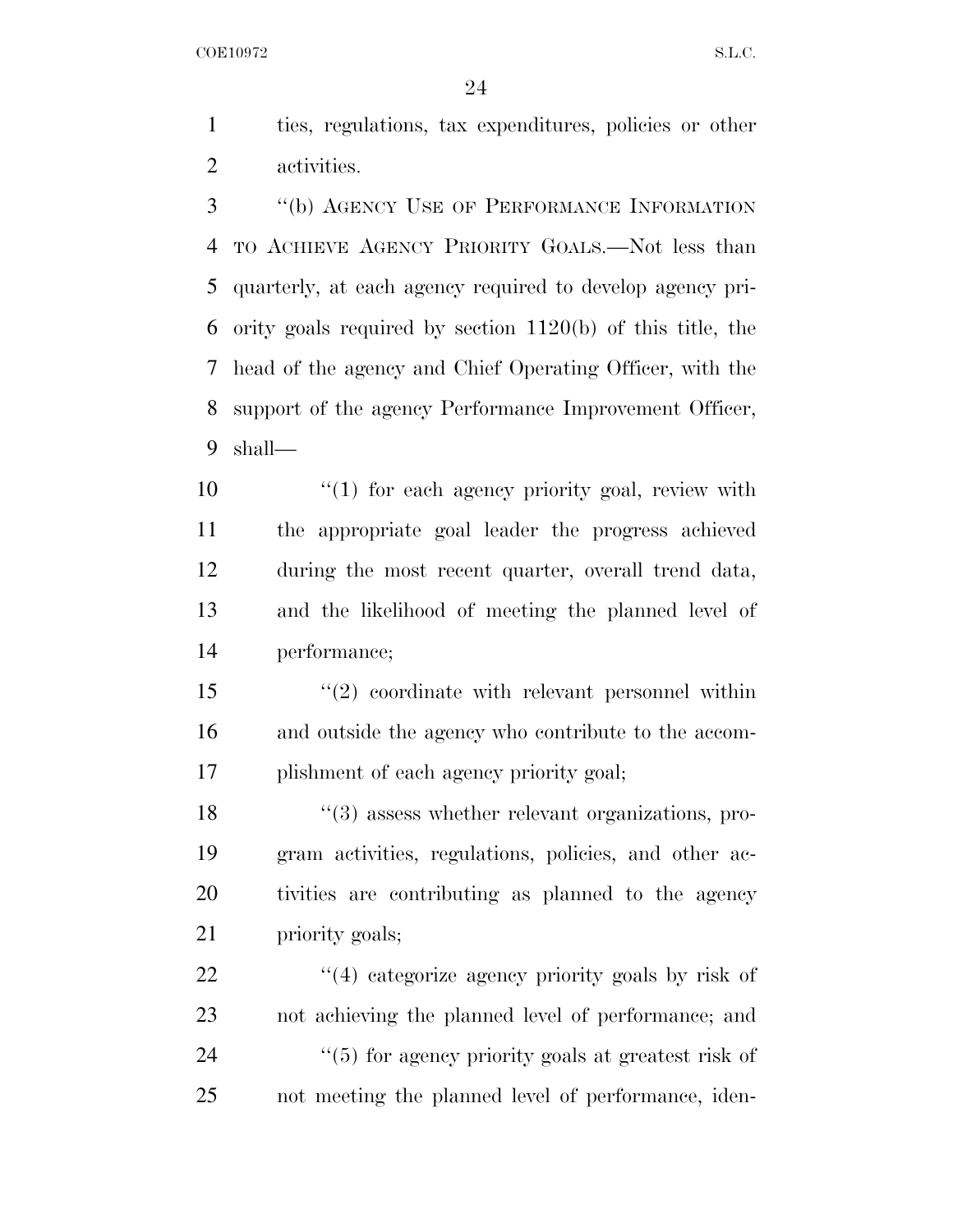| $\mathbf{1}$   | tify prospects and strategies for performance im-        |
|----------------|----------------------------------------------------------|
| $\overline{2}$ | provement, including any needed changes to agency        |
| 3              | program activities, regulations, policies, or other ac-  |
| $\overline{4}$ | tivities.".                                              |
| 5              | SEC. 7. TRANSPARENCY OF FEDERAL GOVERNMENT PRO-          |
| 6              | GRAMS, PRIORITY GOALS, AND RESULTS.                      |
| 7              | Chapter 11 of title 31, United States Code, is amend-    |
| 8              | ed by adding after section $1121$ (as added by section 6 |
| 9              | of this Act) the following:                              |
| 10             | "\\$1122. Transparency of programs, priority goals,      |
| 11             | and results                                              |
| 12             | "(a) TRANSPARENCY OF AGENCY PROGRAMS.-                   |
| 13             | "(1) IN GENERAL.—Not later than October 1,               |
| 14             | 2012, the Office of Management and Budget shall—         |
| 15             | $\lq\lq$ ensure the effective operation of a             |
| 16             | single website;                                          |
| 17             | $\lq\lq$ (B) at a minimum, update the website on         |
| 18             | a quarterly basis; and                                   |
| 19             | "(C) include on the website information                  |
| 20             | about each program identified by the agencies.           |
| 21             | "(2) INFORMATION.—Information for each pro-              |
| 22             | gram described under paragraph (1) shall include—        |
| 23             | $\lq\lq$ an identification of how the agency             |
| 24             | defines the term 'program', consistent with              |
| 25             | guidance provided by the Director of the Office          |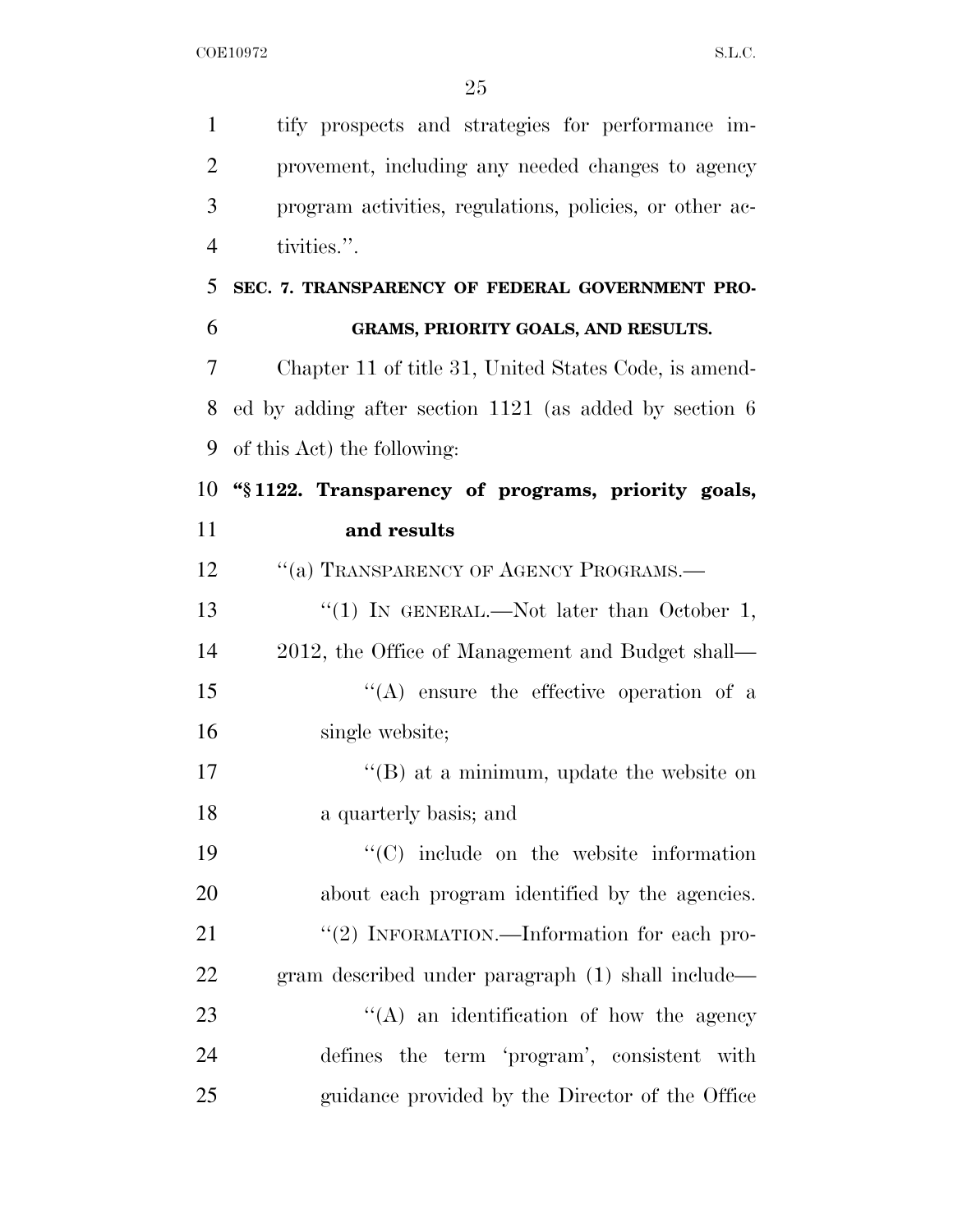| $\mathbf{1}$   | of Management and Budget, including the pro-                     |
|----------------|------------------------------------------------------------------|
| $\mathbf{2}$   | activities that are aggregated,<br>gram                          |
| 3              | disaggregated, or consolidated to be considered                  |
| $\overline{4}$ | a program by the agency;                                         |
| 5              | $\lq\lq (B)$ a description of the purposes of the                |
| 6              | program and the contribution of the program to                   |
| 7              | the mission and goals of the agency; and                         |
| 8              | "(C) an identification of funding for the                        |
| 9              | current fiscal year and previous 2 fiscal years.                 |
| 10             | "(b) TRANSPARENCY OF AGENCY PRIORITY GOALS                       |
| 11             | AND RESULTS.—The head of each agency required to de-             |
|                | 12 velop agency priority goals shall make information about      |
| 13             | each agency priority goal available to the Office of Man-        |
| 14             | agement and Budget for publication on the website, with          |
| 15             | the exception of any information covered by section              |
| 16             | $1120(b)(2)$ of this title. In addition to an identification     |
|                | 17 of each agency priority goal, the website shall also consoli- |
| 18             | date information about each agency priority goal, includ-        |
| 19             | $ing$ —                                                          |
| 20             | $\lq(1)$ a description of how the agency incor-                  |
| 21             | porated any views and suggestions obtained through               |
| <u>22</u>      | congressional consultations about the agency priority            |
| 23             | goal;                                                            |
| 24             | $\lq(2)$ an identification of key factors external to            |
| 25             | the agency and beyond its control that could signifi-            |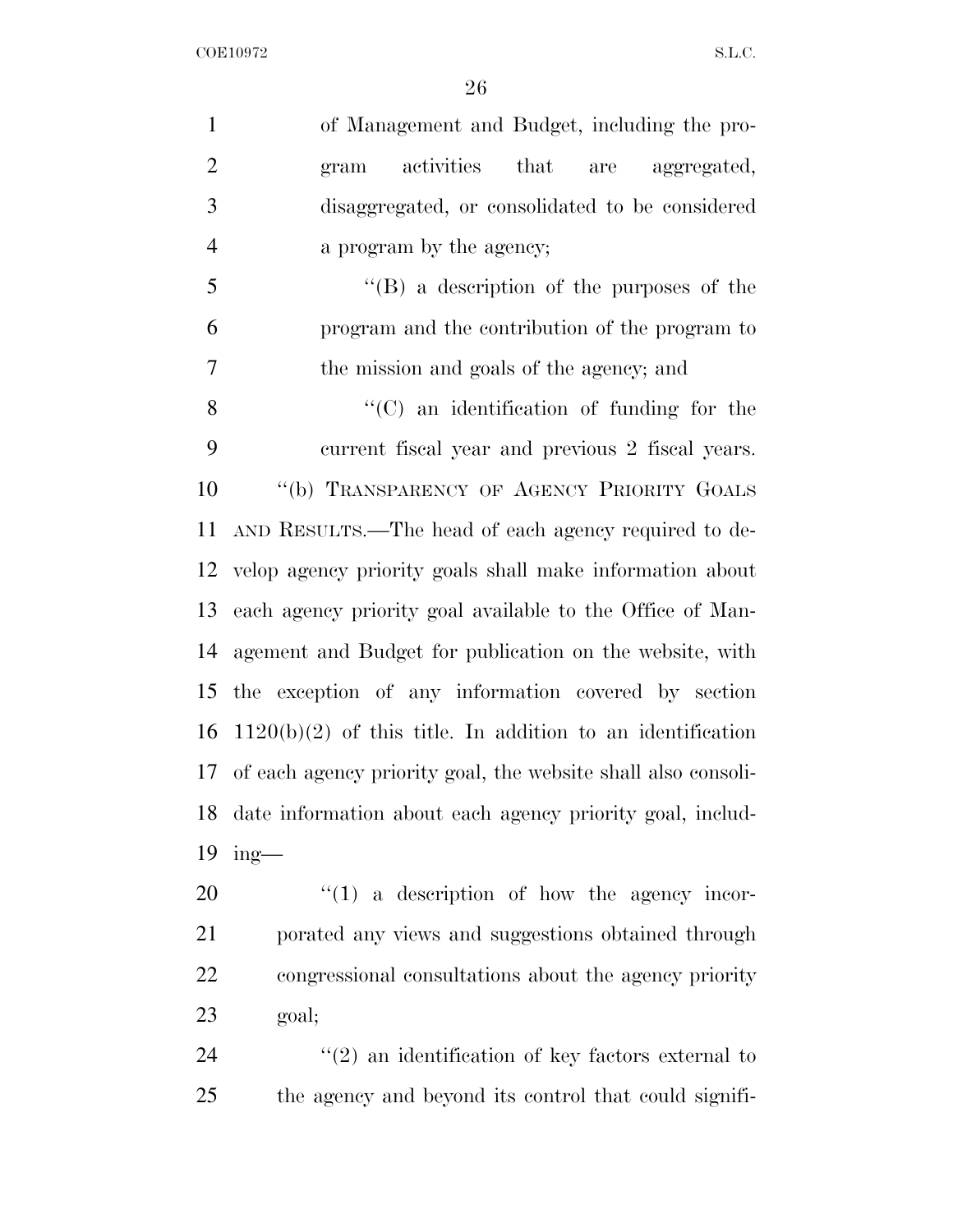$\begin{minipage}{.4\linewidth} \textbf{COE10972} & \textbf{S.L.C.} \end{minipage}$ 

| $\mathbf{1}$   | cantly affect the achievement of the agency priority           |
|----------------|----------------------------------------------------------------|
| $\overline{2}$ | goal;                                                          |
| 3              | $(3)$ a description of how each agency priority                |
| $\overline{4}$ | goal will be achieved, including—                              |
| 5              | $\lq\lq$ the strategies and resources required                 |
| 6              | to meet the priority goal;                                     |
| 7              | "(B) clearly defined milestones;                               |
| 8              | $\lq\lq$ <sup>(C)</sup> the organizations, program activities, |
| 9              | regulations, policies, and other activities that               |
| 10             | contribute to each goal, both within and exter-                |
| 11             | nal to the agency;                                             |
| 12             | $\lq\lq$ (D) how the agency is working with other              |
| 13             | agencies to achieve the goal; and                              |
| 14             | $\lq\lq$ (E) an identification of the agency official          |
| 15             | responsible for achieving the priority goal;                   |
| 16             | $(4)$ the performance indicators to be used in                 |
| 17             | measuring or assessing progress;                               |
| 18             | $(5)$ a description of how the agency ensures                  |
| 19             | the accuracy and reliability of the data used to               |
| 20             | measure progress towards the priority goal, includ-            |
| 21             | ing an identification of—                                      |
| 22             | $\lq\lq$ the means used to verify and validate                 |
| 23             | measured values;                                               |
| 24             | $\lq$ (B) the sources for the data;                            |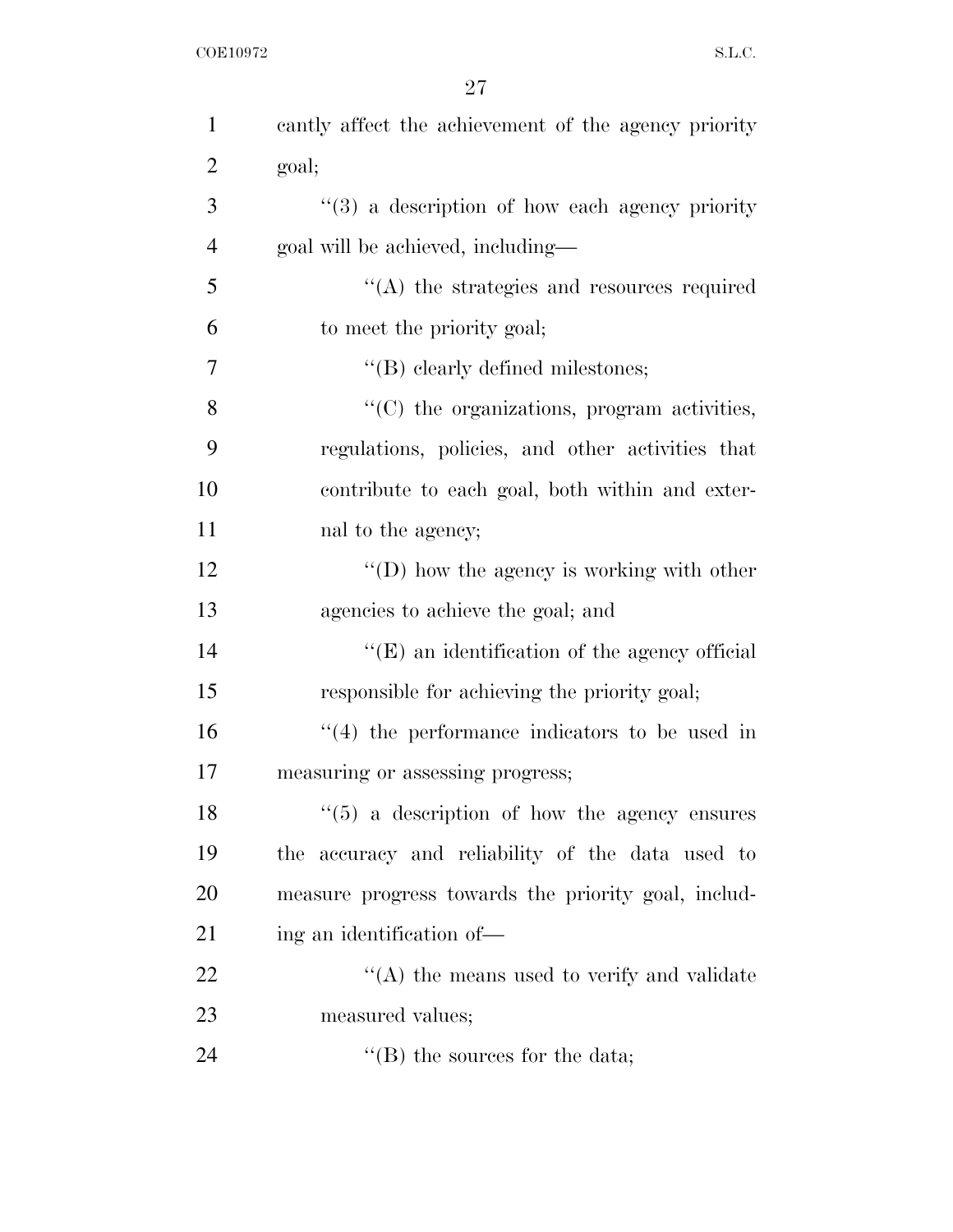| $\mathbf{1}$   | $\lq\lq$ (C) the level of accuracy required for the              |
|----------------|------------------------------------------------------------------|
| $\overline{2}$ | intended use of the data;                                        |
| 3              | "(D) any limitations to the data at the re-                      |
| $\overline{4}$ | quired level of accuracy; and                                    |
| 5              | $\lq\lq(E)$ how the agency has compensated for                   |
| 6              | such limitations if needed to reach the required                 |
| 7              | level of accuracy;                                               |
| 8              | $\cdot\cdot\cdot(6)$ the results achieved during the most recent |
| 9              | quarter and overall trend data compared to the                   |
| 10             | planned level of performance;                                    |
| 11             | $\lq(7)$ an assessment of whether relevant organi-               |
| 12             | zations, program activities, regulations, policies, and          |
| 13             | other activities are contributing as planned;                    |
| 14             | $\cdot$ (8) an identification of the agency priority             |
| 15             | goals at risk of not achieving the planned level of              |
| 16             | performance; and                                                 |
| 17             | $\lq(9)$ any prospects or strategies for perform-                |
| 18             | ance improvement.                                                |
| 19             | "(c) TRANSPARENCY OF FEDERAL GOVERNMENT                          |
| 20             | PRIORITY GOALS AND RESULTS.—The Director of the Of-              |
| 21             | fice of Management and Budget shall also make available          |
| 22             | on the website—                                                  |
| 23             | $\lq(1)$ a brief description of each of the Federal              |
| 24             | Government priority goals required by section                    |
| 25             | $1120(a)$ of this title;                                         |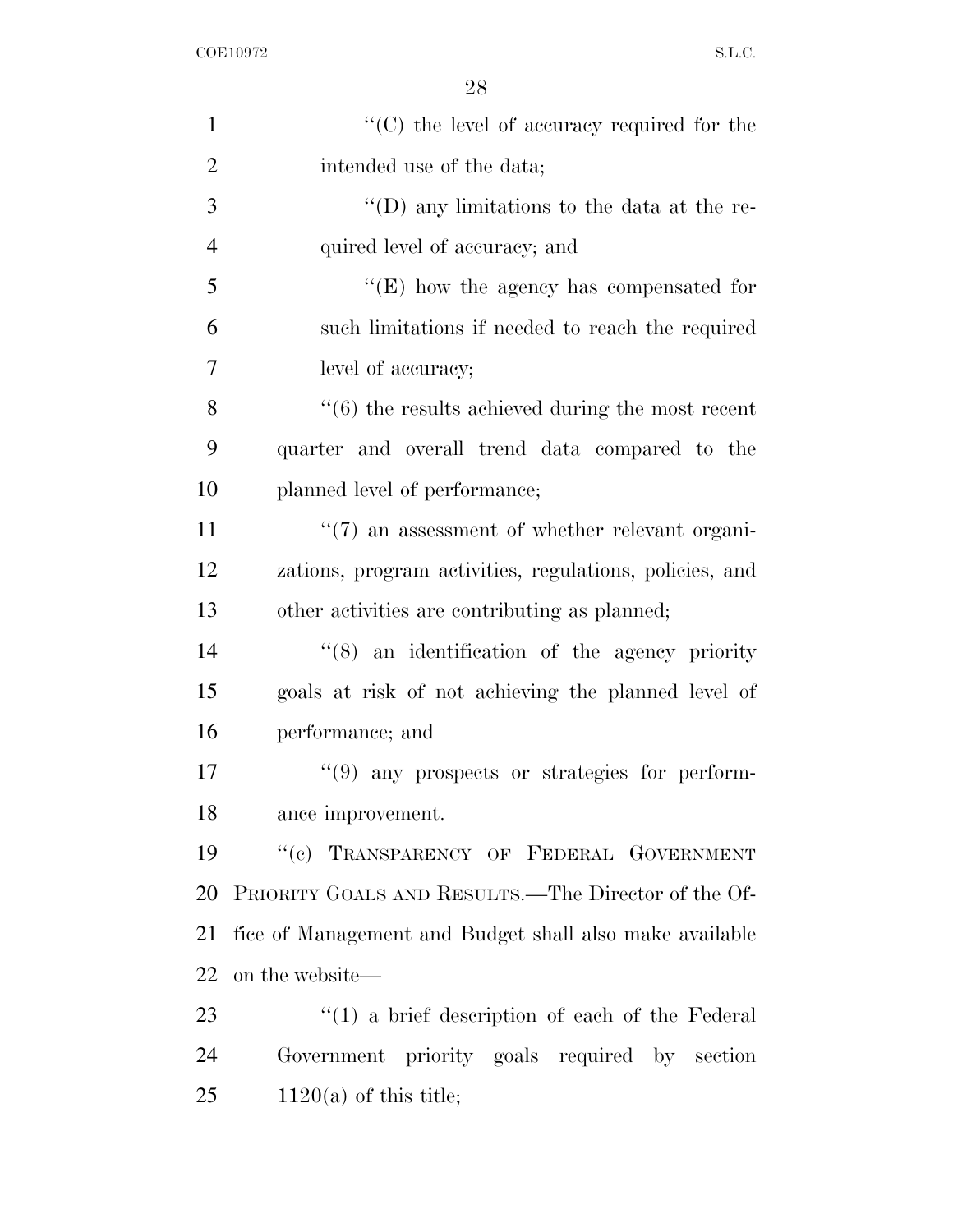| $\mathbf{1}$   | $"(2)$ a description of how the Federal Govern-               |
|----------------|---------------------------------------------------------------|
| $\overline{2}$ | ment priority goals incorporate views and sugges-             |
| 3              | tions obtained through congressional consultations;           |
| $\overline{4}$ | "(3) the Federal Government performance goals                 |
| 5              | and performance indicators associated with each               |
| 6              | Federal Government priority goal as required by sec-          |
| 7              | tion $1115(a)$ of this title;                                 |
| 8              | $\lq(4)$ an identification of the lead Government             |
| 9              | official for each Federal Government performance              |
| 10             | goal;                                                         |
| 11             | $\cdot\cdot$ (5) the results achieved during the most recent  |
| 12             | quarter and overall trend data compared to the                |
| 13             | planned level of performance;                                 |
| 14             | $\cdot\cdot$ (6) an identification of the agencies, organiza- |
| 15             | tions, program activities, regulations, tax expendi-          |
| 16             | tures, policies, and other activities that contribute to      |
| 17             | each Federal Government priority goal;                        |
| 18             | $\lq(7)$ an assessment of whether relevant agen-              |
| 19             | cies, organizations, program activities, regulations,         |
| 20             | tax expenditures, policies, and other activities are          |
| 21             | contributing as planned;                                      |
| 22             | "(8) an identification of the Federal Govern-                 |
| 23             | ment priority goals at risk of not achieving the              |
| 24             | planned level of performance; and                             |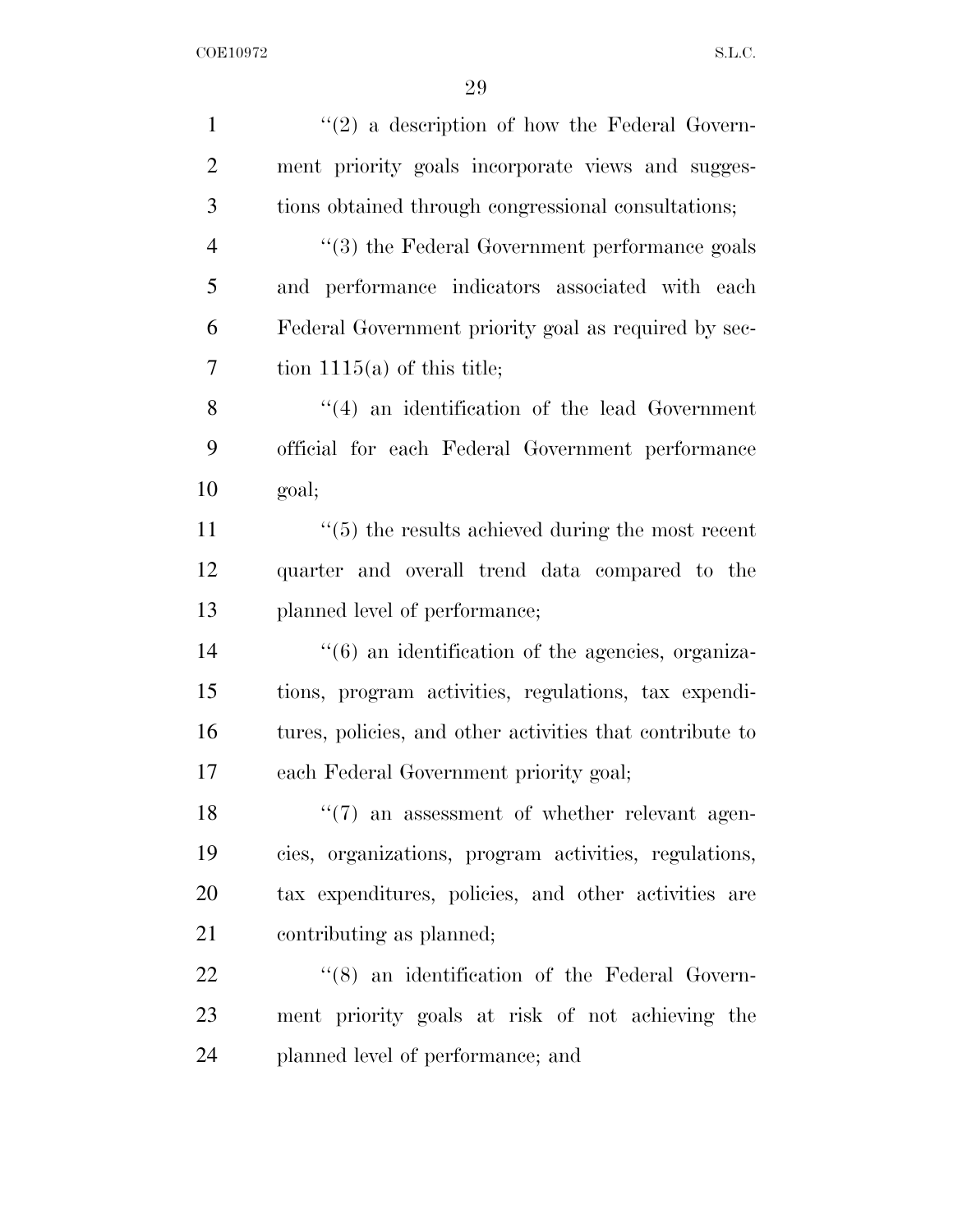1  $\frac{1}{2}$  (9) any prospects or strategies for perform-ance improvement.

 ''(d) INFORMATION ON WEBSITE.—The information made available on the website under this section shall be readily accessible and easily found on the Internet by the public and members and committees of Congress. Such in- formation shall also be presented in a searchable, ma- chine-readable format. The Director of the Office of Man- agement and Budget shall issue guidance to ensure that such information is provided in a way that presents a co- herent picture of all Federal programs, and the perform- ance of the Federal Government as well as individual agencies.''.

#### **SEC. 8. AGENCY CHIEF OPERATING OFFICERS.**

 Chapter 11 of title 31, United States Code, is amend- ed by adding after section 1122 (as added by section 7 of this Act) the following:

### **''§ 1123. Chief Operating Officers**

 ''(a) ESTABLISHMENT.—At each agency, the deputy head of agency, or equivalent, shall be the Chief Operating Officer of the agency.

22 ''(b) FUNCTION.—Each Chief Operating Officer shall be responsible for improving the management and per-formance of the agency, and shall—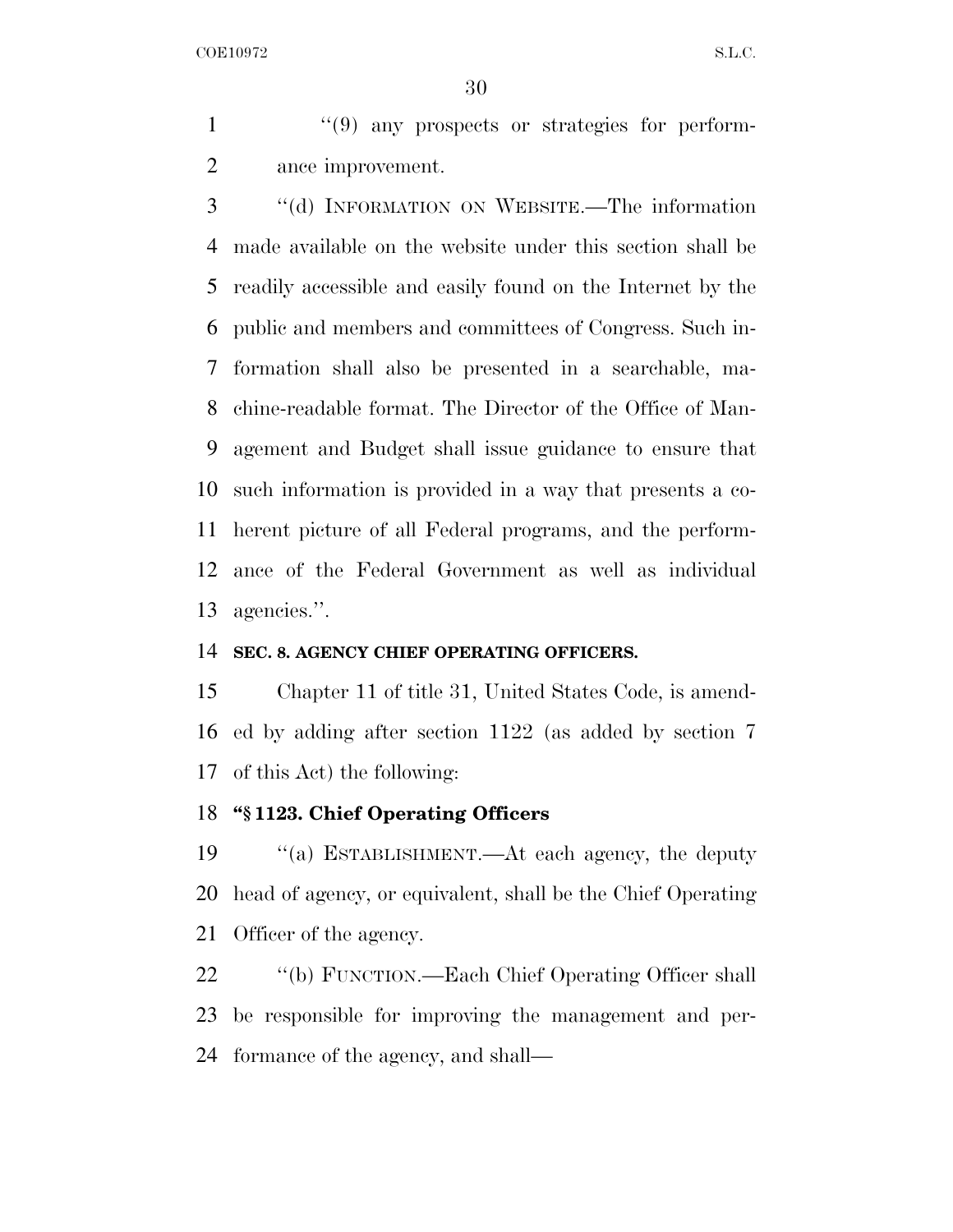$\frac{1}{2}$  (1) provide overall organization management to improve agency performance and achieve the mis- sion and goals of the agency through the use of stra- tegic and performance planning, measurement, anal- ysis, regular assessment of progress, and use of per- formance information to improve the results achieved;

 $\langle (2)$  advise and assist the head of agency in carrying out the requirements of sections 1115 through 1122 of this title and section 306 of title 5;  $\frac{1}{3}$  oversee agency-specific efforts to improve management functions within the agency and across Government; and

 $(4)$  coordinate and collaborate with relevant personnel within and external to the agency who have a significant role in contributing to and achiev- ing the mission and goals of the agency, such as the Chief Financial Officer, Chief Human Capital Offi- cer, Chief Acquisition Officer/Senior Procurement Executive, Chief Information Officer, and other line of business chiefs at the agency.''.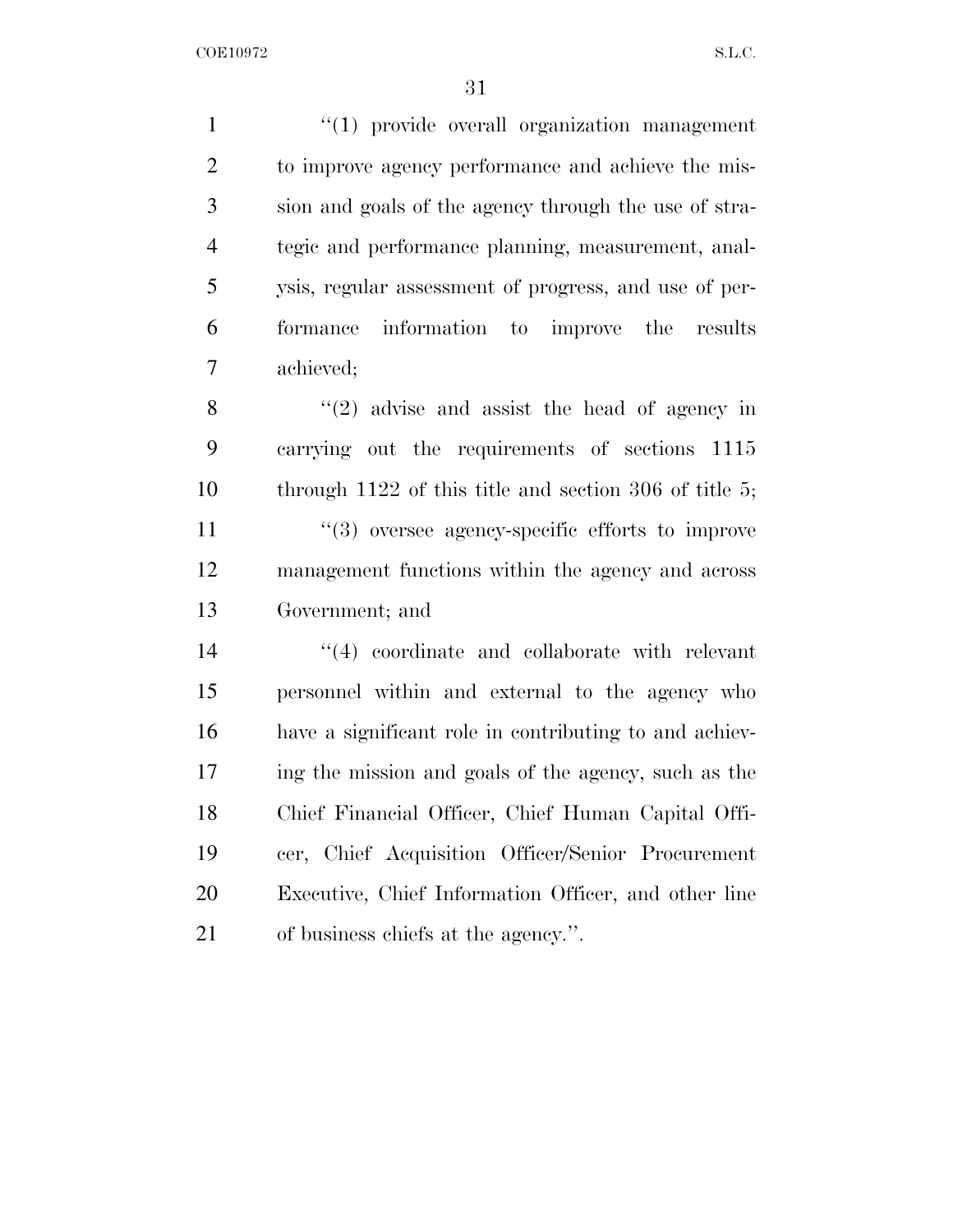| 1              | SEC. 9. AGENCY PERFORMANCE IMPROVEMENT OFFICERS                      |
|----------------|----------------------------------------------------------------------|
| $\overline{2}$ | <b>PERFORMANCE</b><br><b>IMPROVEMENT</b><br><b>AND</b><br><b>THE</b> |
| 3              | COUNCIL.                                                             |
| $\overline{4}$ | Chapter 11 of title 31, United States Code, is amend-                |
| 5              | ed by adding after section $1123$ (as added by section 8)            |
| 6              | of this Act) the following:                                          |
| 7              | "\\$1124. Performance Improvement Officers and the                   |
| 8              | <b>Performance Improvement Council</b>                               |
| 9              | "(a) PERFORMANCE IMPROVEMENT OFFICERS.-                              |
| 10             | " $(1)$ ESTABLISHMENT.—At each agency, the                           |
| 11             | head of the agency, in consultation with the agency                  |
| 12             | Chief Operating Officer, shall designate a senior ex-                |
| 13             | ecutive of the agency as the agency Performance Im-                  |
| 14             | provement Officer.                                                   |
| 15             | "(2) FUNCTION.—Each Performance Improve-                             |
| 16             | ment Officer shall report directly to the Chief Oper-                |
| 17             | ating Officer. Subject to the direction of the Chief                 |
| 18             | Operating Officer, each Performance Improvement                      |
| 19             | Officer shall—                                                       |
| 20             | $\lq\lq$ advise and assist the head of the                           |
| 21             | agency and the Chief Operating Officer to en-                        |
| 22             | sure that the mission and goals of the agency                        |
| 23             | are achieved through strategic and performance                       |
| 24             | planning, measurement, analysis, regular as-                         |
| 25             | sessment of progress, and use of performance                         |
| 26             | information to improve the results achieved;                         |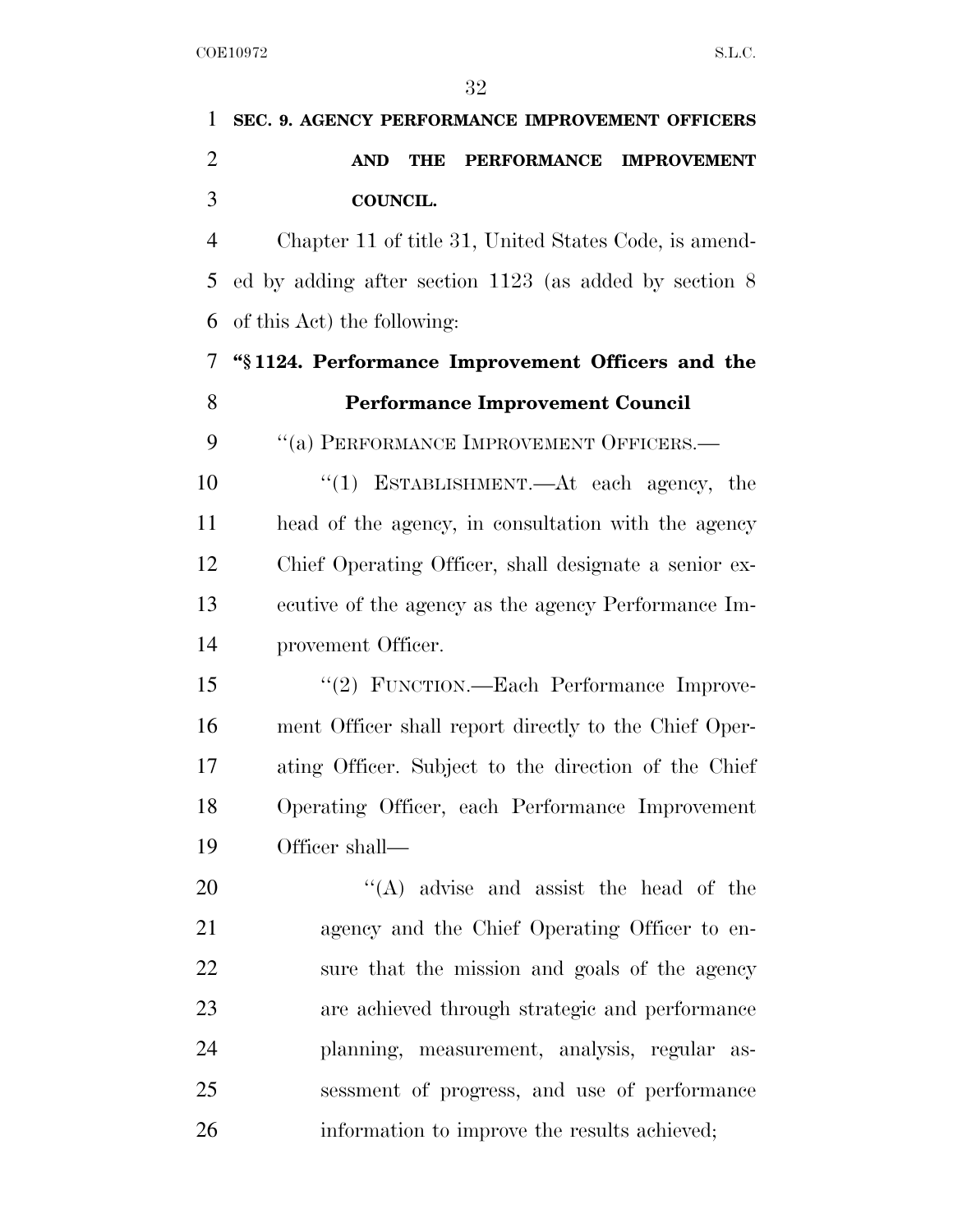1 ''(B) advise the head of the agency and the Chief Operating Officer on the selection of agency goals, including opportunities to collabo- rate with other agencies on common goals; ''(C) assist the head of the agency and the Chief Operating Officer in overseeing the imple-

 mentation of the agency strategic planning, per- formance planning, and reporting requirements provided under sections 1115 through 1122 of this title and sections 306 of title 5, including the contributions of the agency to the Federal Government priority goals;

 ''(D) support the head of agency and the Chief Operating Officer in the conduct of reg- ular reviews of agency performance, including at least quarterly reviews of progress achieved toward agency priority goals, if applicable;

18 ''(E) assist the head of the agency and the Chief Operating Officer in the development and use within the agency of performance measures in personnel performance appraisals, and, as appropriate, other agency personnel and plan-ning processes and assessments; and

24 "'(F) ensure that agency progress toward the achievement of all goals is communicated to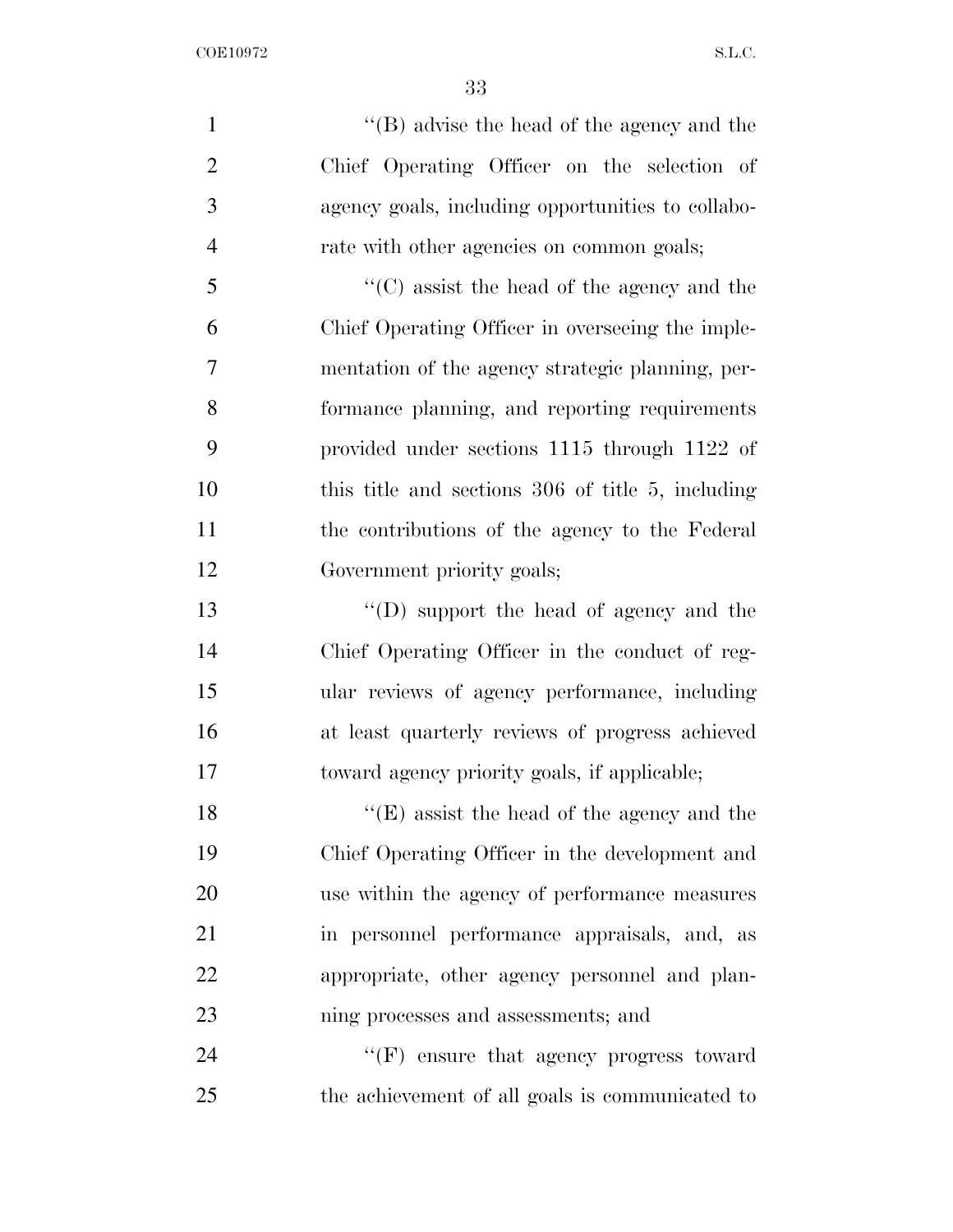| 1              | leaders, managers, and employees in the agency  |
|----------------|-------------------------------------------------|
| $\overline{2}$ | and Congress, and made available on a public    |
| 3              | website of the agency.                          |
| $\overline{4}$ | "(b) PERFORMANCE IMPROVEMENT COUNCIL.—          |
| 5              | "(1) ESTABLISHMENT.—There is established a      |
| 6              | Performance Improvement Council, consisting of— |
| 7              | "(A) the Deputy Director for Management         |
| 8              | of the Office of Management and Budget, who     |
| 9              | shall act as chairperson of the Council;        |
| 10             | $\lq\lq (B)$ the Performance Improvement Offi-  |
| 11             | cer from each agency defined in section 901(b)  |
| 12             | of this title;                                  |
| 13             | $\cdot$ (C) other Performance Improvement Offi- |
| 14             | cers as determined appropriate by the chair-    |
| 15             | person; and                                     |
| 16             | "(D) other individuals as determined ap-        |
| 17             | propriate by the chairperson.                   |
| 18             | "(2) FUNCTION.—The Performance Improve-         |
| 19             | ment Council shall—                             |
| 20             | $\lq\lq$ be convened by the chairperson or the  |
| 21             | designee of the chairperson, who shall preside  |
| 22             | at the meetings of the Performance Improve-     |
| 23             | ment Council, determine its agenda, direct its  |
| 24             | work, and establish and direct subgroups of the |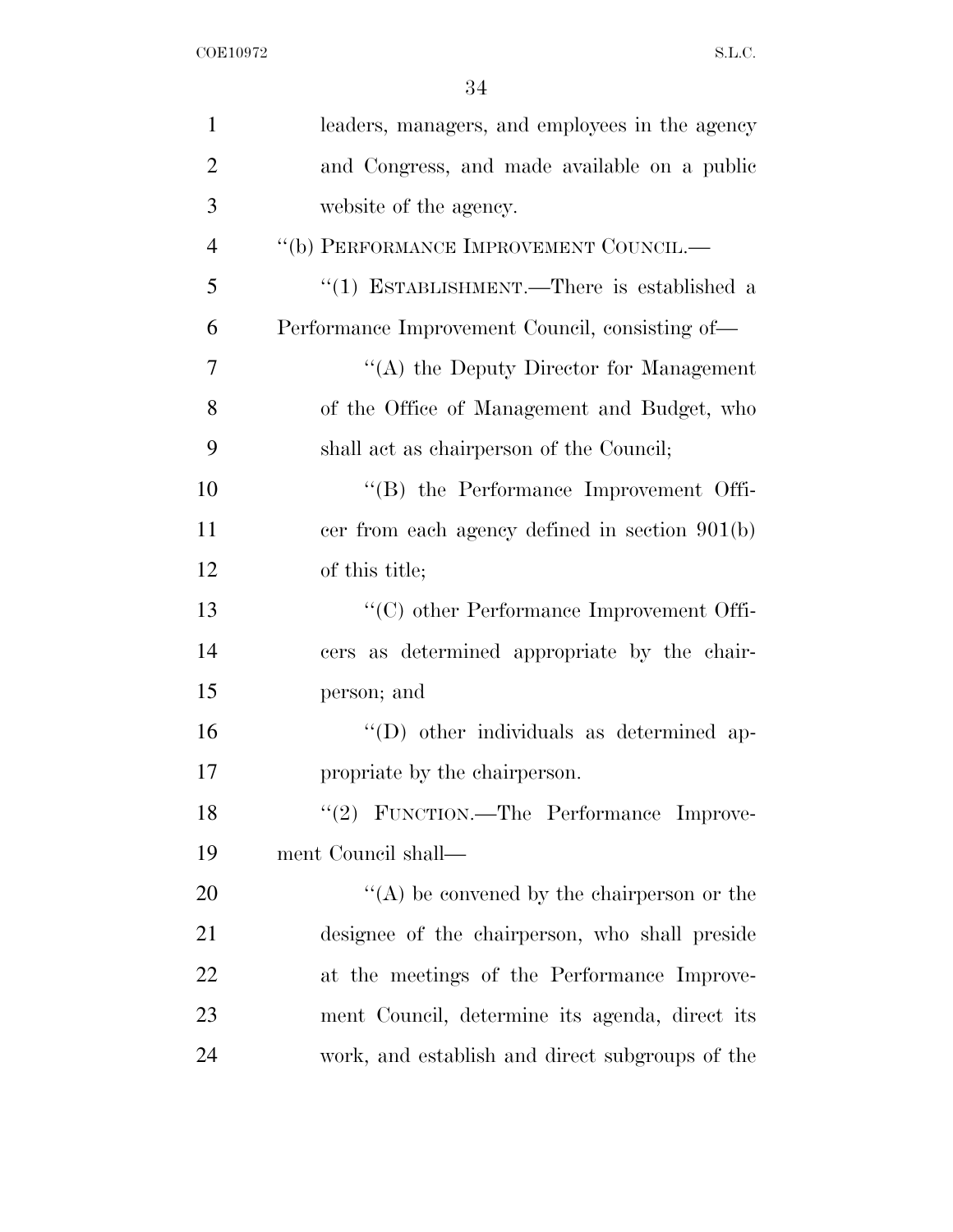| $\mathbf{1}$   | Performance Improvement Council, as appro-        |
|----------------|---------------------------------------------------|
| $\overline{2}$ | priate, to deal with particular subject matters;  |
| 3              | "(B) assist the Director of the Office of         |
| $\overline{4}$ | Management and Budget to improve the per-         |
| 5              | formance of the Federal Government and            |
| 6              | achieve the Federal Government priority goals;    |
| $\overline{7}$ | "(C) assist the Director of the Office of         |
| 8              | Management and Budget in implementing the         |
| 9              | planning, reporting, and use of performance in-   |
| 10             | formation requirements related to the Federal     |
| 11             | Government priority goals provided under sec-     |
| 12             | tions 1115, 1120, 1121, and 1122 of this title;   |
| 13             | "(D) work to resolve specific Government-         |
| 14             | wide or crosscutting performance issues, as nec-  |
| 15             | essary;                                           |
| 16             | $\lq\lq(E)$ facilitate the exchange among agen-   |
| 17             | cies of practices that have led to performance    |
| 18             | improvements within specific programs, agen-      |
| 19             | cies, or across agencies;                         |
| 20             | $``(F)$ coordinate with other interagency         |
| 21             | management councils;                              |
| 22             | $\lq\lq(G)$ seek advice and information as appro- |
| 23             | priate from nonmember agencies, particularly      |
| 24             | smaller agencies;                                 |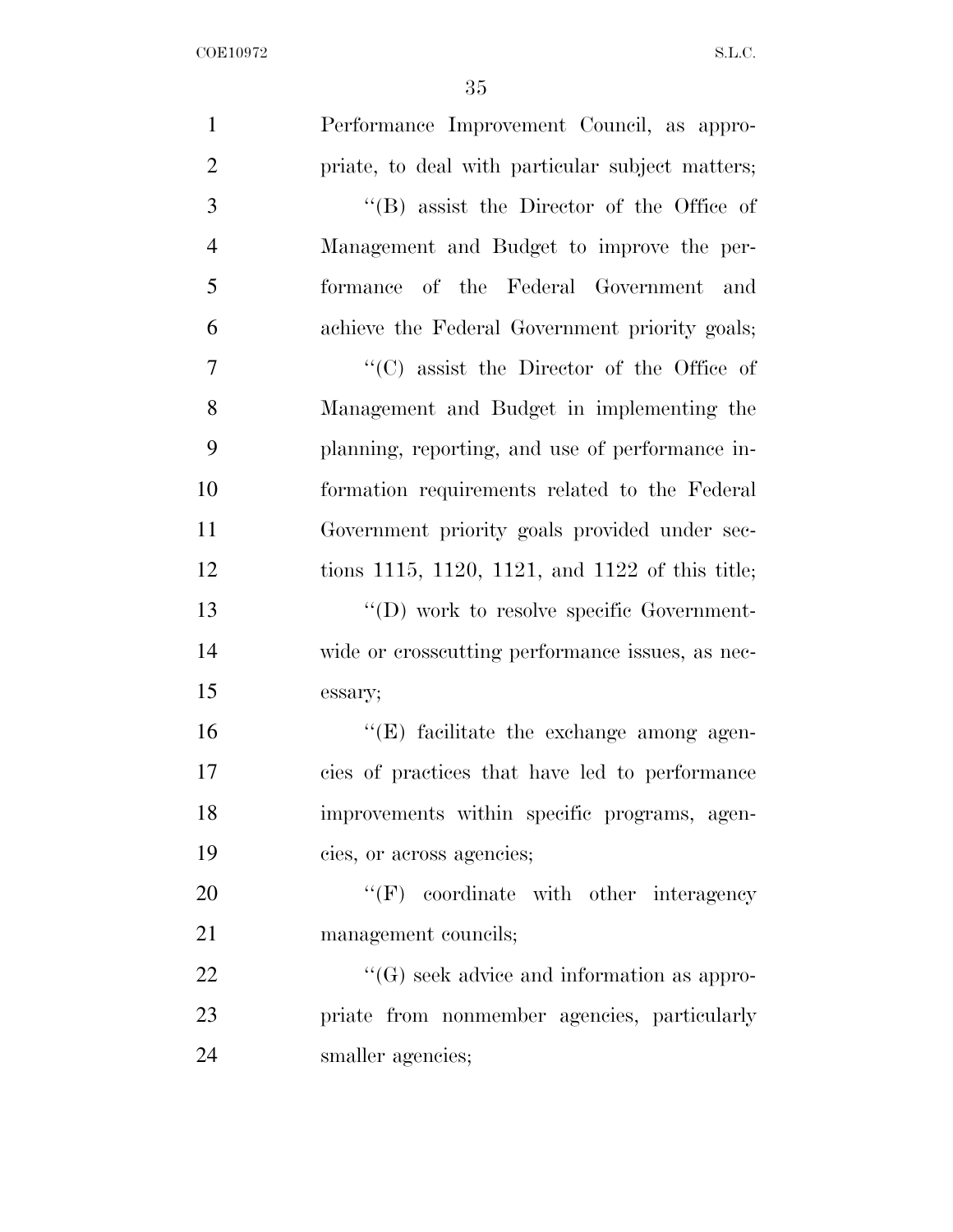| $\mathbf{1}$   | $\lq\lq(H)$ consider the performance improve-    |
|----------------|--------------------------------------------------|
| $\overline{2}$ | ment experiences of corporations, nonprofit or-  |
| 3              | ganizations, foreign, State, and local govern-   |
| $\overline{4}$ | ments, Government employees, public sector       |
| 5              | unions, and customers of Government services;    |
| 6              | "(I) receive such assistance, information        |
| 7              | and advice from agencies as the Council may      |
| 8              | request, which agencies shall provide to the ex- |
| 9              | tent permitted by law; and                       |
| 10             | "(J) develop and submit to the Director of       |
| 11             | the Office of Management and Budget, or when     |
| 12             | appropriate to the President through the Direc-  |
| 13             | tor of the Office of Management and Budget, at   |
| 14             | times and in such formats as the chairperson     |
| 15             | may specify, recommendations to streamline       |
| 16             | and improve performance management policies      |
| 17             | and requirements.                                |
| 18             | $``(3)$ SUPPORT.—                                |
| 19             | "(A) IN GENERAL.—The Administrator of            |
| 20             | General Services shall provide administrative    |
| 21             | and other support for the Council to implement   |
| 22             | this section.                                    |
| 23             | "(B) PERSONNEL.—The heads of agencies            |
| 24             | with Performance Improvement Officers serving    |
| 25             | on the Council shall, as appropriate and to the  |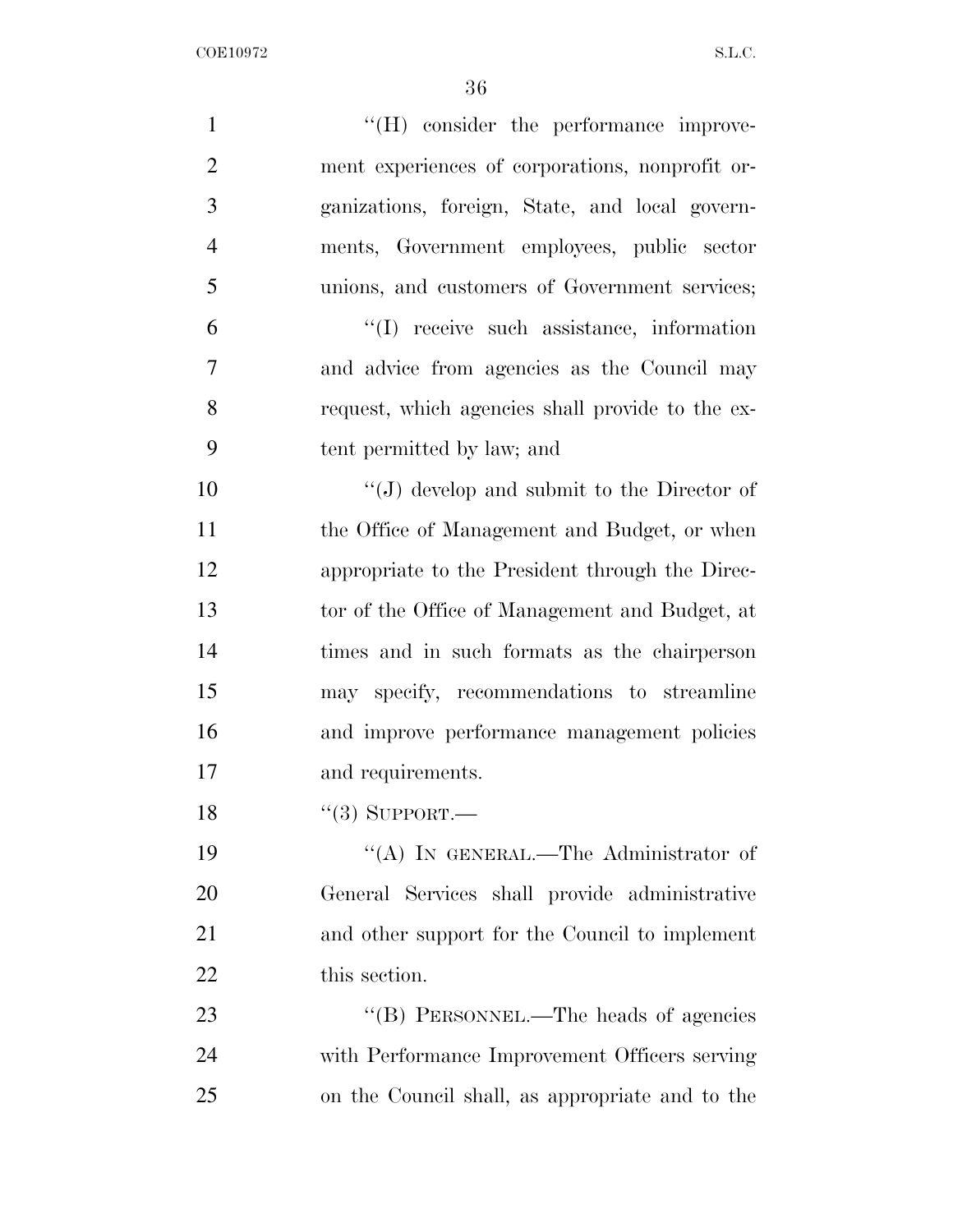| $\mathbf{1}$   | extent permitted by law, provide at the request          |
|----------------|----------------------------------------------------------|
| $\overline{2}$ | of the chairperson of the Performance Improve-           |
| 3              | ment Council up to 2 personnel authorizations            |
| $\overline{4}$ | to serve at the direction of the chairperson.".          |
| 5              | SEC. 10. FORMAT OF PERFORMANCE PLANS AND REPORTS.        |
| 6              | (a) SEARCHABLE, MACHINE-READABLE PLANS AND               |
| 7              | REPORTS.—For fiscal year 2012 and each fiscal year       |
| 8              | thereafter, each agency required to produce strategic    |
| 9              | plans, performance plans, and performance updates in ac- |
| 10             | cordance with the amendments made by this Act shall—     |
| 11             | (1) not incur expenses for the printing of stra-         |
| 12             | tegic plans, performance plans, and performance re-      |
| 13             | ports for release external to the agency, except when    |
| 14             | providing such documents to the Congress;                |
| 15             | (2) produce such plans and reports in search-            |
| 16             | able, machine-readable formats; and                      |
| 17             | (3) make such plans and reports available on             |
| 18             | the website described under section $1122$ of title 31,  |
| 19             | United States Code.                                      |
| 20             | (b) WEB-BASED PERFORMANCE PLANNING AND RE-               |
| 21             | PORTING.                                                 |
| 22             | (1) IN GENERAL.—Not later than June<br>1,                |
| 23             | 2012, the Director of the Office of Management and       |
| 24             | Budget shall issue guidance to agencies to provide       |
| 25             | concise and timely performance information for pub-      |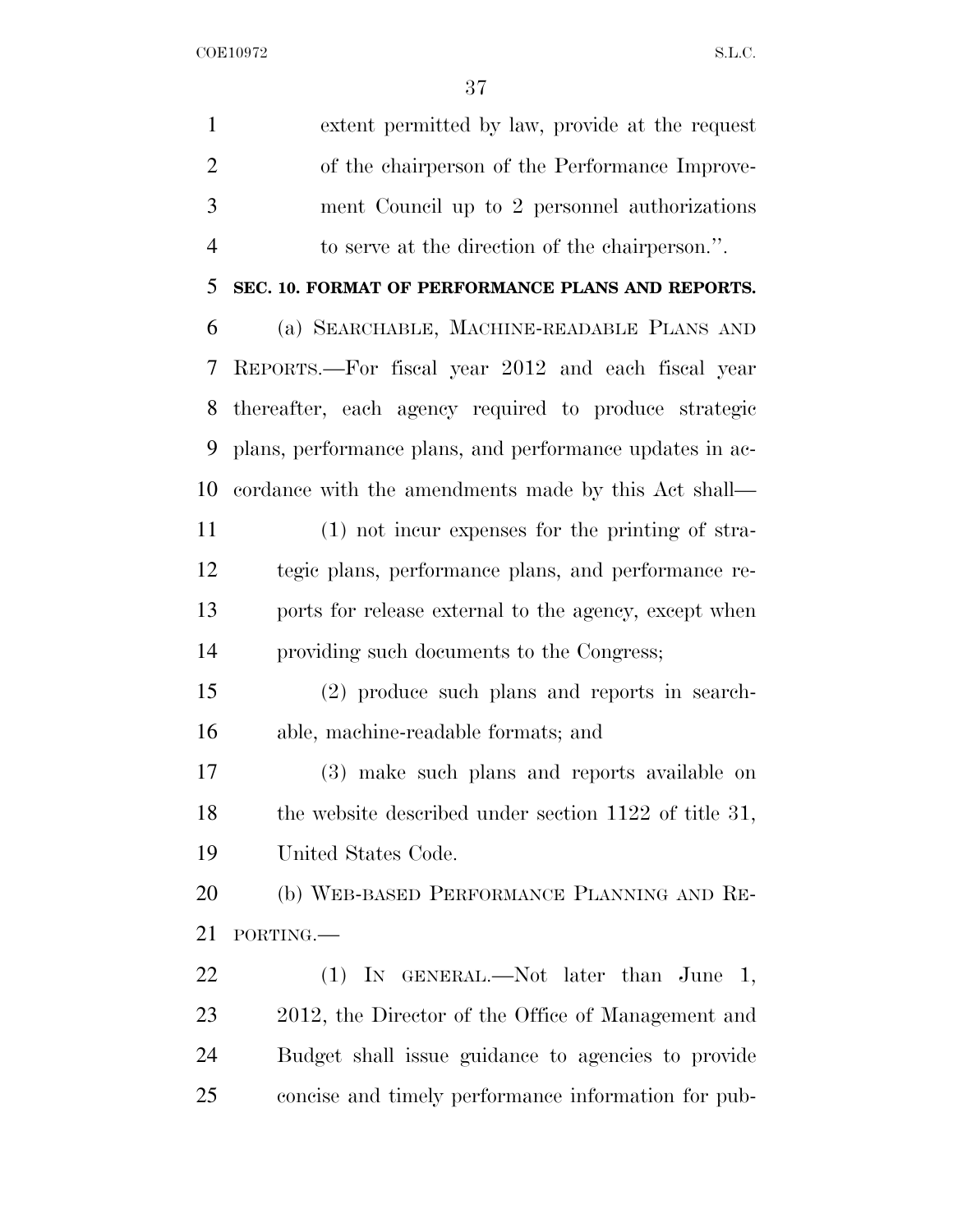1 lication on the website described under section 1122 of title 31, United States Code, including, at a min- imum, all requirements of sections 1115 and 1116 of title 31, United States Code, except for section 5  $1115(e)$ .

 (2) HIGH-PRIORITY GOALS.—For agencies re- quired to develop agency priority goals under section 1120(b) of title 31, United States Code, the per- formance information required under this section shall be merged with the existing information re-11 quired under section 1122 of title 31, United States Code.

 (3) CONSIDERATIONS.—In developing guidance under this subsection, the Director of the Office of Management and Budget shall take into consider- ation the experiences of agencies in making consoli- dated performance planning and reporting informa- tion available on the website as required under sec-tion 1122 of title 31, United States Code.

**SEC. 11. REDUCING DUPLICATIVE AND OUTDATED AGENCY** 

**REPORTING.** 

 (a) BUDGET CONTENTS.—Section 1105(a) of title 31, United States Code, is amended—

 (1) by redesignating second paragraph (33) as paragraph (35); and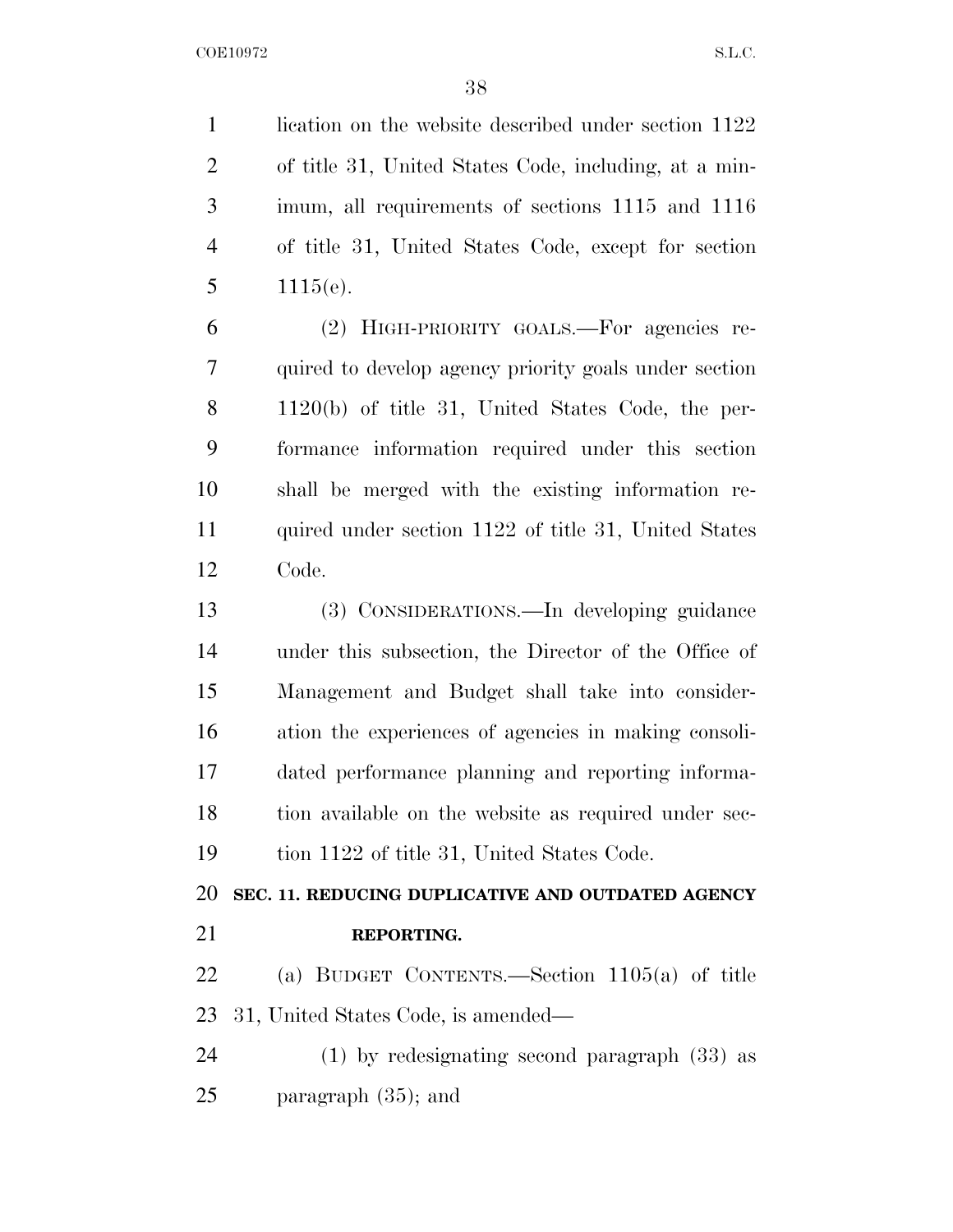(2) by adding at the end the following:

2 "(37) the list of plans and reports, as provided for under section 1125, that agencies identified for elimination or consolidation because the plans and reports are determined outdated or duplicative of other required plans and reports.''.

 (b) ELIMINATION OF UNNECESSARY AGENCY RE- PORTING.—Chapter 11 of title 31, United States Code, is further amended by adding after section 1124 (as added by section 9 of this Act) the following:

### **''§ 1125. Elimination of unnecessary agency reporting**

12 "(a) AGENCY IDENTIFICATION OF UNNECESSARY REPORTS.—Annually, based on guidance provided by the Director of the Office of Management and Budget, the Chief Operating Officer at each agency shall—

 ''(1) compile a list that identifies all plans and reports the agency produces for Congress, in accord- ance with statutory requirements or as directed in congressional reports;

 $\frac{1}{2}$  analyze the list compiled under paragraph (1), identify which plans and reports are outdated or duplicative of other required plans and reports, and refine the list to include only the plans and reports identified to be outdated or duplicative;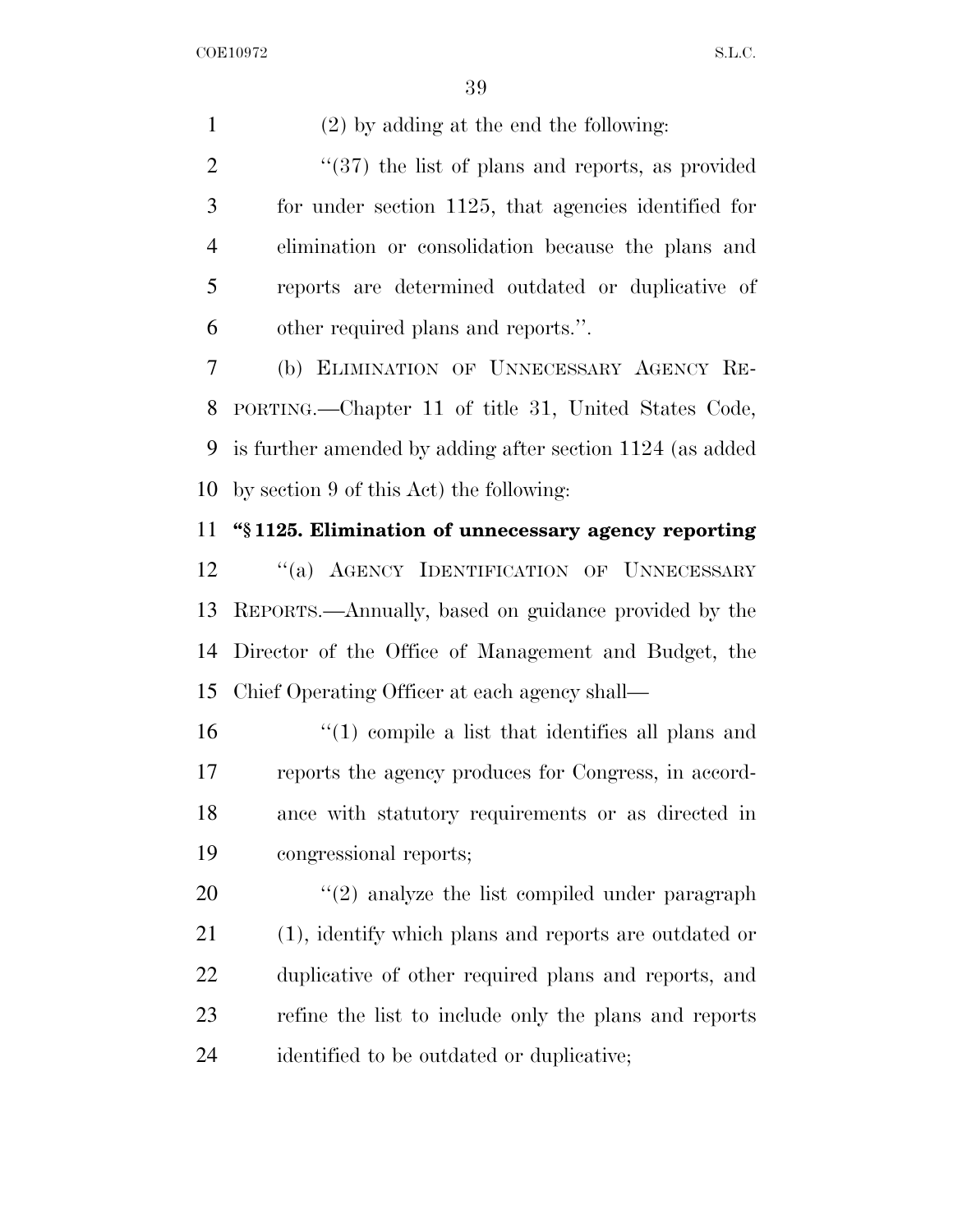| $\mathbf{1}$   | $\lq(3)$ consult with the congressional committees      |
|----------------|---------------------------------------------------------|
| $\overline{2}$ | that receive the plans and reports identified under     |
| $\mathfrak{Z}$ | paragraph $(2)$ to determine whether those plans and    |
| $\overline{4}$ | reports are no longer useful to the committees and      |
| 5              | could be eliminated or consolidated with other plans    |
| 6              | and reports; and                                        |
| 7              | $\lq(4)$ provide a total count of plans and reports     |
| 8              | compiled under paragraph (1) and the list of out-       |
| 9              | dated and duplicative reports identified under para-    |
| 10             | graph (2) to the Director of the Office of Manage-      |
| 11             | ment and Budget.                                        |
| 12             | "(b) PLANS AND REPORTS.—                                |
| 13             | " $(1)$ FIRST YEAR.—During the first year of im-        |
| 14             | plementation of this section, the list of plans and re- |
| 15             | ports identified by each agency as outdated or dupli-   |
| 16             | cative shall be not less than 10 percent of all plans   |
| 17             | and reports identified under subsection $(a)(1)$ .      |
| 18             | "(2) SUBSEQUENT YEARS. In each year fol-                |
| 19             | lowing the first year described under paragraph (1),    |
| 20             | the Director of the Office of Management and Budg-      |
| 21             | et shall determine the minimum percent of plans and     |
| 22             | reports to be identified as outdated or duplicative on  |
| 23             | each list of plans and reports.                         |
| 24             | "(c) REQUEST FOR ELIMINATION OF UNNECESSARY             |
| 25             | REPORTS.—In addition to including the list of plans and |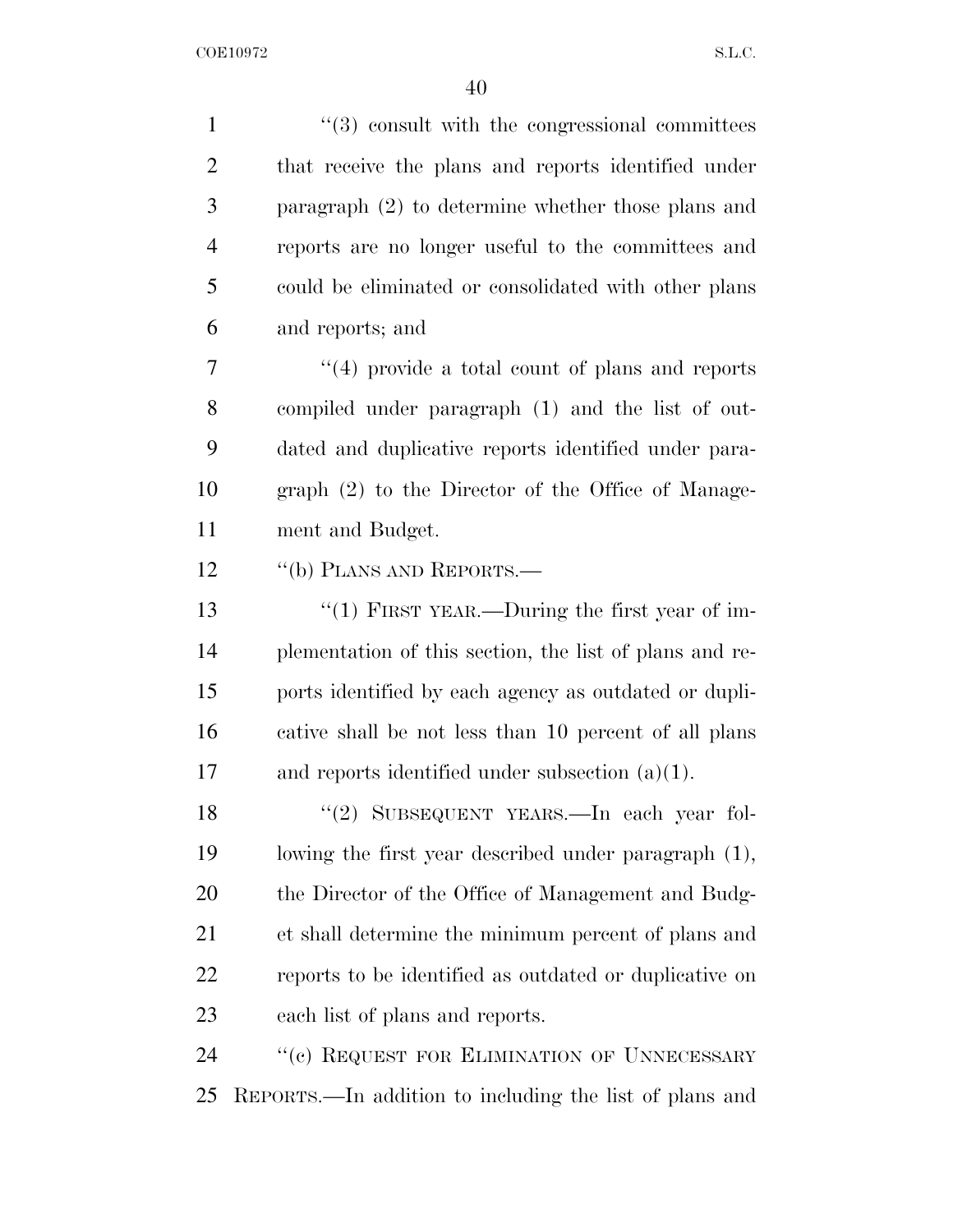reports determined to be outdated or duplicative by each agency in the budget of the United States Government, as provided by section 1105(a)(37), the Director of the Office of Management and Budget may concurrently sub- mit to Congress legislation to eliminate or consolidate such plans and reports.''.

## **SEC. 12. PERFORMANCE MANAGEMENT SKILLS AND COM-PETENCIES.**

 (a) PERFORMANCE MANAGEMENT SKILLS AND COM- PETENCIES.—Not later than 1 year after the date of en- actment of this Act, the Director of the Office of Per- sonnel Management, in consultation with the Performance Improvement Council, shall identify the key skills and competencies needed by Federal Government personnel for developing goals, evaluating programs, and analyzing and using performance information for the purpose of improv-ing Government efficiency and effectiveness.

 (b) POSITION CLASSIFICATIONS.—Not later than 2 years after the date of enactment of this Act, based on the identifications under subsection (a), the Director of the Office of Personnel Management shall incorporate, as appropriate, such key skills and competencies into relevant position classifications.

 (c) INCORPORATION INTO EXISTING AGENCY TRAIN-ING.—Not later than 2 years after the enactment of this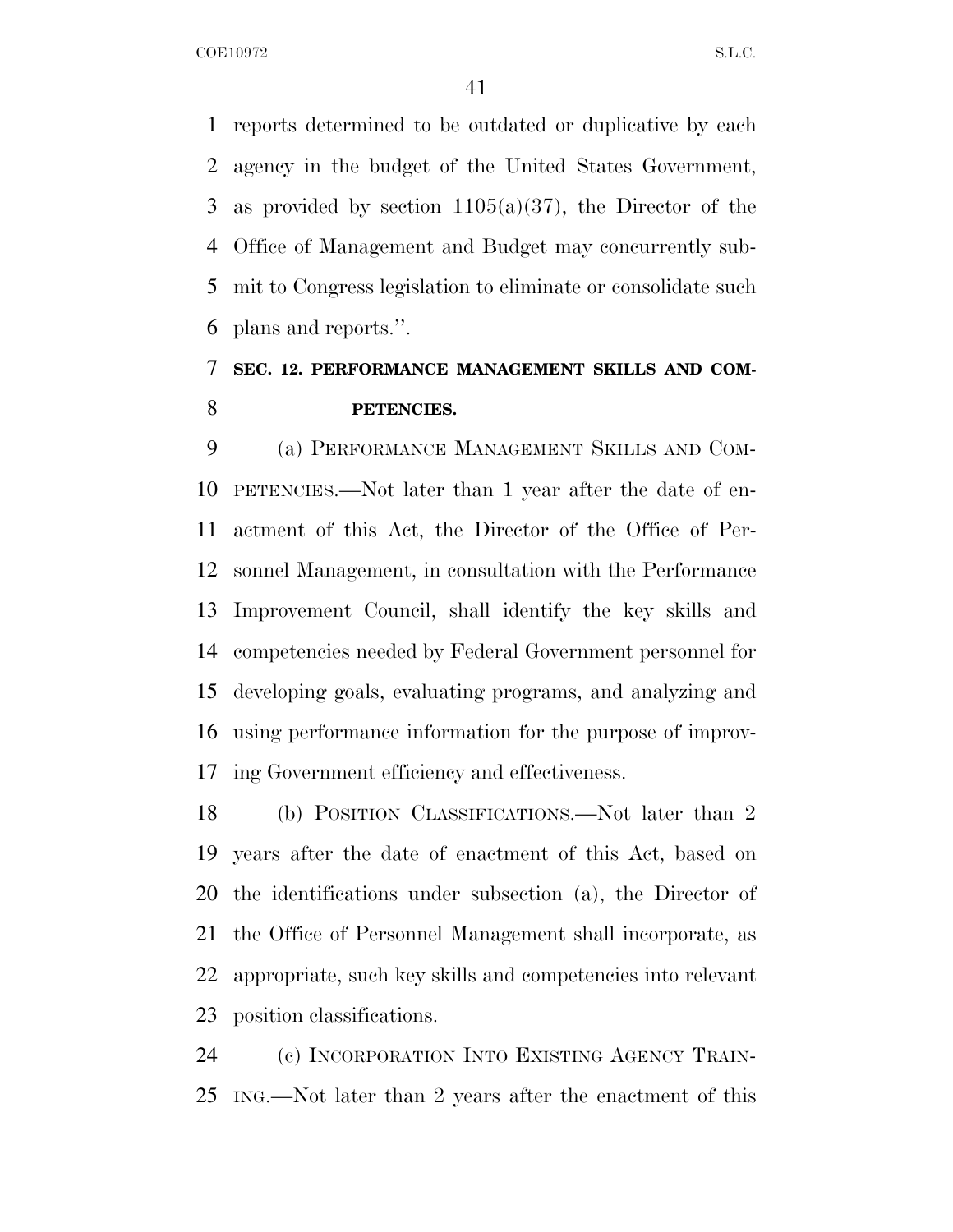Act, the Director of the Office of Personnel Management shall work with each agency, as defined under section 306(f) of title 5, United States Code, to incorporate the key skills identified under subsection (a) into training for relevant employees at each agency.

### **SEC. 13. TECHNICAL AND CONFORMING AMENDMENTS.**

- (a) The table of contents for chapter 3 of title 5,
- United States Code, is amended by striking the item relat-
- ing to section 306 and inserting the following:

''306. Agency strategic plans.''.

(b) The table of contents for chapter 11 of title 31,

United States Code, is amended by striking the items re-

- lating to section 1115 and 1116 and inserting the fol-
- lowing:

''1115. Federal Government and agency performance plans. ''1116. Agency performance reporting.''.

(c) The table of contents for chapter 11 of title 31,

United States Code, is amended by adding at the end the

### following:

- ''1120. Federal Government and agency priority goals.
- ''1121. Quarterly priority progress reviews and use of performance information.
- ''1122. Transparency of programs, priority goals, and results.
- ''1123. Chief Operating Officers.
- ''1124. Performance Improvement Officers and the Performance Improvement Council.

''1125. Elimination of unnecessary agency reporting.''.

### **SEC. 14. IMPLEMENTATION OF THIS ACT.**

- (a) INTERIM PLANNING AND REPORTING.—
- (1) IN GENERAL.—The Director of the Office of
- Management and Budget shall coordinate with agen-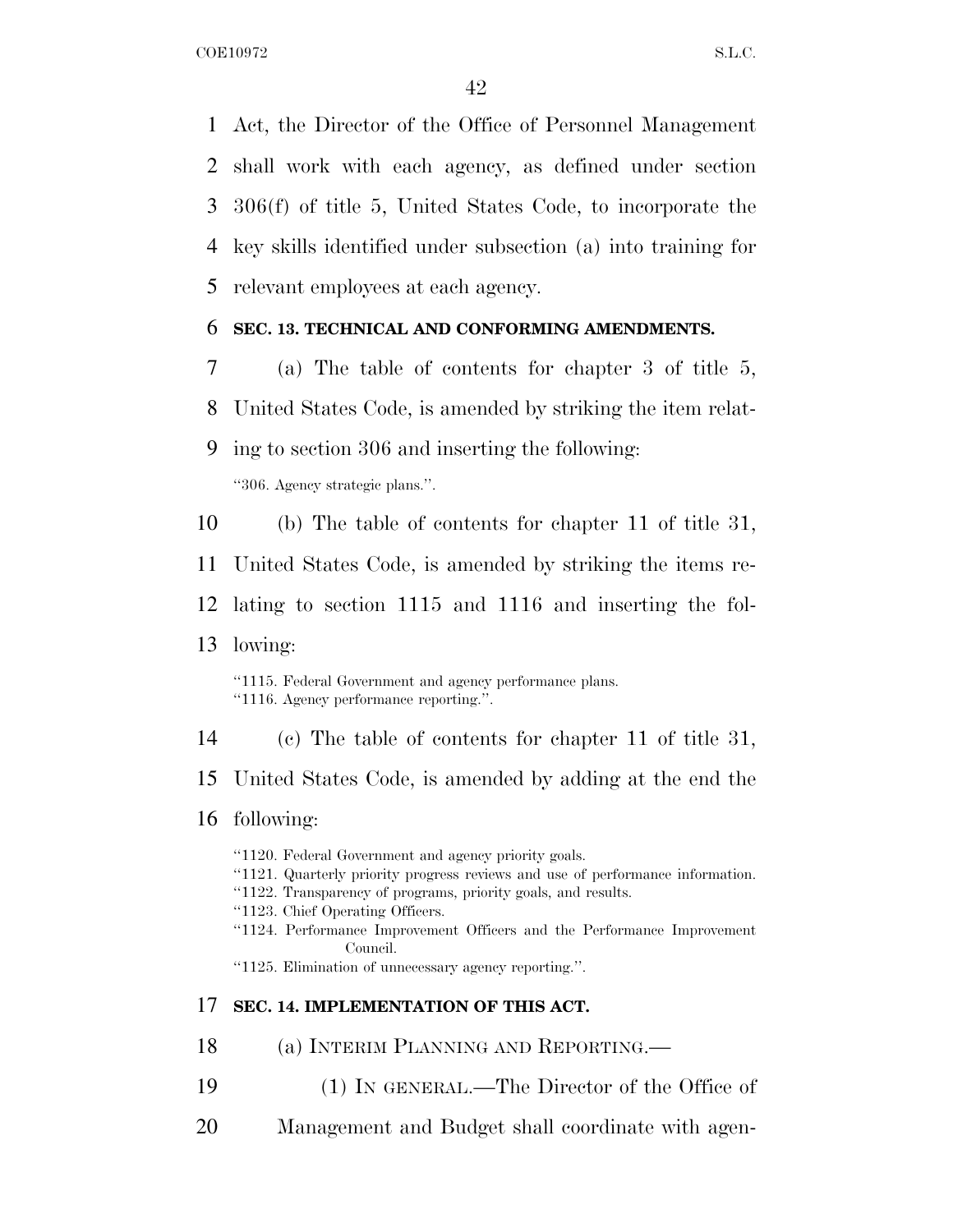| $\mathbf{1}$   | cies to develop interim Federal Government priority  |
|----------------|------------------------------------------------------|
| $\overline{2}$ | goals and submit interim Federal Government per-     |
| 3              | formance plans consistent with the requirements of   |
| $\overline{4}$ | this Act beginning with the submission of the fiscal |
| 5              | year 2013 Budget of the United States Government.    |
| 6              | (2) REQUIREMENTS.—Each agency shall—                 |
| 7              | $(A)$ not later than February 6, 2012, make          |
| 8              | adjustments to its strategic plan to make the        |
| 9              | plan consistent with the requirements of this        |
| 10             | Act;                                                 |
| 11             | (B) prepare and submit performance plans             |
| 12             | consistent with the requirements of this Act, in-    |
| 13             | cluding the identification of agency priority        |
| 14             | goals, beginning with the performance plan for       |
| 15             | fiscal year 2013; and                                |
| 16             | (C) make performance reporting updates               |
| 17             | consistent with the requirements of this Act be-     |
| 18             | ginning in fiscal year 2012.                         |
| 19             | (3) QUARTERLY REVIEWS.—The quarterly pri-            |
| 20             | ority progress reviews required under this Act shall |
| 21             | begin <sub>1</sub>                                   |
| 22             | $(A)$ with the first full quarter beginning on       |
| 23             | or after the date of enactment of this Act for       |
| 24             | agencies based on the agency priority goals con-     |
| 25             | tained in the Analytical Perspectives volume of      |
|                |                                                      |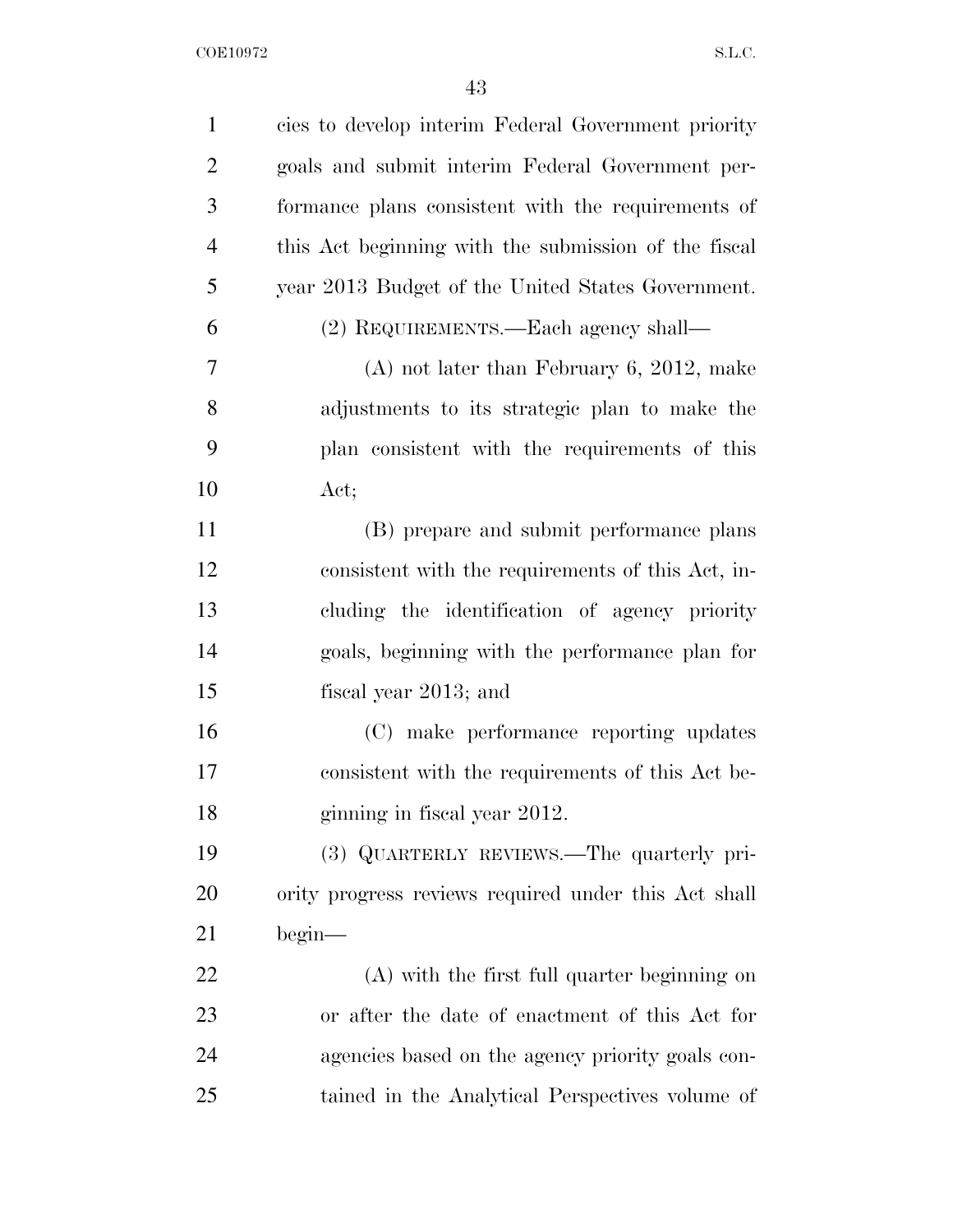| $\mathbf{1}$   | the Fiscal Year 2011 Budget of the United                  |
|----------------|------------------------------------------------------------|
| $\overline{2}$ | States Government; and                                     |
| 3              | $(B)$ with the quarter ending June 30, 2012                |
| $\overline{4}$ | for the interim Federal Government priority                |
| 5              | goals.                                                     |
| 6              | (b) GUIDANCE.—The Director of the Office of Man-           |
| 7              | agement and Budget shall prepare guidance for agencies     |
| 8              | in carrying out the interim planning and reporting activi- |
| 9              | ties required under subsection (a), in addition to other   |
| 10             | guidance as required for implementation of this Act.       |
| 11             | SEC. 15. CONGRESSIONAL OVERSIGHT AND LEGISLATION.          |
| 12             | (a) IN GENERAL.—Nothing in this Act shall be con-          |
| 13             | strued as limiting the ability of Congress to establish,   |
| 14             | amend, suspend, or annul a goal of the Federal Govern-     |
| 15             | ment or an agency.                                         |
| 16             | (b) GAO REVIEWS.—                                          |
| 17             | (1) INTERIM PLANNING AND REPORTING EVAL-                   |
| 18             | UATION.—Not later than June 30, 2013, the Comp-            |
| 19             | troller General shall submit a report to Congress          |
| 20             | that includes—                                             |
| 21             | $(A)$ an evaluation of the implementation of               |
| 22             | the interim planning and reporting activities              |
| 23             | conducted under section 14 of this Act; and                |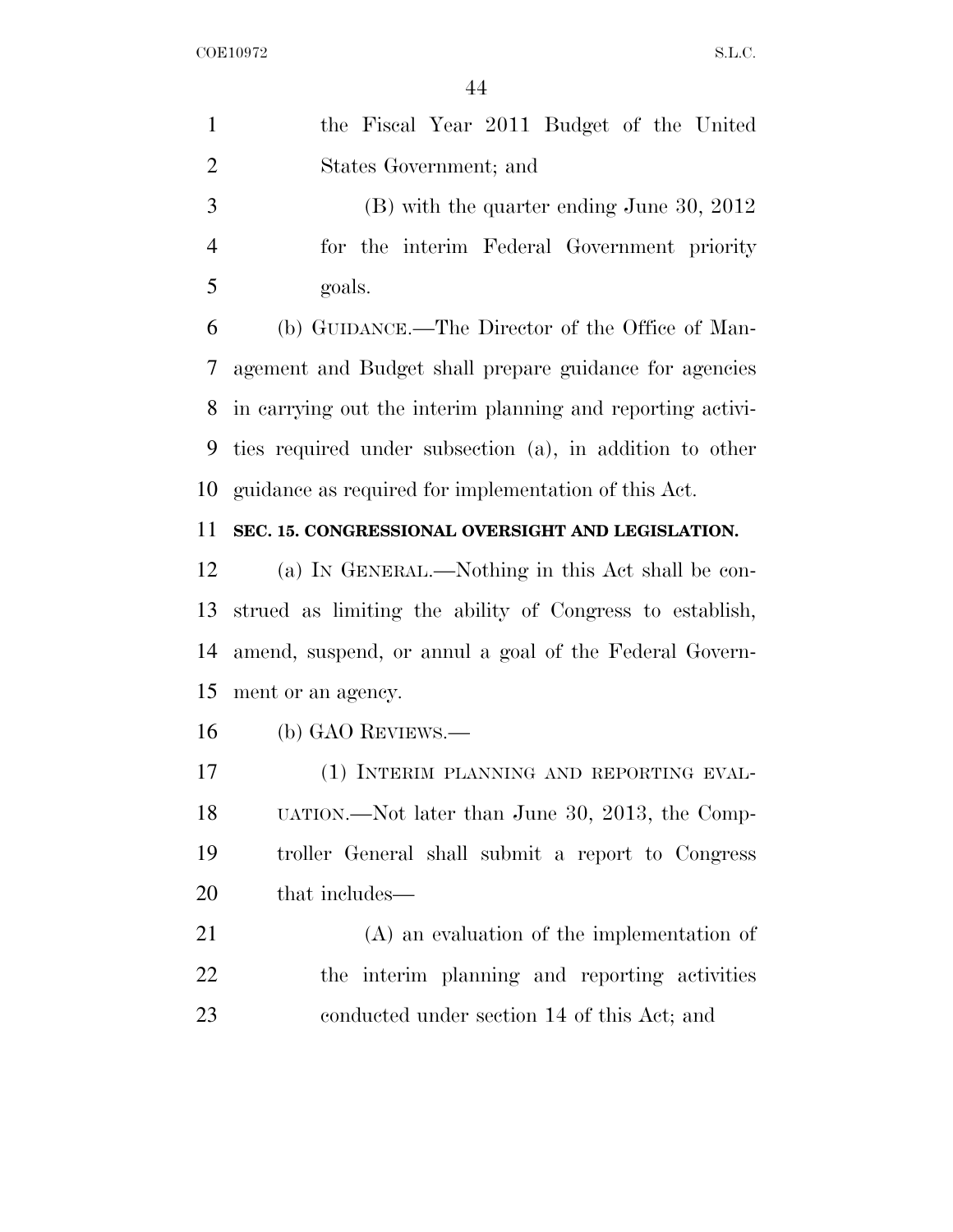| $\mathbf{1}$   | (B) any recommendations for improving           |
|----------------|-------------------------------------------------|
| $\overline{2}$ | implementation of this Act as determined ap-    |
| 3              | propriate.                                      |
| $\overline{4}$ | (2) IMPLEMENTATION EVALUATIONS.—                |
| 5              | (A) IN GENERAL.—The Comptroller Gen-            |
| 6              | eral shall evaluate the implementation of this  |
| $\overline{7}$ | Act subsequent to the interim planning and re-  |
| 8              | porting activities evaluated in the report sub- |
| 9              | mitted to Congress under paragraph (1).         |
| 10             | (B) AGENCY IMPLEMENTATION.—                     |
| 11             | (i) EVALUATIONS.—The Comptroller                |
| 12             | General shall evaluate how implementation       |
| 13             | of this Act is affecting performance man-       |
| 14             | agement at the agencies described in sec-       |
| 15             | tion 901(b) of title 31, United States          |
| 16             | Code, including whether performance man-        |
| 17             | agement is being used by those agencies to      |
| 18             | improve the efficiency and effectiveness of     |
| 19             | agency programs.                                |
| 20             | (ii) REPORTS.—The Comptroller Gen-              |
| 21             | eral shall submit to Congress—                  |
| 22             | (I) an initial report on the eval-              |
| 23             | uation under clause (i), not later than         |
| 24             | September 30, 2015; and                         |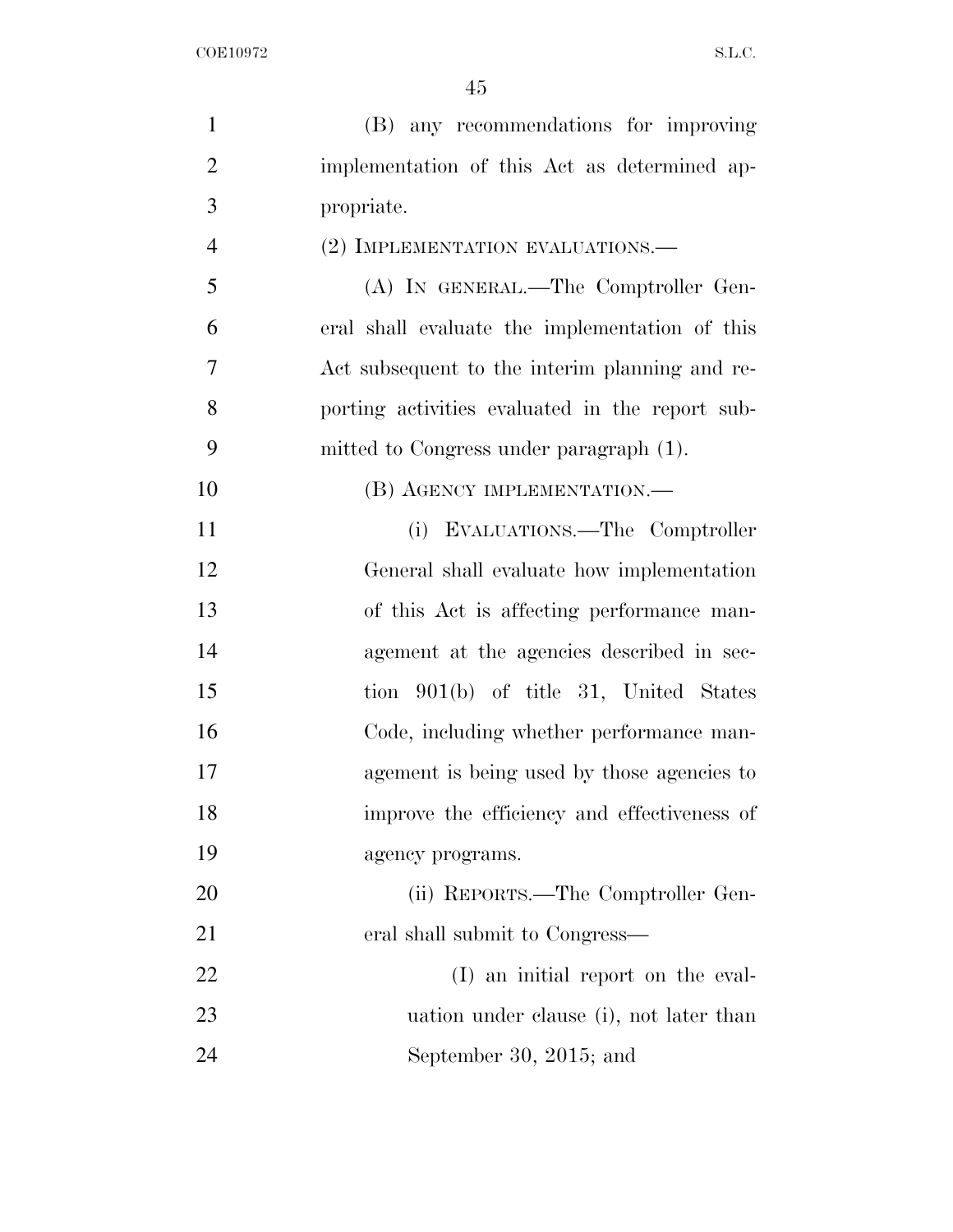| $\mathbf{1}$   | (II) a subsequent report on the                  |
|----------------|--------------------------------------------------|
| $\overline{2}$ | evaluation under clause (i), not later           |
| 3              | than September 30, 2017.                         |
| $\overline{4}$ | (C) FEDERAL GOVERNMENT PLANNING                  |
| 5              | AND REPORTING IMPLEMENTATION.-                   |
| 6              | (i) EVALUATIONS.—The Comptroller                 |
| 7              | General shall evaluate the implementation        |
| 8              | of the Federal Government priority goals,        |
| 9              | Federal Government performance plans             |
| 10             | and related reporting required by this Act.      |
| 11             | (ii) REPORTS.—The Comptroller Gen-               |
| 12             | eral shall submit to Congress—                   |
| 13             | (I) an initial report on the eval-               |
| 14             | uation under clause (i), not later than          |
| 15             | September 30, 2015; and                          |
| 16             | (II) subsequent reports on the                   |
| 17             | evaluation under clause (i), not later           |
| 18             | than September 30, 2017 and every $4$            |
| 19             | years thereafter.                                |
| 20             | RECOMMENDATIONS.—The<br>(D)<br>$Comp-$           |
| 21             | troller General shall include in the reports re- |
| 22             | quired by subparagraphs $(B)$ and $(C)$ any rec- |
| 23             | ommendations for improving implementation of     |
| 24             | this Act and for streamlining the planning and   |